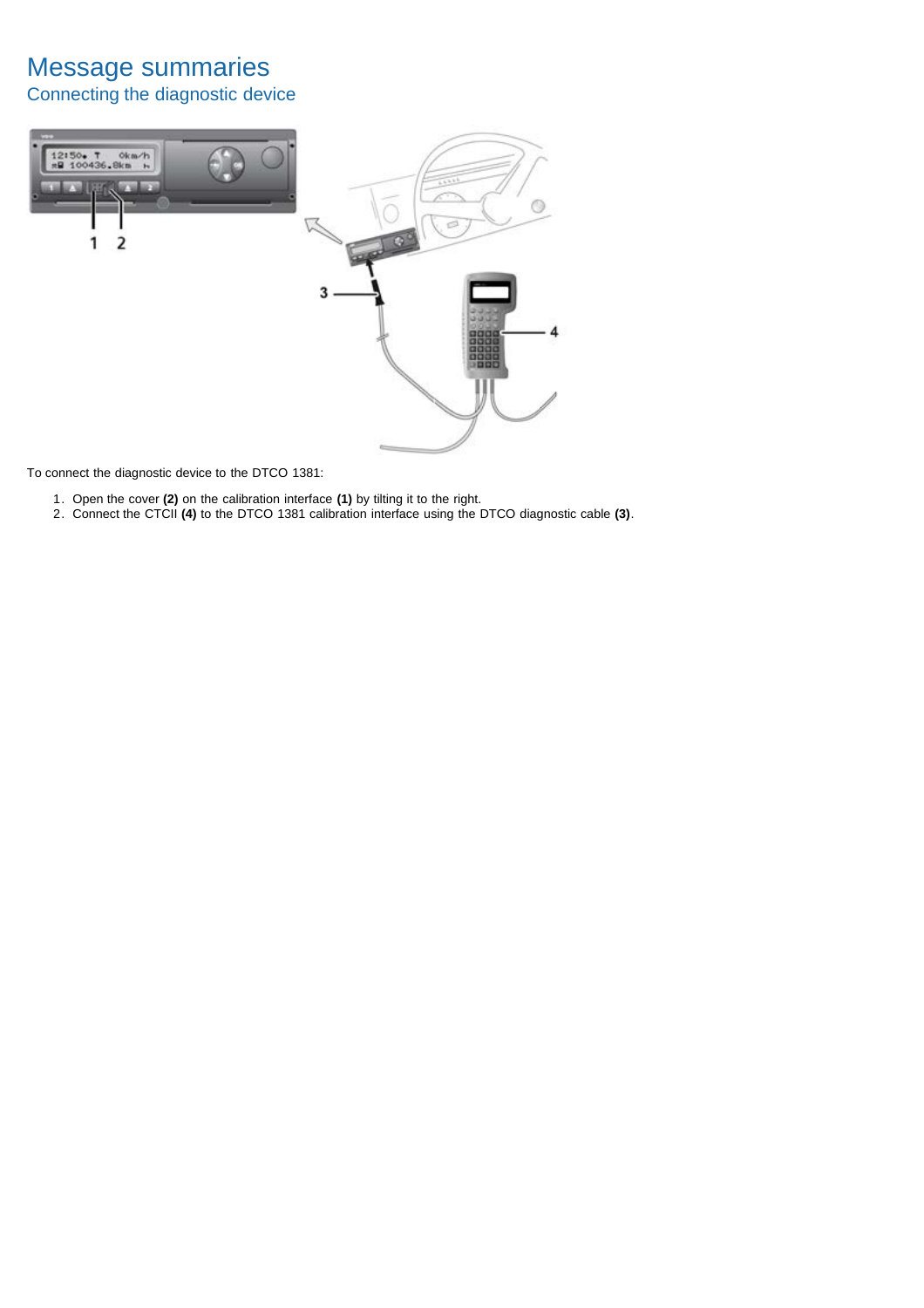## 001 – Internal fault

## **DTCO screen display: Example – CTCII display:**

| xA internal<br>fault        | 01 | #ERASE ERROR MEMORY#<br>028<br>x <sub>2</sub><br>2<br>031<br>x 4<br>045<br>x |
|-----------------------------|----|------------------------------------------------------------------------------|
| Important                   |    | Stands for error memory code 001 that can be read out using a CTCII.         |
| No workshop card necessary. |    |                                                                              |

| Type of message                | <b>Description</b>                                                                                                                                                              | <b>Additional information</b>                                                                                                                                |
|--------------------------------|---------------------------------------------------------------------------------------------------------------------------------------------------------------------------------|--------------------------------------------------------------------------------------------------------------------------------------------------------------|
| Fault warning message Meaning: | A general, serious device fault has occurred.<br>Action:<br>If the error message continues to be displayed despite having<br>acknowledged it repeatedly, replace the DTCO 1381. | This warning message is displayed every hour until the cause<br>is removed.<br>This warning message is not stored in the mass memory in<br>Calibration mode. |

Use the  $\lfloor \frac{n}{2} \rfloor$  and  $\lfloor \frac{n}{2} \rfloor$  keys to scroll through the error

memory:

 Consecutive number Position in error memory Number of errors Symbol for **error is active**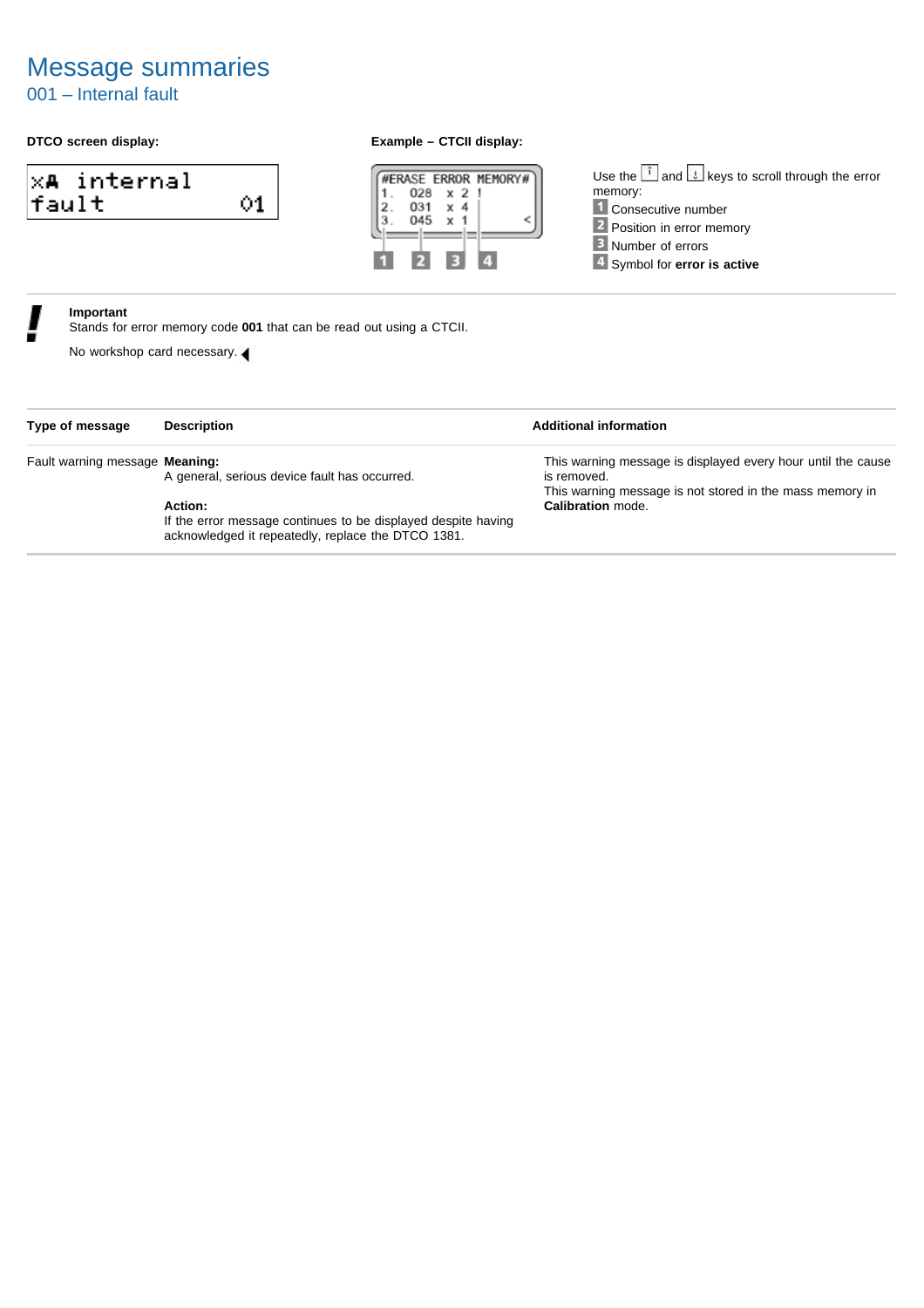## 002 – Internal fault

## **DTCO screen display: Example – CTCII display:**

| x <b>A</b> internal |  |
|---------------------|--|
| fault               |  |



Use the  $\left[\begin{matrix} \hat{i} \\ \end{matrix}\right]$  and  $\left[\begin{matrix} \downarrow \\ \end{matrix}\right]$  keys to scroll through the error memory: 1 Consecutive number 2 Position in error memory **B** Number of errors Symbol for **error is active**

### **Important**

Stands for error memory code **002** that can be read out using a CTCII.

| Type of message                | <b>Description</b>                                            | <b>Additional information</b>                                |
|--------------------------------|---------------------------------------------------------------|--------------------------------------------------------------|
| Fault warning message Meaning: |                                                               | This warning message is displayed every hour until the cause |
|                                | A general, serious device fault has occurred.                 | is removed.                                                  |
|                                |                                                               | This warning message is not stored in the mass memory in     |
|                                | Action:                                                       | Calibration mode                                             |
|                                | If the error message continues to be displayed despite having |                                                              |
|                                | acknowledged it repeatedly, replace the DTCO 1381.            |                                                              |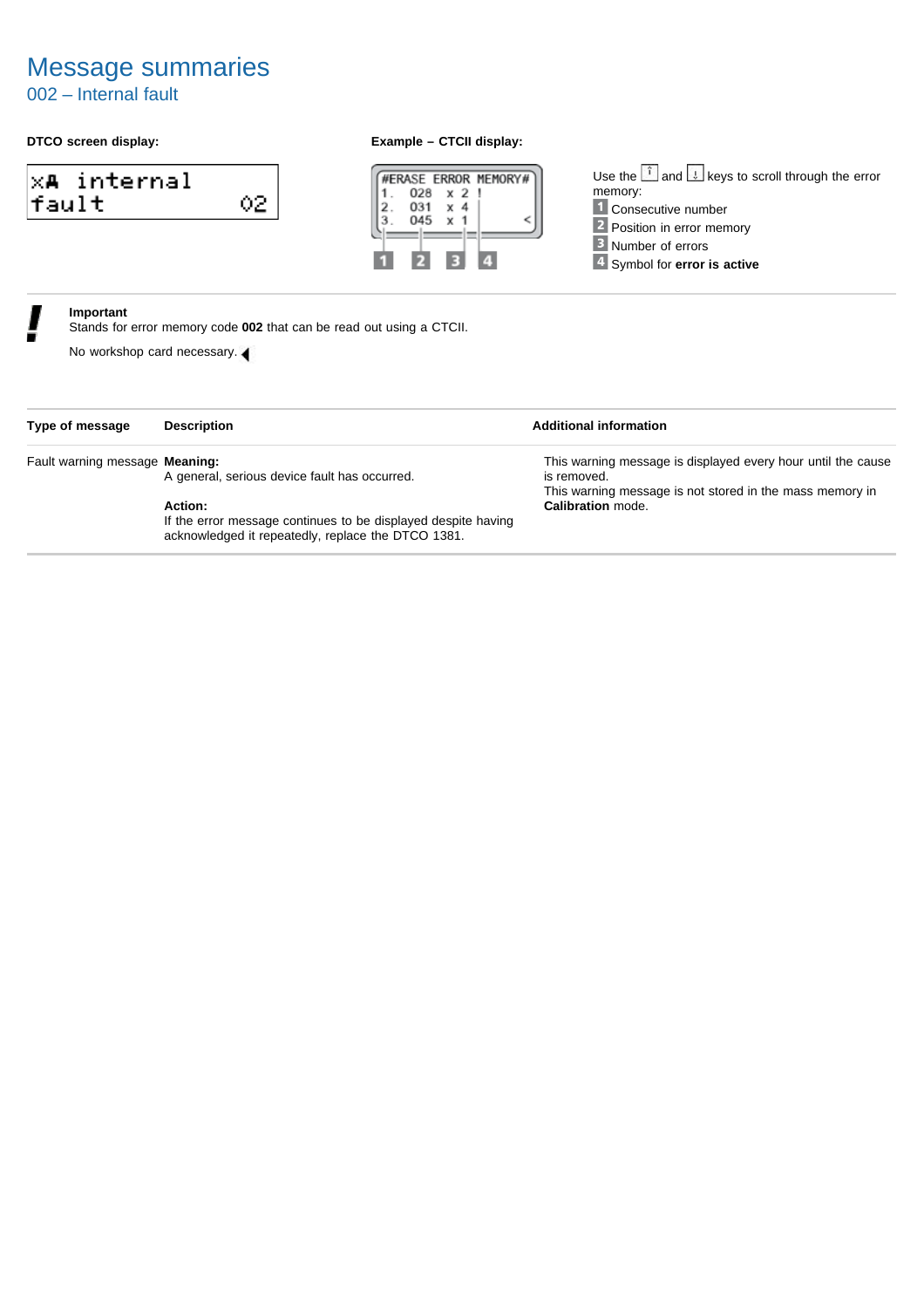## 004 – Internal fault

## **DTCO screen display: Example – CTCII display:**

| x <b>A</b> internal |  |
|---------------------|--|
| lfault              |  |



Use the  $\left[\begin{matrix} \hat{i} \\ \end{matrix}\right]$  and  $\left[\begin{matrix} \downarrow \\ \end{matrix}\right]$  keys to scroll through the error memory: 1 Consecutive number 2 Position in error memory **B** Number of errors Symbol for **error is active**

### **Important**

Stands for error memory code **004** that can be read out using a CTCII.

| Type of message                | <b>Description</b>                                                                          |
|--------------------------------|---------------------------------------------------------------------------------------------|
| Fault warning message Meaning: | A general, serious device fault has occurred.                                               |
|                                | Action:<br>Replace the DTCO 1381.                                                           |
|                                | <b>Remarks:</b><br>This warning message is not saved in the mass memory and is never reset. |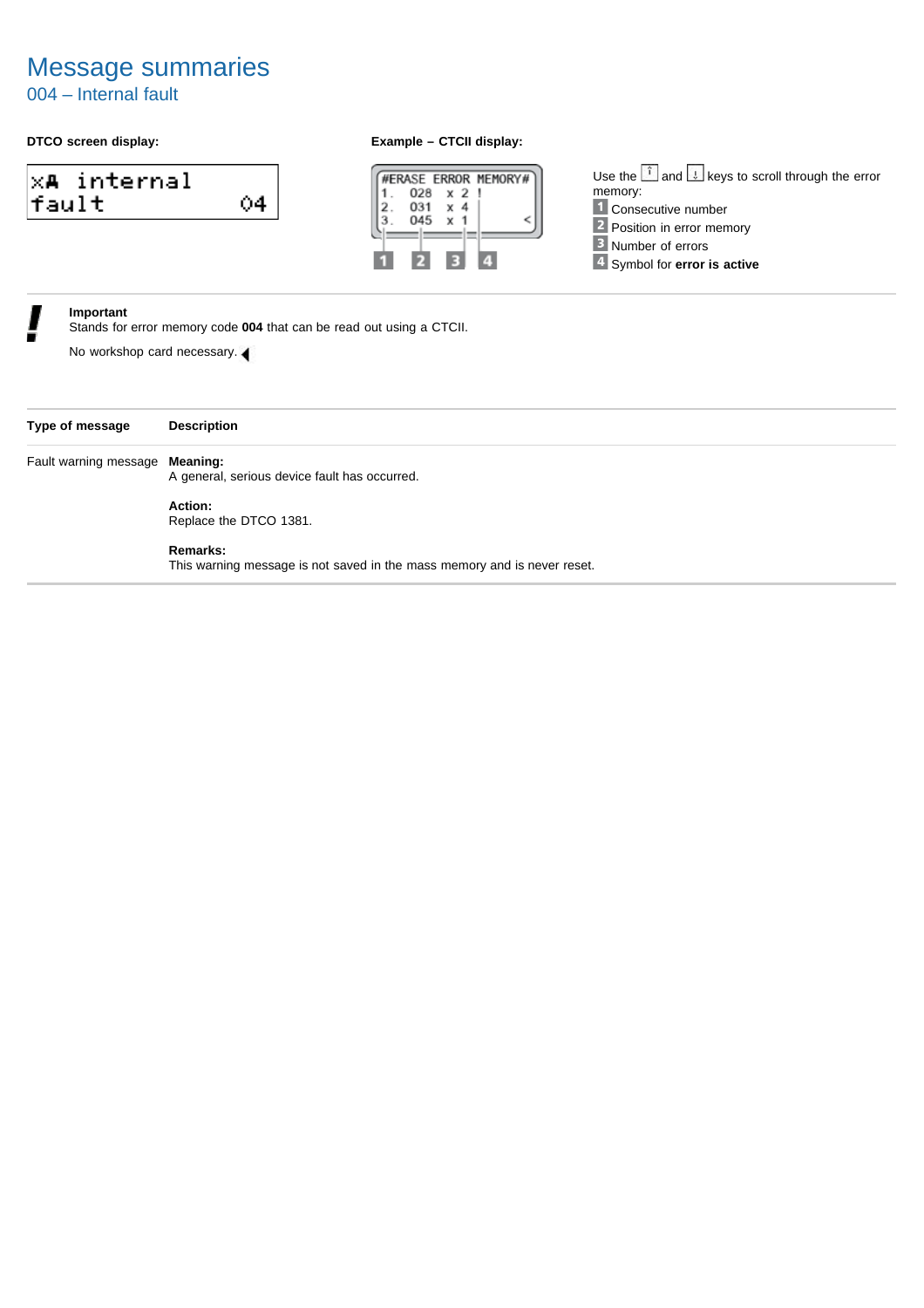## 005 – Internal fault

## **DTCO screen display: Example – CTCII display:**

| <b>XA internal</b> |  |
|--------------------|--|
| fault              |  |



Use the  $\left[\begin{matrix} \hat{i} \\ \end{matrix}\right]$  and  $\left[\begin{matrix} \downarrow \\ \end{matrix}\right]$  keys to scroll through the error memory: 1 Consecutive number 2 Position in error memory **B** Number of errors Symbol for **error is active**

### **Important**

Stands for error memory code **005** that can be read out using a CTCII.

| Type of message                | <b>Description</b>                                            | <b>Additional information</b>                                |  |
|--------------------------------|---------------------------------------------------------------|--------------------------------------------------------------|--|
| Fault warning message Meaning: |                                                               | This warning message is displayed every hour until the cause |  |
|                                | A general, serious device fault has occurred.                 | is removed.                                                  |  |
|                                |                                                               | This warning message is not stored in the mass memory in     |  |
|                                | Action:                                                       | Calibration mode.                                            |  |
|                                | If the error message continues to be displayed despite having |                                                              |  |
|                                | acknowledged it repeatedly, replace the DTCO 1381.            |                                                              |  |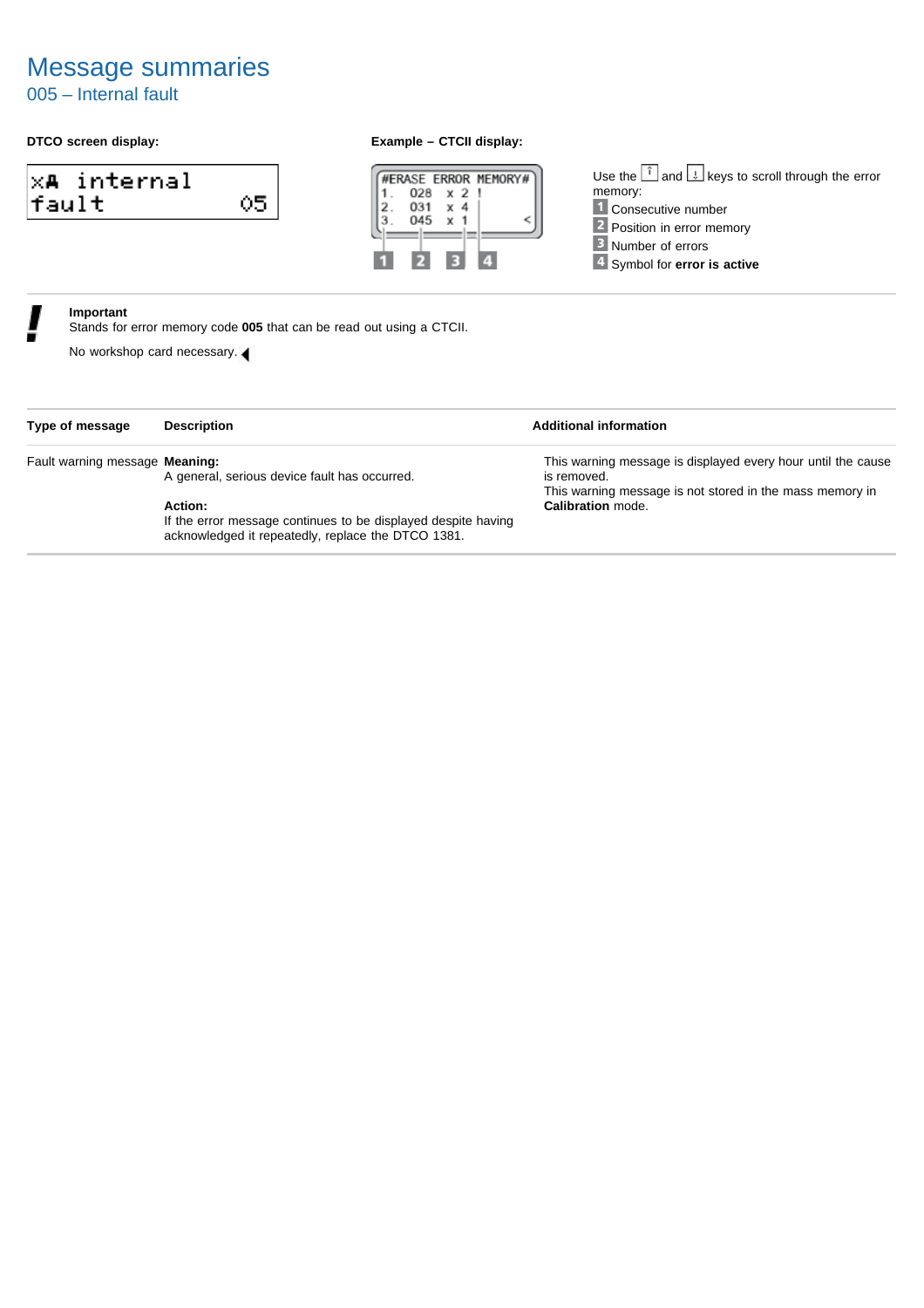006 – Time fault

## **DTCO screen display: Example – CTCII display:**





Use the  $\left[\begin{matrix} \hat{i} \\ \end{matrix}\right]$  and  $\left[\begin{matrix} \downarrow \\ \end{matrix}\right]$  keys to scroll through the error memory: 1 Consecutive number 2 Position in error memory **B** Number of errors 4 Symbol for **error** is active

**Important**

Stands for error memory code **006** that can be read out using a CTCII.

| Type of message                | <b>Description</b>                                            | <b>Additional information</b>                                |
|--------------------------------|---------------------------------------------------------------|--------------------------------------------------------------|
| Fault warning message Meaning: |                                                               | This warning message is displayed every hour until the cause |
|                                | The DTCO 1381's time setting is not correct.                  | is removed.                                                  |
|                                |                                                               | This warning message is not stored in the mass memory in     |
|                                | Possible cause(s):                                            | <b>Calibration</b> mode.                                     |
|                                | The clock has stopped or gone wrong.                          |                                                              |
|                                | An internal, periodic check has detected that the time is not |                                                              |
|                                | plausible.                                                    |                                                              |
|                                | Action:                                                       |                                                              |
|                                | Check the DTCO 1381's UTC time and correct it using a test    |                                                              |
|                                | device if necessary.                                          |                                                              |
|                                | Check the DTCO 1381's Clock function.                         |                                                              |
|                                | If the error message continues to be displayed in spite of    |                                                              |
|                                | taking the above action, replace the DTCO 1381.               |                                                              |
|                                | Remarks:                                                      |                                                              |
|                                | While this error is active, driver or company cards are not   |                                                              |
|                                | accepted to avoid data inconsistency.                         |                                                              |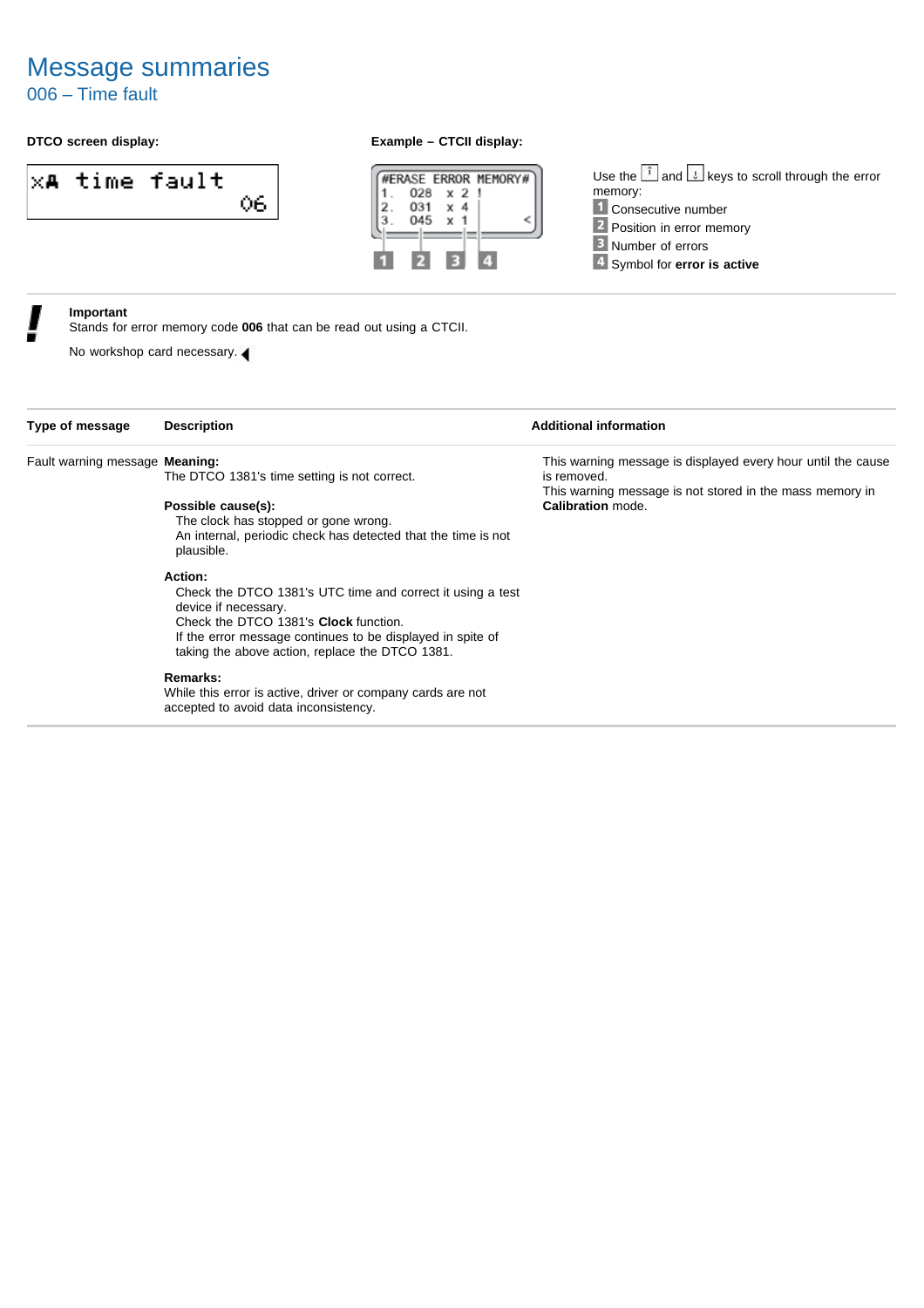## 007 – Security breach

## **DTCO screen display: Example – CTCII display:**

| <u>!01security</u> |    |
|--------------------|----|
| breach             | 07 |



Use the  $\left[\begin{matrix} \hat{i} \\ \end{matrix}\right]$  and  $\left[\begin{matrix} \downarrow \\ \end{matrix}\right]$  keys to scroll through the error memory: 1 Consecutive number 2 Position in error memory **B** Number of errors Symbol for **error is active**

### **Important**

Stands for error memory code **007** that can be read out using a CTCII.

| Type of message                | <b>Description</b>                                          | <b>Additional information</b>                                |
|--------------------------------|-------------------------------------------------------------|--------------------------------------------------------------|
| Fault warning message Meaning: |                                                             | This warning message is displayed every hour until the cause |
|                                | Display fault (possibly no display).                        | is removed.                                                  |
|                                |                                                             | This warning message is not stored in the mass memory in     |
|                                | Possible cause(s):                                          | <b>Calibration</b> mode.                                     |
|                                | Data transfer to the display controller is interrupted.     |                                                              |
|                                | Display is defective.                                       |                                                              |
|                                | Action:                                                     |                                                              |
|                                | If the error message continues to be displayed, replace the |                                                              |
|                                | DTCO 1381.                                                  |                                                              |
|                                |                                                             |                                                              |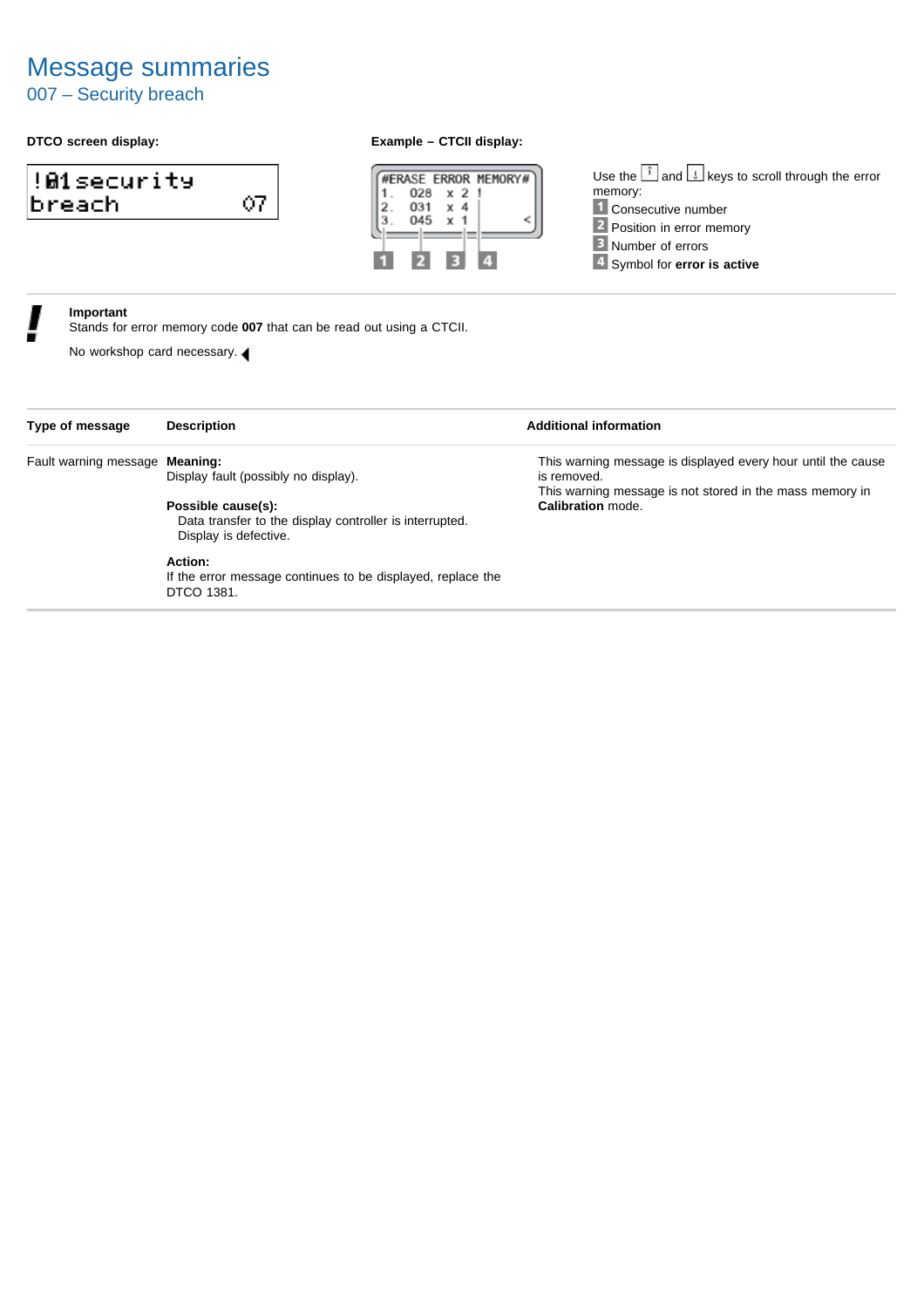## 009 – Calibration fault

## **DTCO screen display: Example – CTCII display:**

|        | x <b>A</b> calibration |
|--------|------------------------|
| lfault | 09 I                   |



Use the  $\left[\begin{matrix} \hat{i} \\ \end{matrix}\right]$  and  $\left[\begin{matrix} \downarrow \\ \end{matrix}\right]$  keys to scroll through the error memory: 1 Consecutive number 2 Position in error memory **B** Number of errors 4 Symbol for **error** is active

## **Important**

Stands for error memory code **009** that can be read out using a CTCII.

No workshop card necessary.

| Type of message                | <b>Description</b>                                                | <b>Additional information</b>                                |
|--------------------------------|-------------------------------------------------------------------|--------------------------------------------------------------|
| Fault warning message Meaning: |                                                                   | This warning message is displayed every hour until the cause |
|                                | Calibration memory fault.                                         | is removed.                                                  |
|                                |                                                                   | This warning message is not stored in the mass memory in     |
|                                | Possible cause(s):                                                | Calibration mode.                                            |
|                                | An internal, periodic check of significant calibration parameters |                                                              |
|                                | has detected a checksum error.                                    |                                                              |
|                                | Summary of significant calibration parameters:                    |                                                              |
|                                | Vehicle identification number                                     |                                                              |
|                                | Vehicle registration number                                       |                                                              |
|                                | Characteristic coefficient (W value)                              |                                                              |
|                                | Recording equipment constant (K value)                            |                                                              |
|                                | Effective wheel circumference (L value)                           |                                                              |
|                                | Tyre size                                                         |                                                              |
|                                | Maximum speed                                                     |                                                              |
|                                | UTC time                                                          |                                                              |
|                                | Odometer reading                                                  |                                                              |
|                                | Calibration date                                                  |                                                              |
|                                | Maßnahme(n):                                                      |                                                              |
|                                | If the error message continues to be displayed despite having     |                                                              |
|                                |                                                                   |                                                              |

acknowledged it repeatedly, replace the DTCO 1381.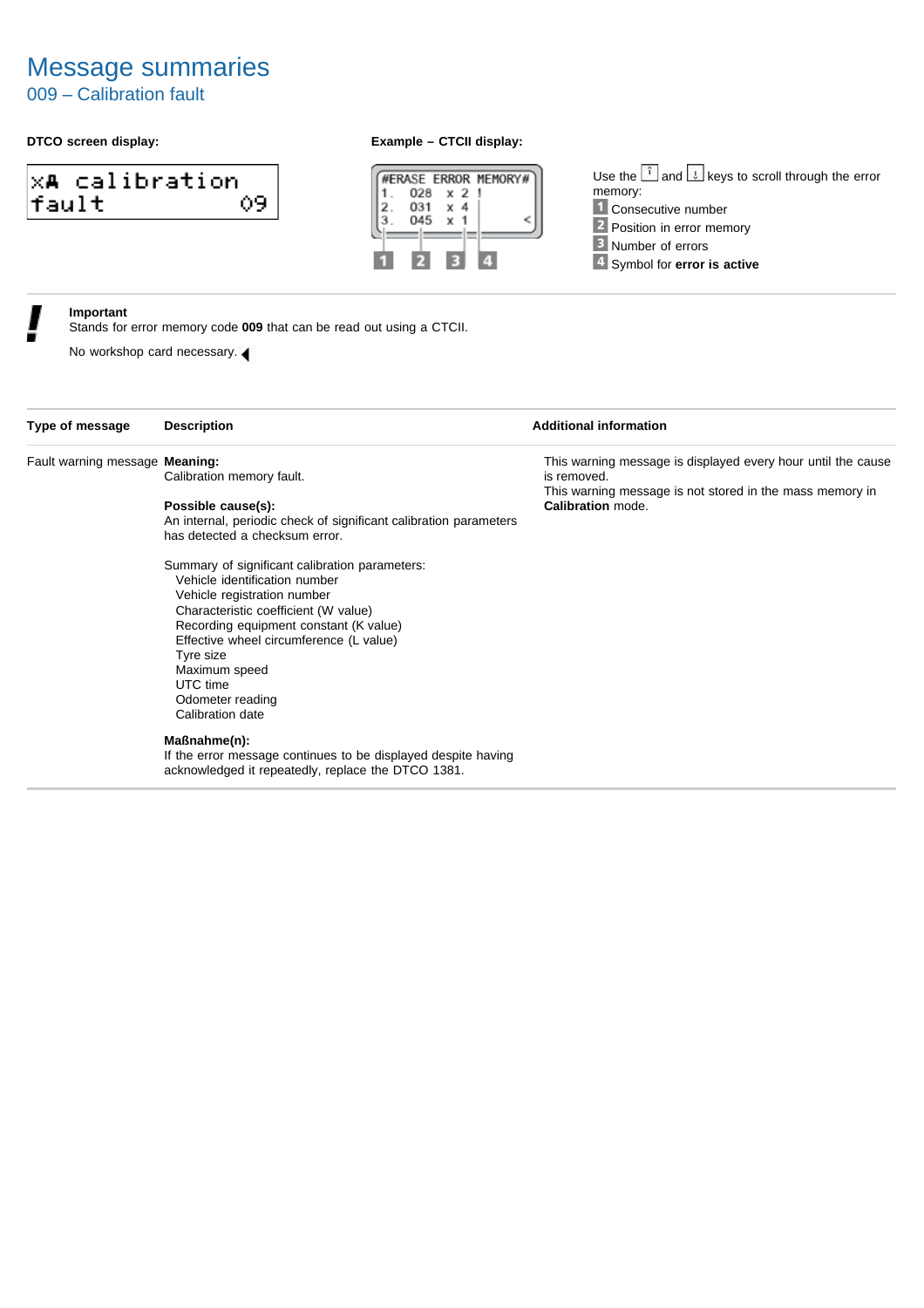## 010 – Internal fault







Use the  $\left[\begin{matrix} \overline{1} & \overline{1} \\ \overline{1} & \overline{1} \end{matrix}\right]$  and  $\left[\begin{matrix} \overline{1} & \overline{1} \\ \overline{2} & \overline{2} \end{matrix}\right]$  keys to scroll through the error memory: 1 Consecutive number 2 Position in error memory **B** Number of errors 4 Symbol for **error is active** 

## **Important**

Stands for error memory code **010** that can be read out using a CTCII.

| Type of message       | <b>Description</b>                                                                                               |
|-----------------------|------------------------------------------------------------------------------------------------------------------|
|                       | Meaning:                                                                                                         |
| Fault warning message | v pulse output (B7) fault.                                                                                       |
|                       | Possible cause(s):                                                                                               |
|                       | The connection cable between the DTCO 1381 and the connected control unit is defective.                          |
|                       | The control unit connected to output <b>B7</b> is defective.                                                     |
|                       | Output B7 on the DTCO 1381 is defective.                                                                         |
|                       | Action:                                                                                                          |
|                       | Check whether or not the connected control unit carries out active cable monitoring and deactivate if necessary. |
|                       | Check output <b>B7</b> on the DTCO 1381, deactivate B7 monitoring if necessary.                                  |
|                       | Test the connection cable between the DTCO 1381 and the connected control unit.                                  |
|                       | Earth short circuit?                                                                                             |
|                       | $+U_{\rm B}$ short circuit?                                                                                      |
|                       | Check connected control unit (input).                                                                            |
|                       | Replace any defective components if necessary.                                                                   |
|                       | Remarks:                                                                                                         |
|                       | The monitoring of this fault depends on the DTCO 1381's configuration:                                           |
|                       | The monitoring of this fault can be activated or deactivated (B7recognise).                                      |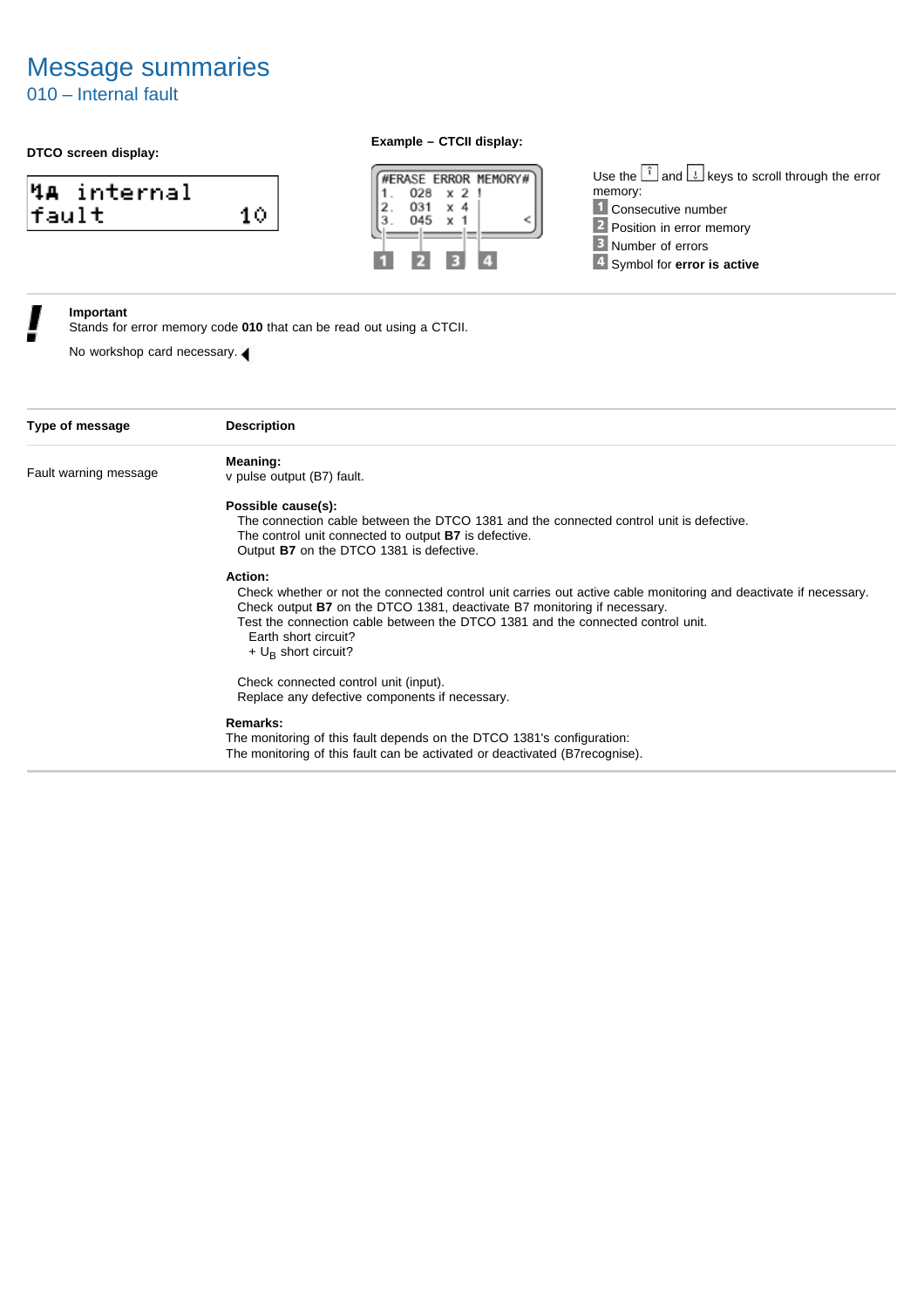## 012 – Download fault

## **DTCO screen display: Example – CTCII display:**

| x∓ download |  |
|-------------|--|
| tault       |  |



Use the  $\left[\begin{matrix} \hat{i} \\ \end{matrix}\right]$  and  $\left[\begin{matrix} \downarrow \\ \end{matrix}\right]$  keys to scroll through the error memory: 1 Consecutive number 2 Position in error memory **B** Number of errors 4 Symbol for **error** is active

### **Important**

Stands for error memory code **012** that can be read out using a CTCII.

| Type of message                | <b>Description</b>                                                                                                                                                                                                                                                                                                 | <b>Additional information</b>                                                 |
|--------------------------------|--------------------------------------------------------------------------------------------------------------------------------------------------------------------------------------------------------------------------------------------------------------------------------------------------------------------|-------------------------------------------------------------------------------|
| Fault warning message Meaning: | A communication fault has occurred when<br>downloading card or mass memory data.                                                                                                                                                                                                                                   | This warning message is not stored in the mass memory in<br>Calibration mode. |
|                                | Action:<br>Repeat the download procedure.<br>Check the connection cable between the download device and<br>the plug (bad connection, loose contact, connector<br>assignment).<br>Check the download interface on the DTCO 1381.<br>Check the download device.<br>Replace any defective components<br>if necessary. |                                                                               |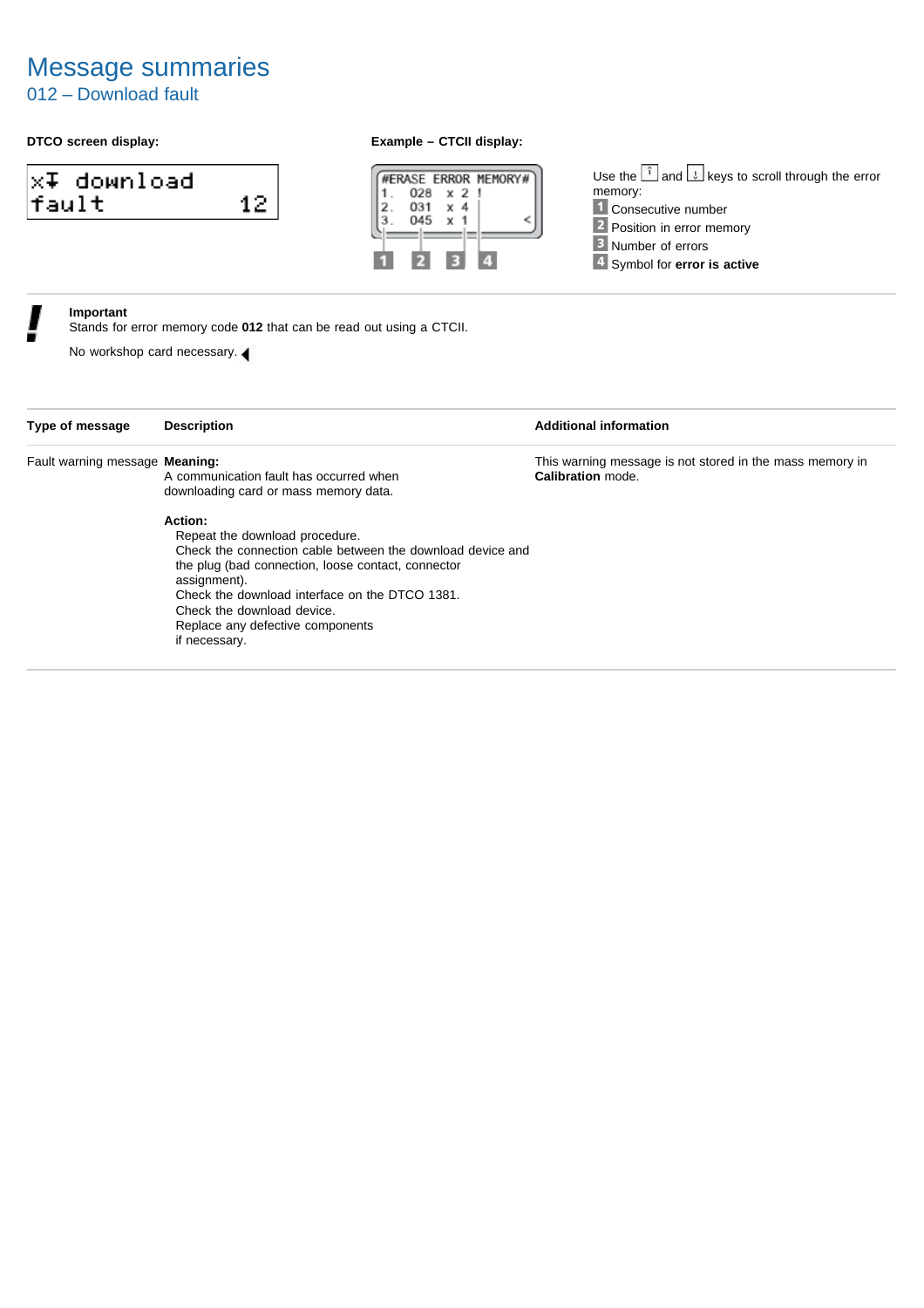## 013 – Internal fault

| x <b>A</b> internal |  |
|---------------------|--|
| fault               |  |





Use the  $\left[\begin{matrix} \hat{i} \\ \end{matrix}\right]$  and  $\left[\begin{matrix} \downarrow \\ \end{matrix}\right]$  keys to scroll through the error memory: 1 Consecutive number 2 Position in error memory **B** Number of errors Symbol for **error is active**

### **Important**

Stands for error memory code **013** that can be read out using a CTCII.

| Type of message                | <b>Description</b>                                                                                                                                                                                                                                                                                                                                                            | <b>Additional information</b>                                                                                                                                |
|--------------------------------|-------------------------------------------------------------------------------------------------------------------------------------------------------------------------------------------------------------------------------------------------------------------------------------------------------------------------------------------------------------------------------|--------------------------------------------------------------------------------------------------------------------------------------------------------------|
| Fault warning message Meaning: | Other CAN fault, CAN controller message, e.g. no subscriber, no<br>acknowledgement etc.                                                                                                                                                                                                                                                                                       | This warning message is displayed every hour until the cause<br>is removed.<br>This warning message is not stored in the mass memory in<br>Calibration mode. |
|                                | Possible cause(s):<br>On board electrical system                                                                                                                                                                                                                                                                                                                              | This error message only applies for CAN1.                                                                                                                    |
|                                | Action:<br>Check and if necessary correct the DTCO 1381 function or<br>configuration.<br>Check the power supply (terminals 30, 15 and 31) of the CAN<br>subscriber.<br>Check the earth connection at PIN A5 / A6<br>Check whether the timing behaviour on the CAN subscribers<br>at terminal 15 is ON or OFF.<br>Test the BUS medium, if necessary using a CAN analysis tool. |                                                                                                                                                              |
|                                | Remarks:<br>The monitoring of this fault depends on the DTCO 1381's<br>configuration:<br>The monitoring of this fault can be activated or deactivated                                                                                                                                                                                                                         |                                                                                                                                                              |
|                                | (CANEVCfg).<br>The fault can be inhibited for a period of time after ignition ON<br>(ErrorManagement-InitialisationInhibit).<br>The DTCO 1381 does not have to be the cause of the error.                                                                                                                                                                                     |                                                                                                                                                              |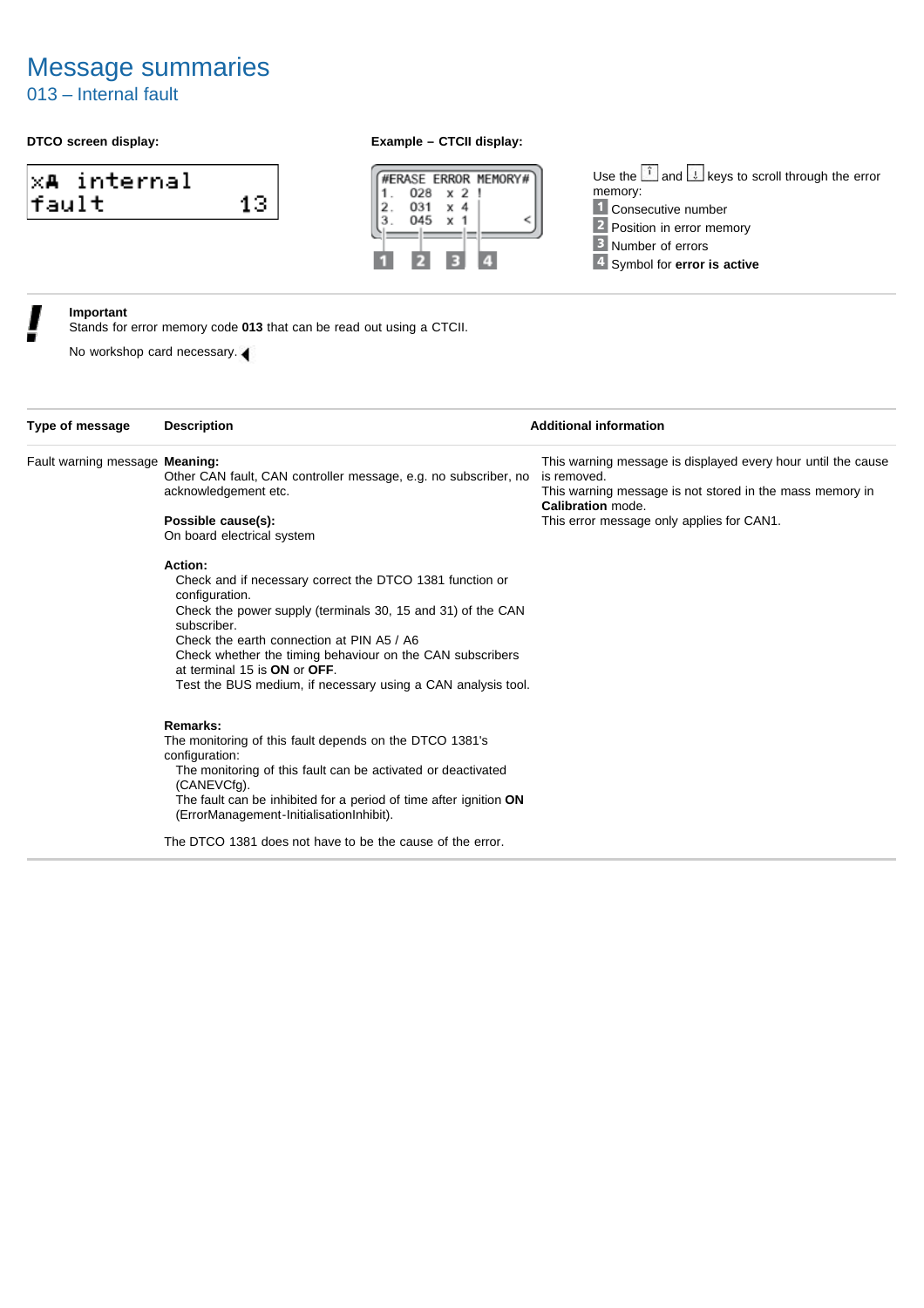## 014 – Internal fault

## **DTCO screen display: Example – CTCII display:**





Use the  $\left[\begin{matrix} \overline{1} & \overline{1} \\ \overline{1} & \overline{1} \end{matrix}\right]$  and  $\left[\begin{matrix} \overline{1} & \overline{1} \\ \overline{2} & \overline{2} \end{matrix}\right]$  keys to scroll through the error memory: 1 Consecutive number 2 Position in error memory **B** Number of errors

4 Symbol for **error** is active

## **Important**

Stands for error memory code **014** that can be read out using a CTCII.

| Type of message                | <b>Description</b>                                                                                                                                                                                                                                                                                                                                                                                                                                                                                                                                                      | <b>Additional information</b>                                                                                                                                                                                    |
|--------------------------------|-------------------------------------------------------------------------------------------------------------------------------------------------------------------------------------------------------------------------------------------------------------------------------------------------------------------------------------------------------------------------------------------------------------------------------------------------------------------------------------------------------------------------------------------------------------------------|------------------------------------------------------------------------------------------------------------------------------------------------------------------------------------------------------------------|
| Fault warning message Meaning: | Other CAN fault. CAN controller status message Bus off.<br>Possible cause(s):<br>Fault in the bus medium<br>Fault in the physical layer<br>Protocol error                                                                                                                                                                                                                                                                                                                                                                                                               | This warning message is displayed every hour until the cause<br>is removed.<br>This warning message is not stored in the mass memory in<br><b>Calibration</b> mode.<br>This error message only applies for CAN1. |
|                                | Action:                                                                                                                                                                                                                                                                                                                                                                                                                                                                                                                                                                 |                                                                                                                                                                                                                  |
|                                | Check and if necessary correct the DTCO 1381 function or<br>configuration.<br>Test the bus medium, if necessary using a CAN analysis tool.<br>Check the power supply (terminals 30, 15 and 31) of the CAN<br>subscriber.<br>Check the earth connection at pin A5 / A6<br>Check whether the timing behaviour on the CAN subscribers<br>at terminal 15 is ON or OFF.<br>Check the wiring and the plug allocation.<br>Check whether a load resistor is missing.<br>Check whether any CAN subscribers on the bus have a<br>different baud rate.<br>Check the bit structure. |                                                                                                                                                                                                                  |
|                                | Remarks:<br>The monitoring of this fault depends on the DTCO 1381's<br>configuration:<br>The monitoring of this fault can be activated or deactivated<br>(CANEVCfg).<br>The fault can be inhibited for a period of time after ignition on<br>(ErrorManagement-InitialisationInhibit).                                                                                                                                                                                                                                                                                   |                                                                                                                                                                                                                  |
|                                | The DTCO 1381 does not have to be the cause of the error.                                                                                                                                                                                                                                                                                                                                                                                                                                                                                                               |                                                                                                                                                                                                                  |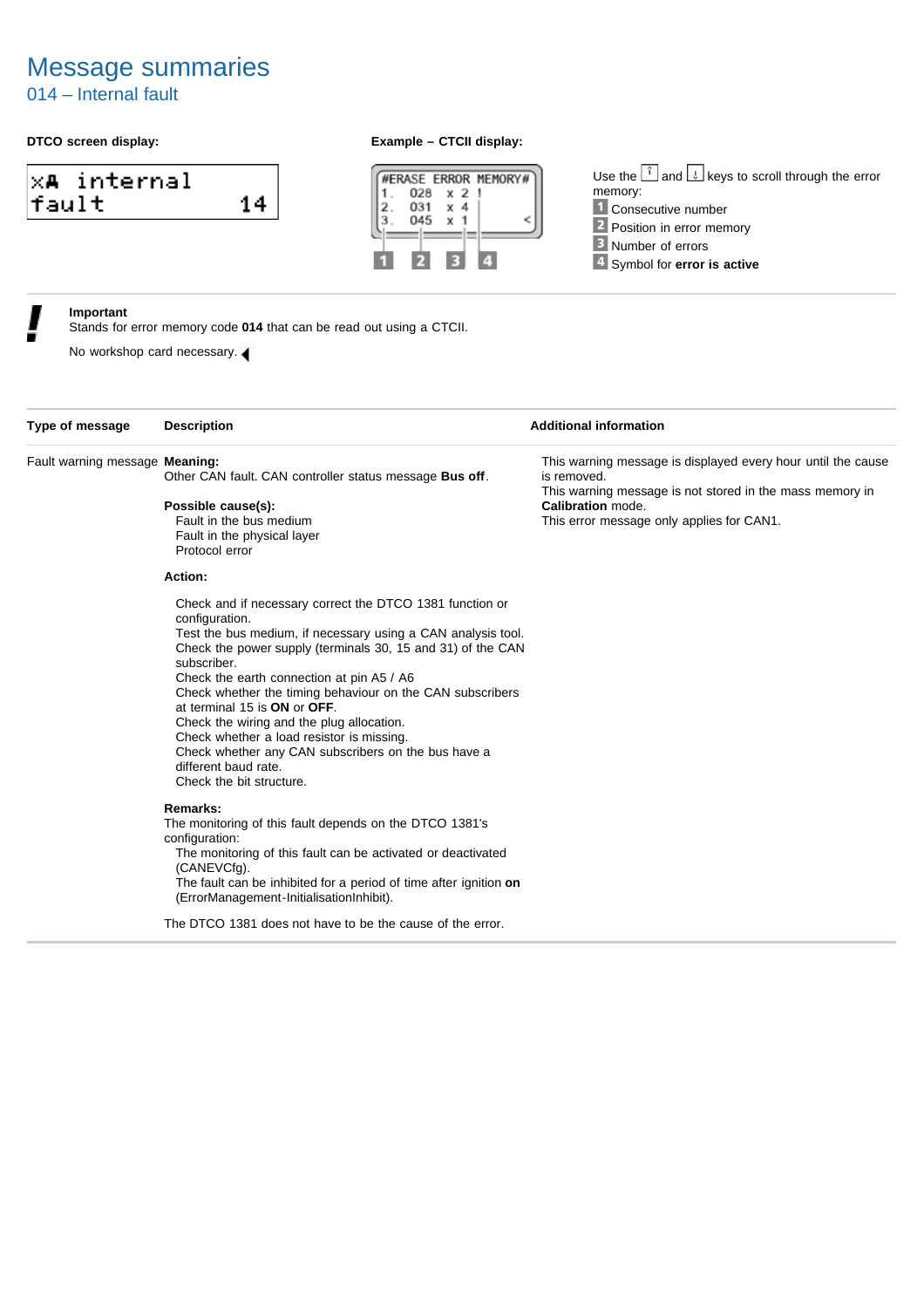## 015 – Internal fault

| x <b>A</b> internal |     |
|---------------------|-----|
| fault               | 15. |





Use the  $\left[\begin{matrix} \hat{i} \\ \end{matrix}\right]$  and  $\left[\begin{matrix} \downarrow \\ \end{matrix}\right]$  keys to scroll through the error memory: 1 Consecutive number 2 Position in error memory **B** Number of errors

Symbol for **error is active**

## **Important**

Stands for error memory code **015** that can be read out using a CTCII.

| Type of message                | <b>Description</b>                                                                                                                                                                                                                                                                    | <b>Additional information</b>                                                                                                                                                                             |
|--------------------------------|---------------------------------------------------------------------------------------------------------------------------------------------------------------------------------------------------------------------------------------------------------------------------------------|-----------------------------------------------------------------------------------------------------------------------------------------------------------------------------------------------------------|
| Fault warning message Meaning: | Fault or break in communication with an external display unit<br>(reset monitoring).<br>Possible cause(s):<br>Instrument cluster or Electronic Speedometer.                                                                                                                           | This warning message is displayed every hour until the cause<br>is removed.<br>This warning message is not stored in the mass memory in<br>Calibration mode.<br>This error message only applies for CAN1. |
|                                | Action:<br>Check and if necessary correct the DTCO 1381 function or<br>configuration.<br>Test the connection cable between the DTCO 1381 and the<br>connected display unit.<br>Connector assignment<br>Connection<br>Specifications                                                   |                                                                                                                                                                                                           |
|                                | Check that the display unit is working properly, e.g. resend<br>reset message.<br>Check whether the DTCO 1381 is working properly.<br>Check the DTCO 1381's calibration data (version /<br>configuration).<br>Replace any defective components if necessary.                          |                                                                                                                                                                                                           |
|                                | Remarks:<br>The monitoring of this fault depends on the DTCO 1381's<br>configuration:<br>The monitoring of this fault can be activated or deactivated<br>(CANEVCfg).<br>The fault can be inhibited for a period of time after ignition ON<br>(ErrorManagement-InitialisationInhibit). |                                                                                                                                                                                                           |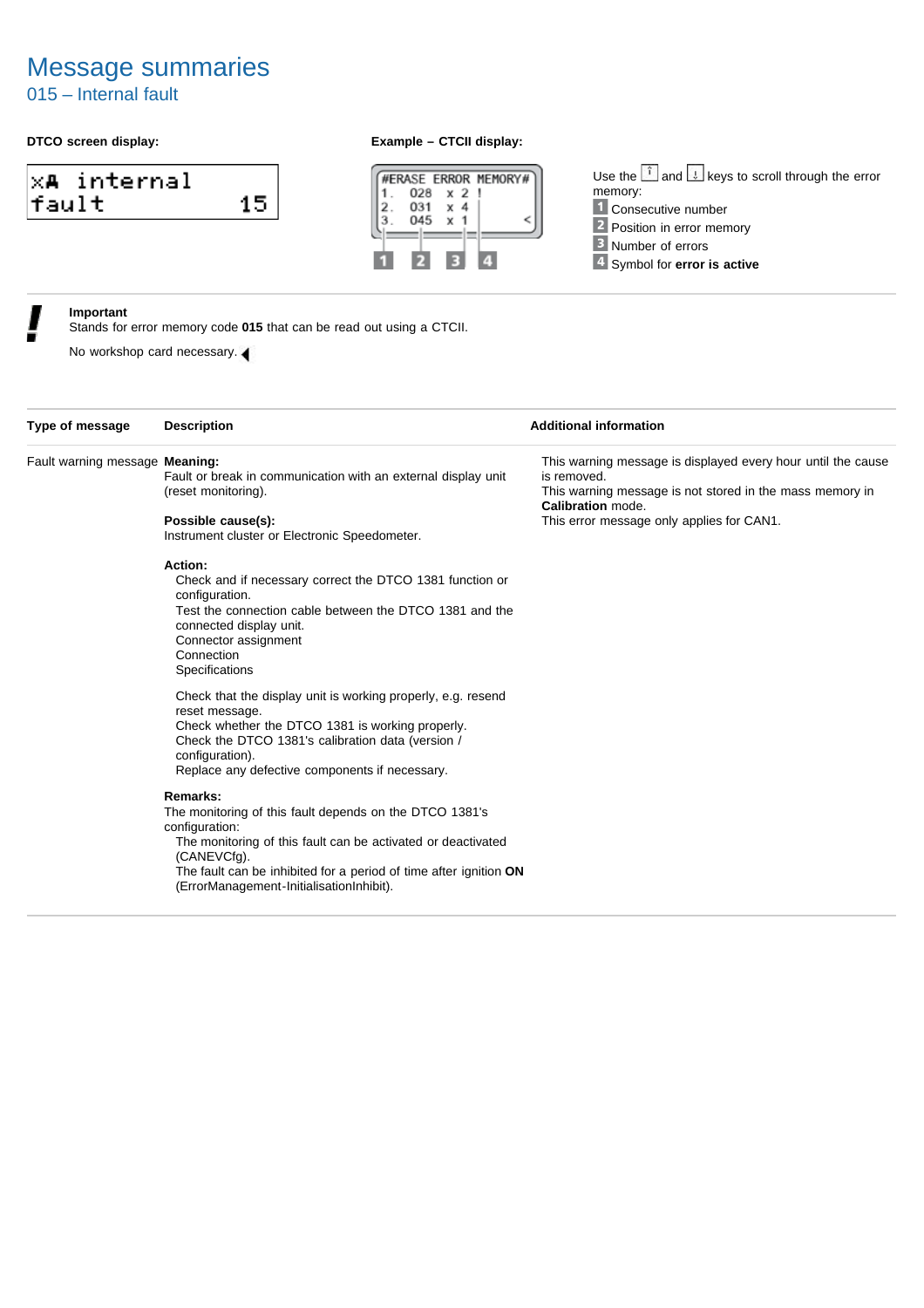## 016 – Sensor fault

## **DTCO screen display: Example – CTCII display:**

| ×Л | sensor fault<br>16                                                                | #ERASE ERROR MEMORY#<br>x <sub>2</sub><br>028<br>2.<br>$\times$ 4<br>3.<br>045<br>x <sub>1</sub> | Use the $\left  \hat{1} \right $ and $\left  \cdot \right $ keys to scroll through the error<br>memory:<br>Consecutive number<br>2 Position in error memory<br><b>B</b> Number of errors<br>4 Symbol for error is active |
|----|-----------------------------------------------------------------------------------|--------------------------------------------------------------------------------------------------|--------------------------------------------------------------------------------------------------------------------------------------------------------------------------------------------------------------------------|
|    | Important<br>Stands for error memory code 016 that can be read out using a CTCII. |                                                                                                  |                                                                                                                                                                                                                          |
|    | No workshop card necessary.                                                       |                                                                                                  |                                                                                                                                                                                                                          |
|    |                                                                                   |                                                                                                  |                                                                                                                                                                                                                          |

| Type of message                | <b>Description</b>                                                                                                                                                                 | <b>Additional information</b>                            |
|--------------------------------|------------------------------------------------------------------------------------------------------------------------------------------------------------------------------------|----------------------------------------------------------|
| Fault warning message Meaning: | The KITAS2+ 2171 motion sensor reports an internal fault after Calibration mode.<br>the self-test.<br>Action:<br>Check the KITAS2+ 2171.<br>Replace the KITAS2+ 2171 if necessary. | This warning message is not stored in the mass memory in |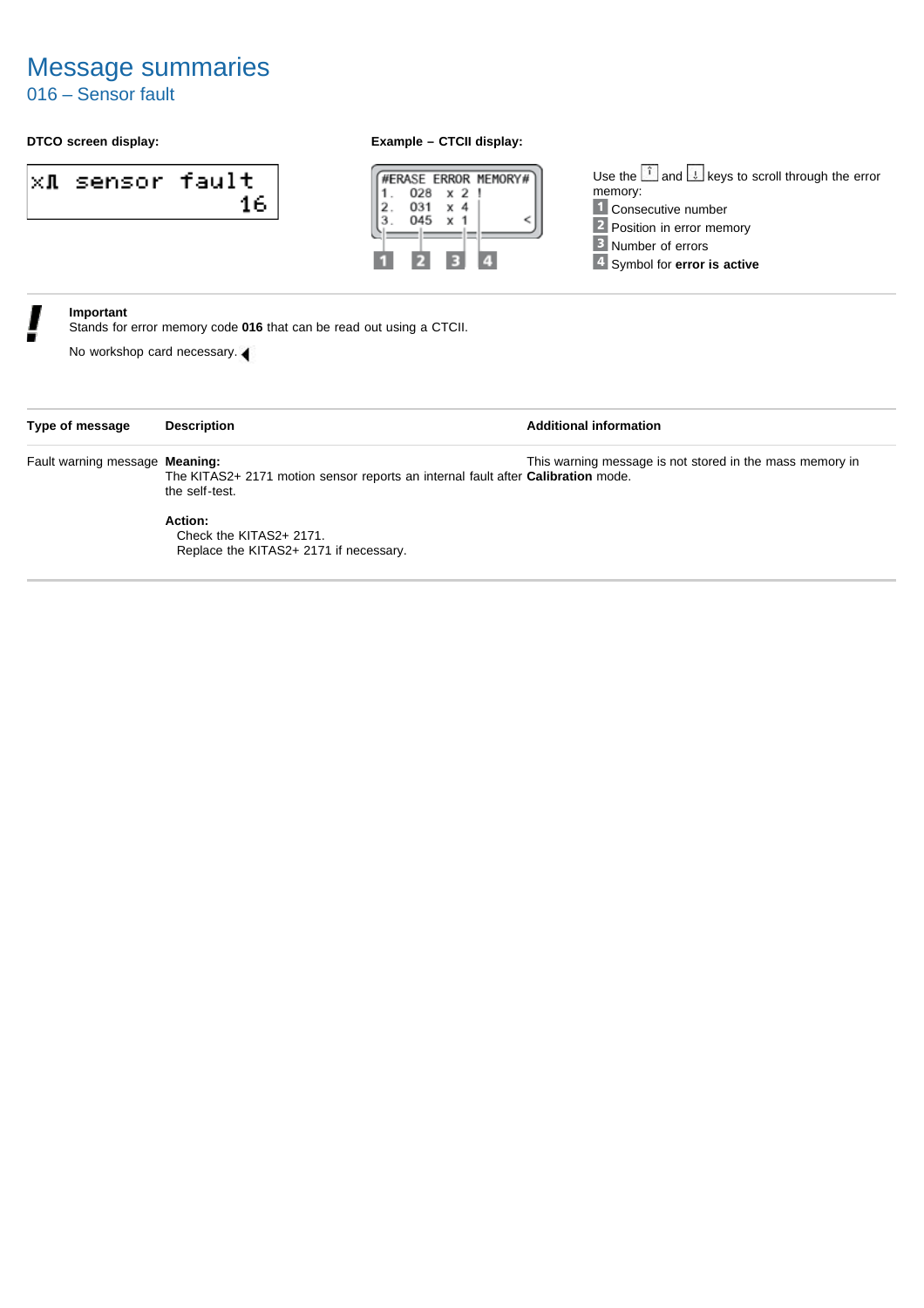## 017 – Security breach

## **DTCO screen display: Example – CTCII display:**





Use the  $\left[\begin{matrix} \overline{1} & \overline{1} \\ \overline{1} & \overline{1} \end{matrix}\right]$  and  $\left[\begin{matrix} \overline{1} & \overline{1} \\ \overline{2} & \overline{2} \end{matrix}\right]$  keys to scroll through the error memory: 1 Consecutive number 2 Position in error memory **B** Number of errors 4 Symbol for **error** is active

### **Important**

Stands for error memory code **017** that can be read out using a CTCII.

| Type of message                                                                                                                                                                          | <b>Description</b>                                                                                                                                        | <b>Additional information</b>                                                                                 |
|------------------------------------------------------------------------------------------------------------------------------------------------------------------------------------------|-----------------------------------------------------------------------------------------------------------------------------------------------------------|---------------------------------------------------------------------------------------------------------------|
| Security breach warning Meaning:<br>message                                                                                                                                              | Internal sensor error; the motion sensor reports a data integrity This warning message is not stored in the mass memory in<br>Calibration mode.<br>error. |                                                                                                               |
|                                                                                                                                                                                          | Action:<br>Check the KITAS2+ 2171.<br>Replace the KITAS2+ 2171 if necessary.                                                                              |                                                                                                               |
| Printout vehicle > event:<br>! XAT                                                                                                                                                       |                                                                                                                                                           | Printout driver > event:<br>!x⊟▼                                                                              |
| 0 05.06.2011 07:03<br>IB.<br>! [22<br>$\circ$                                                                                                                                            | 00h15                                                                                                                                                     | 05.06.2011 08:03<br>IB.<br>(22)<br>00h15<br>AVS SV 123                                                        |
| A security breach occurred<br>while no card was inserted.                                                                                                                                |                                                                                                                                                           | A security breach occurred<br>while no card was inserted.                                                     |
| ------------- <i>------</i> --<br>0 05.06.2011 08:03<br>IB.<br>! (22<br>$\epsilon$ or<br>00h15<br>/DF000012323455 6 8<br>oHD<br>A security breach occurred<br>while a card was inserted. |                                                                                                                                                           | Explanation of error information on the printouts:<br>Please refer to the DTCO 1381 Technical Product Manual. |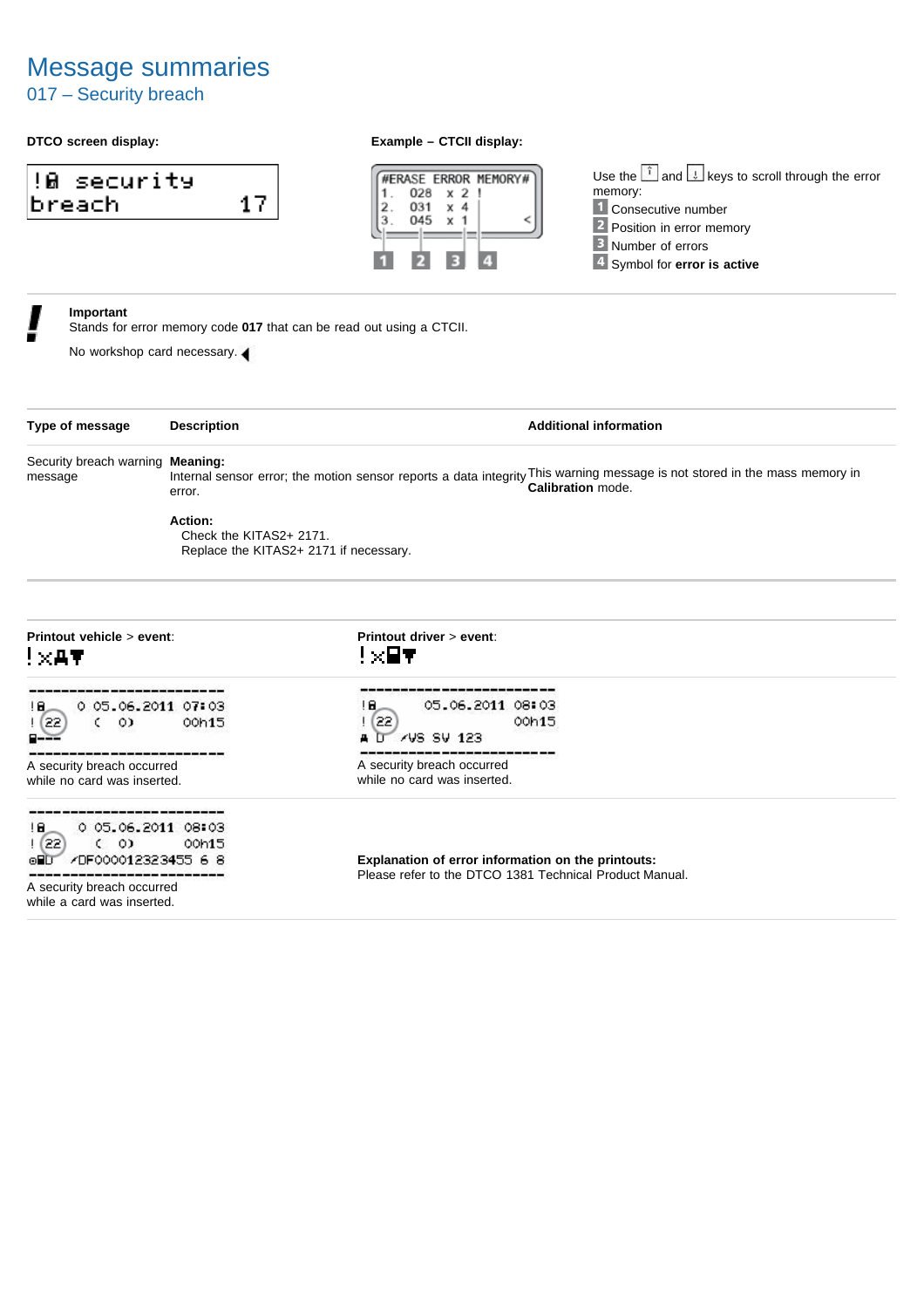## 018 – Security breach

### **DTCO screen display: Example – CTCII display:**





A security breach occurred A security breach occurred<br>while no card was inserted.<br>while no card was inserted.



A security breach occurred while a card was inserted.

 $18$ 05.06.2011 08:03



**Explanation of error information on the printouts:** Please refer to the DTCO 1381 Technical Product Manual.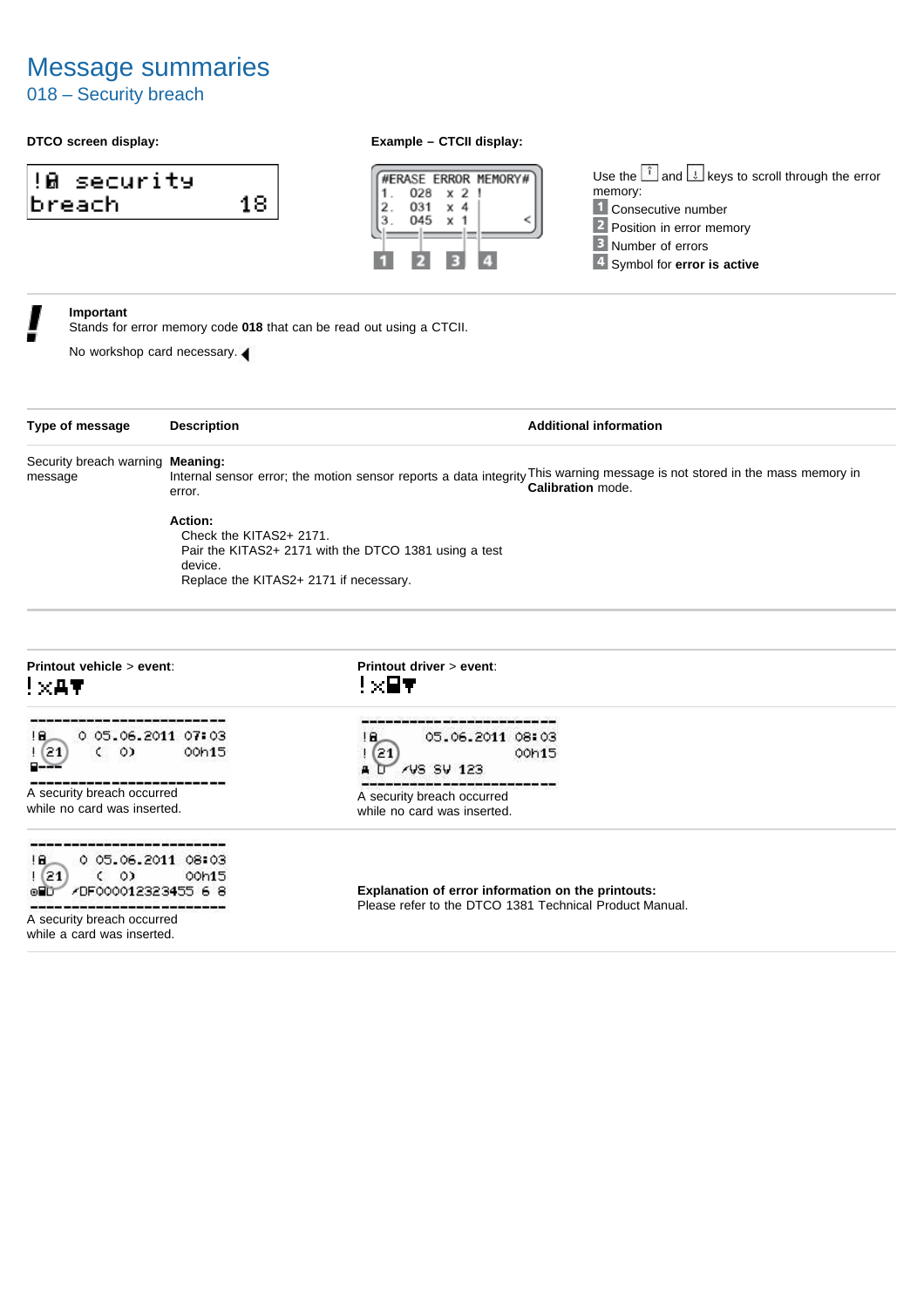## 019 – Power interruption

## **DTCO screen display: Example – CTCII display:**

### !÷ POWer interruption 19



Use the  $\left[\begin{matrix} \overline{1} & \overline{1} \\ \overline{1} & \overline{1} \end{matrix}\right]$  and  $\left[\begin{matrix} \overline{1} & \overline{1} \\ \overline{2} & \overline{2} \end{matrix}\right]$  keys to scroll through the error memory: 1 Consecutive number 2 Position in error memory **B** Number of errors 4 Symbol for **error** is active

## **Important**

Stands for error memory code **019** that can be read out using a CTCII.

| Type of message                | <b>Description</b>                                                                                                                                                                                                    | <b>Additional information</b>                                                 |
|--------------------------------|-----------------------------------------------------------------------------------------------------------------------------------------------------------------------------------------------------------------------|-------------------------------------------------------------------------------|
| Event warning message Meaning: |                                                                                                                                                                                                                       |                                                                               |
|                                | The motion sensor's power supply was interrupted.                                                                                                                                                                     | This warning message is not stored in the mass memory in<br>Calibration mode. |
|                                | Action:                                                                                                                                                                                                               |                                                                               |
|                                | Check the KITAS2+ 2171 sensor cable and if necessary<br>correct:<br>Connector assignment<br>Connection (loose connection)<br>Specifications                                                                           |                                                                               |
|                                | Check voltage behaviour on terminals 30 and 15 during start<br>up.<br>Are the values within the specified range?<br>Check the KITAS2+ 2171.<br>Check the DTCO 1381.<br>Replace any defective components if necessary. |                                                                               |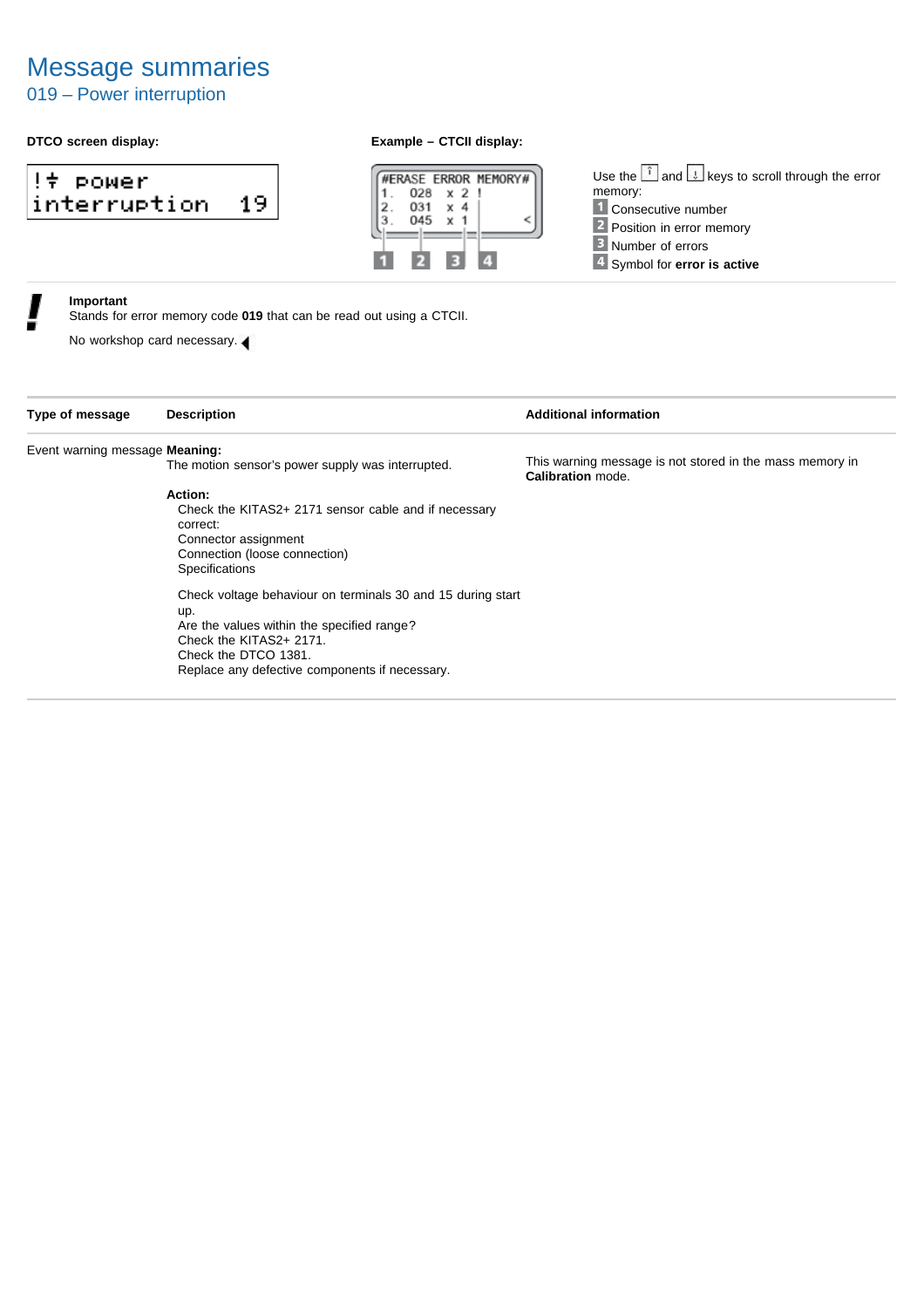## 020 – Sensor fault

## **DTCO screen display: Example – CTCII display:**

| <b>XI sensor fault</b> |    |
|------------------------|----|
|                        | 20 |



Use the  $\left[\begin{matrix} \hat{i} \\ \end{matrix}\right]$  and  $\left[\begin{matrix} \downarrow \\ \end{matrix}\right]$  keys to scroll through the error memory: 1 Consecutive number 2 Position in error memory **B** Number of errors Symbol for **error is active**

### **Important**

Stands for error memory code **020** that can be read out using a CTCII.

| Type of message                       | <b>Description</b>                                    | <b>Additional information</b>                                |
|---------------------------------------|-------------------------------------------------------|--------------------------------------------------------------|
| Event warning message <b>Meaning:</b> |                                                       | This warning message is displayed every hour until the cause |
|                                       | Error in sensor communication.                        | is removed.                                                  |
|                                       |                                                       | The event is only monitored after the DTCO 1381 has been     |
|                                       | Possible cause(s):                                    | activated.                                                   |
|                                       | No data signal (B4).                                  |                                                              |
|                                       | KITAS2+ 2171 not paired with the DTCO 1381.           |                                                              |
|                                       | Action:                                               |                                                              |
|                                       | Check the KITAS2+ 2171 sensor cable and if necessary  |                                                              |
|                                       | correct:                                              |                                                              |
|                                       | Connector assignment                                  |                                                              |
|                                       | Connection (loose connection)                         |                                                              |
|                                       | Specifications                                        |                                                              |
|                                       | Check the KITAS2+ 2171.                               |                                                              |
|                                       | Check the DTCO 1381 (input B4).                       |                                                              |
|                                       | Pair the KITAS2+ 2171 with the DTCO 1381 using a test |                                                              |
|                                       | device.                                               |                                                              |
|                                       | Replace any defective components if necessary.        |                                                              |
|                                       |                                                       |                                                              |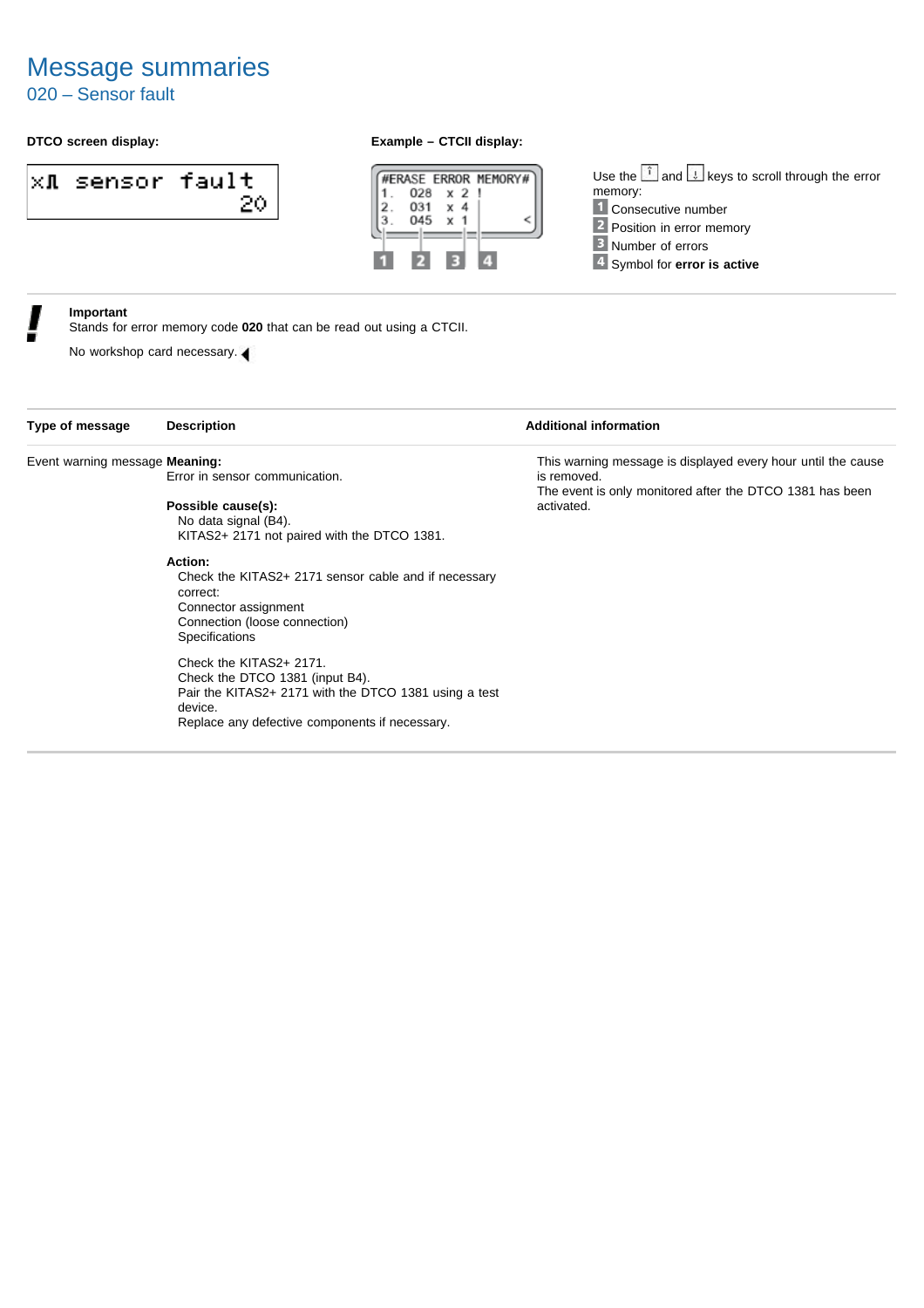## 021 – Sensor fault

## **DTCO screen display: Example – CTCII display:**

$$
\begin{array}{r}\n \times \texttt{R sensor fault} \\
21\n \end{array}
$$



Use the  $\left[\begin{array}{ccc} \uparrow & \downarrow \\ \downarrow & \downarrow \end{array}\right]$  keys to scroll through the error memory: **1** Consecutive number 2 Position in error memory **B** Number of errors Symbol for **error is active**

### **Important**

Stands for error memory code **021** that can be read out using a CTCII.

No workshop card necessary.

**Type of message Description Additional information**

### Event warning message **Meaning:**

Error in sensor communication.

### **Possible cause(s):** No real-time signal.

### **Action:**

Check the KITAS2+ 2171 sensor cable and if necessary correct: Connector assignment Connection (loose connection) Specifications

Check the KITAS2+ 2171. Check the DTCO 1381 (input B4). Replace any defective components if necessary.

This warning message is displayed every hour until the cause is removed. The event is only monitored after the DTCO 1381 has been activated.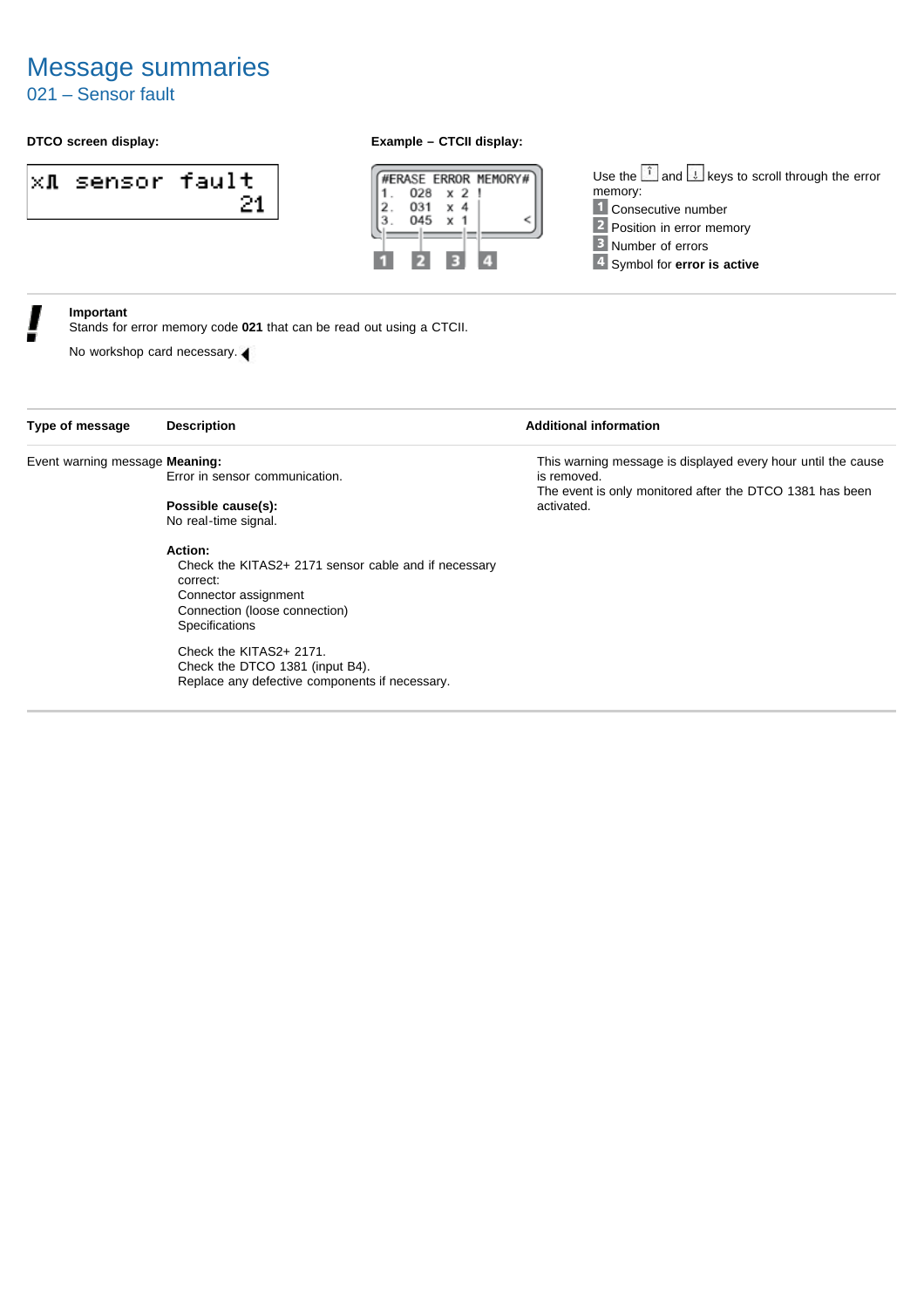## 022 – Sensor fault

## **DTCO screen display: Example – CTCII display:**

| x <b>]</b> sensor fault |  |
|-------------------------|--|
|                         |  |



Use the  $\left[\begin{matrix} \overline{1} & \overline{1} \\ \overline{1} & \overline{1} \end{matrix}\right]$  and  $\left[\begin{matrix} \overline{1} & \overline{1} \\ \overline{2} & \overline{2} \end{matrix}\right]$  keys to scroll through the error memory: **1** Consecutive number **2** Position in error memory **B** Number of errors 4 Symbol for **error** is active

### **Important**

Stands for error memory code **022** that can be read out using a CTCII.

No workshop card necessary.

| Event warning message Meaning: |                                                                  | This warning r                |
|--------------------------------|------------------------------------------------------------------|-------------------------------|
|                                | Error in sensor communication.                                   | is removed.<br>The event is o |
|                                | Possible cause(s):                                               | activated.                    |
|                                | Difference in motion sensor pulses                               |                               |
|                                | Transmission error                                               |                               |
|                                | Action:                                                          |                               |
|                                | Check the KITAS2+ 2171 sensor cable and if necessary<br>correct: |                               |
|                                | Connector assignment                                             |                               |
|                                |                                                                  |                               |

Connection (loose connection) Specifications.

Check the KITAS2+ 2171. Check the DTCO 1381. Replace any defective components if necessary.

### **Type of message Description Additional information**

message is displayed every hour until the cause nly monitored after the DTCO 1381 has been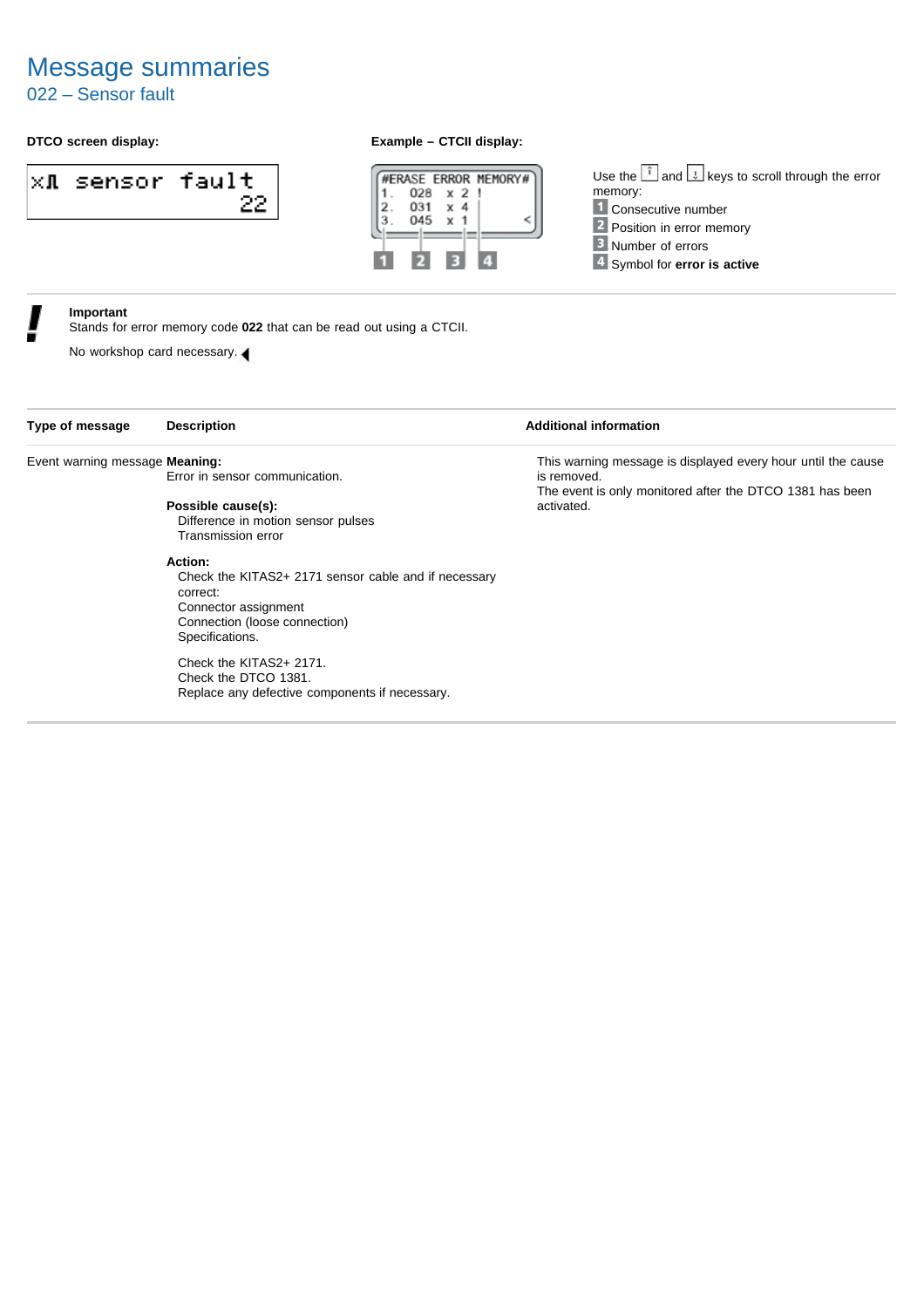## 023 – Security breach







Use the  $\left[\begin{matrix} \overline{1} & \overline{1} \\ \overline{1} & \overline{1} \end{matrix}\right]$  and  $\left[\begin{matrix} \overline{1} & \overline{1} \\ \overline{2} & \overline{2} \end{matrix}\right]$  keys to scroll through the error memory: 1 Consecutive number 2 Position in error memory **B** Number of errors 4 Symbol for **error** is active

### **Important**

Stands for error memory code **023** that can be read out using a CTCII.

| Type of message                  | <b>Description</b>                                                                                  | <b>Additional information</b>                                                        |
|----------------------------------|-----------------------------------------------------------------------------------------------------|--------------------------------------------------------------------------------------|
| Security breach warning Meaning: |                                                                                                     | This warning message is displayed every hour until the cause                         |
| message                          | Error when authenticating the motion sensor when it is operating                                    | is removed.                                                                          |
|                                  | or error in the pairing procedure.                                                                  | This warning message is not stored in the mass memory in<br><b>Calibration</b> mode. |
|                                  | Possible cause(s):                                                                                  | The event is only monitored after the DTCO 1381 has been                             |
|                                  | Error when authenticating the motion sensor when it is<br>operating.<br>Transmission error.         | activated.                                                                           |
|                                  | Repeated coupling with the KITAS2+ 2171.                                                            |                                                                                      |
|                                  | After coupling 3 times, this function is disabled for security                                      |                                                                                      |
|                                  | reasons. The workshop card must be removed and re-inserted,<br>i.e. it must be authenticated again. |                                                                                      |
|                                  | Action:                                                                                             |                                                                                      |
|                                  | Eject the workshop card, insert it again and repeat the coupling<br>procedure.                      |                                                                                      |
|                                  | Check the KITAS2+ 2171 sensor cable.                                                                |                                                                                      |
|                                  | Check the KITAS2+ 2171.                                                                             |                                                                                      |
|                                  | Check the DTCO 1381 (input B4).                                                                     |                                                                                      |
|                                  | Pair the KITAS2+ 2171 with the DTCO 1381 using a test                                               |                                                                                      |
|                                  | device.                                                                                             |                                                                                      |
|                                  | Replace any defective components if necessary.                                                      |                                                                                      |

| Printout vehicle > event:                                                                                                                         | Printout driver > event:                                                                                      |  |
|---------------------------------------------------------------------------------------------------------------------------------------------------|---------------------------------------------------------------------------------------------------------------|--|
| $!{\times}$ at                                                                                                                                    | !x⊟▼                                                                                                          |  |
| 0 05.06.2011 07:03                                                                                                                                | 05.06.2011 08:03                                                                                              |  |
| 18.,                                                                                                                                              | ΙΘ.                                                                                                           |  |
| $\circ$                                                                                                                                           | 11                                                                                                            |  |
| ! (11                                                                                                                                             | 00h15                                                                                                         |  |
| 00h15                                                                                                                                             | <b>AVS SV 123</b>                                                                                             |  |
| K.                                                                                                                                                | д. П                                                                                                          |  |
| A security breach occurred                                                                                                                        | A security breach occurred                                                                                    |  |
| while no card was inserted.                                                                                                                       | while no card was inserted.                                                                                   |  |
| 0 05.06.2011 08:03<br>١Θ.<br>1(11)<br>$\circ$<br>00h15<br>⊙∎D⊤<br>/DF000012323455 6 8<br>A security breach occurred<br>while a card was inserted. | Explanation of error information on the printouts:<br>Please refer to the DTCO 1381 Technical Product Manual. |  |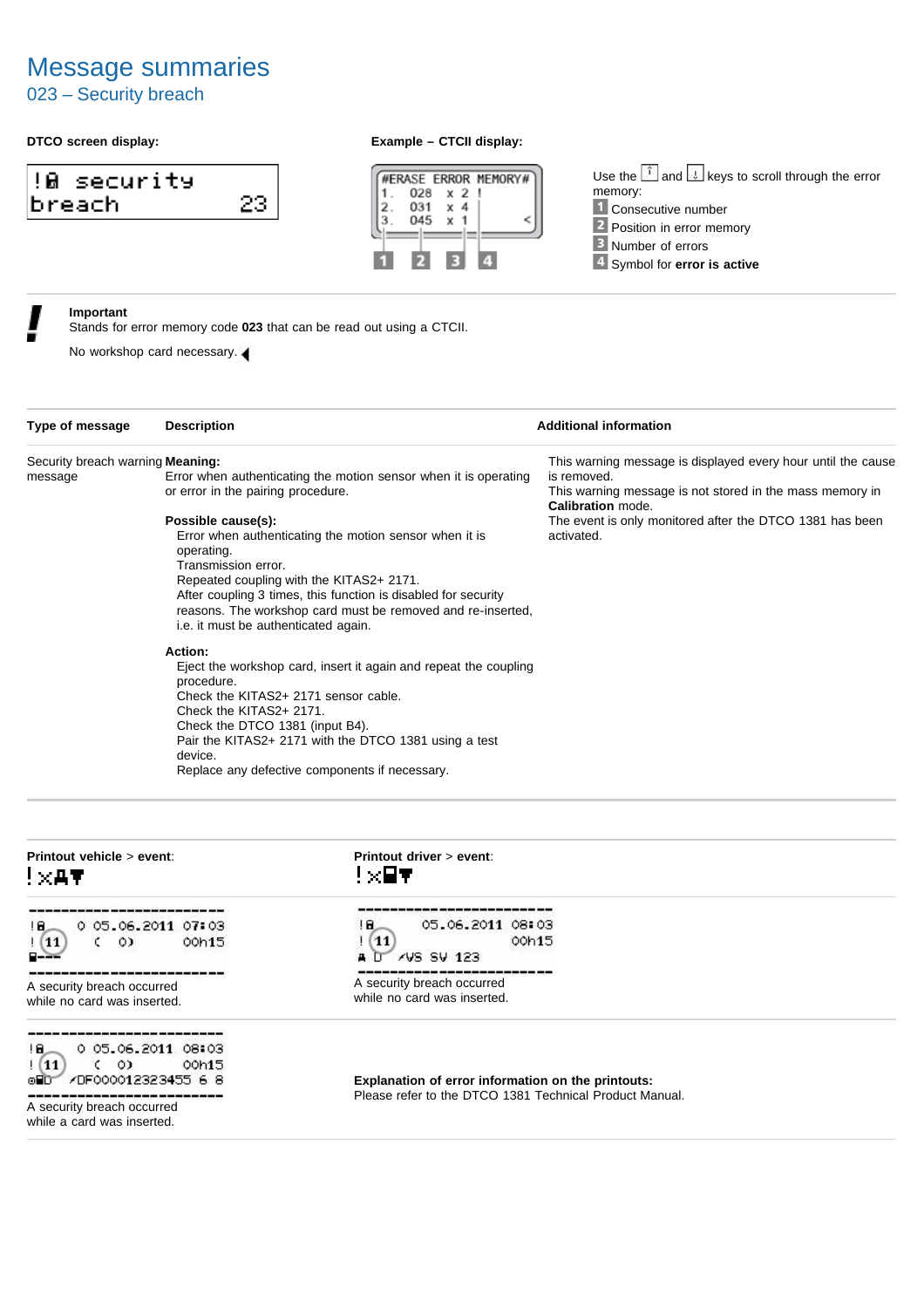## 024 – Security breach







Use the  $\left[\begin{matrix} \overline{1} & \overline{1} \\ \overline{1} & \overline{1} \end{matrix}\right]$  and  $\left[\begin{matrix} \overline{1} & \overline{1} \\ \overline{2} & \overline{2} \end{matrix}\right]$  keys to scroll through the error memory: 1 Consecutive number 2 Position in error memory **B** Number of errors 4 Symbol for **error is active** 

## **Important**

Stands for error memory code **024** that can be read out using a CTCII.

| <b>Type of message</b>           | <b>Description</b>                                       | <b>Additional information</b>                                |
|----------------------------------|----------------------------------------------------------|--------------------------------------------------------------|
| Security breach warning Meaning: |                                                          | This warning message is displayed every hour until the cause |
| message                          | Unknown serial number. Error when comparing the motion   | is removed.                                                  |
|                                  | sensor's serial number.                                  | This warning message is not stored in the mass memory in     |
|                                  |                                                          | <b>Calibration</b> mode.                                     |
|                                  | Action:                                                  | The event is only monitored after the DTCO 1381 has been     |
|                                  | Check whether the KITAS2+ 2171 is sealed on the gearbox. | activated.                                                   |
|                                  | Check the KITAS2+ 2171.                                  |                                                              |
|                                  | Check the DTCO 1381.                                     |                                                              |
|                                  | Pair the KITAS2+ 2171 with the DTCO 1381 using a test    |                                                              |
|                                  | device.                                                  |                                                              |
|                                  | Replace any defective components if necessary.           |                                                              |
|                                  |                                                          |                                                              |
|                                  |                                                          |                                                              |

| Explanation of error information on the printouts:<br>Please refer to the DTCO 1381 Technical Product Manual. |  |
|---------------------------------------------------------------------------------------------------------------|--|
|                                                                                                               |  |
|                                                                                                               |  |
|                                                                                                               |  |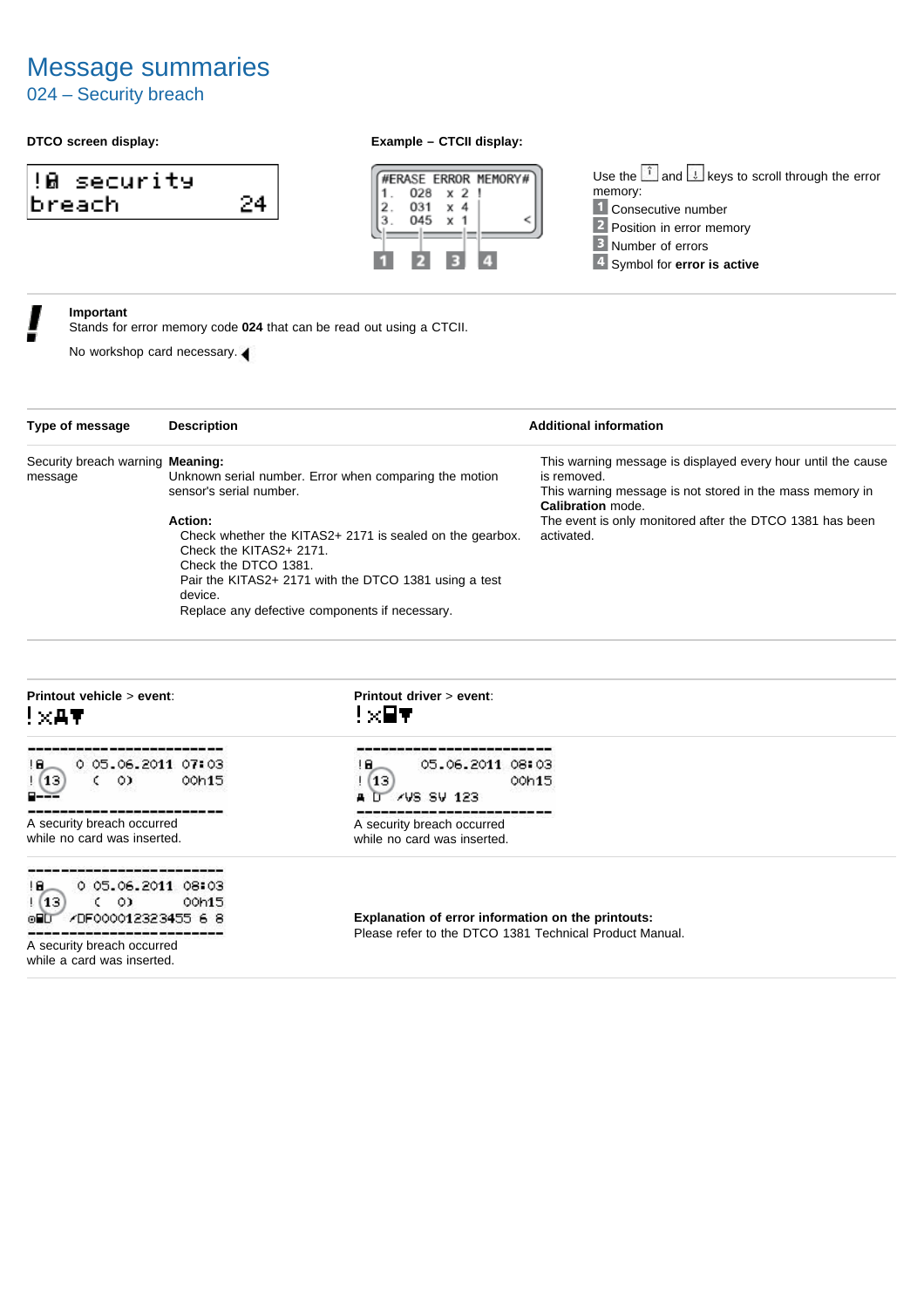## 025 – Security breach

## **DTCO screen display: Example – CTCII display:**

| !@ security |  |
|-------------|--|
| Ibreach     |  |





Use the  $\left[\begin{matrix} \hat{i} \\ \end{matrix}\right]$  and  $\left[\begin{matrix} \downarrow \\ \end{matrix}\right]$  keys to scroll through the error memory: 1 Consecutive number 2 Position in error memory **B** Number of errors 4 Symbol for **error** is active

### **Important**

Stands for error memory code **025** that can be read out using a CTCII.

No workshop card necessary.

| Type of message                                                                                                                                           | <b>Description</b>          |                                                                                                                      | <b>Additional information</b>                                                                                                                                |  |
|-----------------------------------------------------------------------------------------------------------------------------------------------------------|-----------------------------|----------------------------------------------------------------------------------------------------------------------|--------------------------------------------------------------------------------------------------------------------------------------------------------------|--|
| Security breach warning Meaning:<br>message<br>error data security is no longer guaranteed.<br>Action:<br>Check the DTCO 1381 (test drive).<br>DTCO 1381. |                             | Data memory error. Because of a DTCO 1381 data memory<br>If the error message continues to be displayed, replace the | This warning message is displayed every hour until the cause<br>is removed.<br>This warning message is not stored in the mass memory in<br>Calibration mode. |  |
| Printout vehicle > event:<br>! XAT                                                                                                                        |                             | Printout driver > event:<br>!x⊟▼                                                                                     |                                                                                                                                                              |  |
| -----------------<br>18.<br>! (15<br>C.<br>$\circ$                                                                                                        | 0 05.06.2011 07:03<br>00h15 | --------------<br>05.06.2011 08:03<br>! 8.-<br>(15<br><b>AVS SV 123</b>                                              | 00h15                                                                                                                                                        |  |
| A security breach occurred<br>while no card was inserted.                                                                                                 |                             | A security breach occurred<br>while no card was inserted.                                                            |                                                                                                                                                              |  |
| 0 05.06.2011 08:03<br>18.<br>(15)<br>$($ $)$<br>00h15<br>/DF000012323455 6 8<br>A security breach occurred                                                |                             | Explanation of error information on the printouts:<br>Please refer to the DTCO 1381 Technical Product Manual.        |                                                                                                                                                              |  |

while a card was inserted.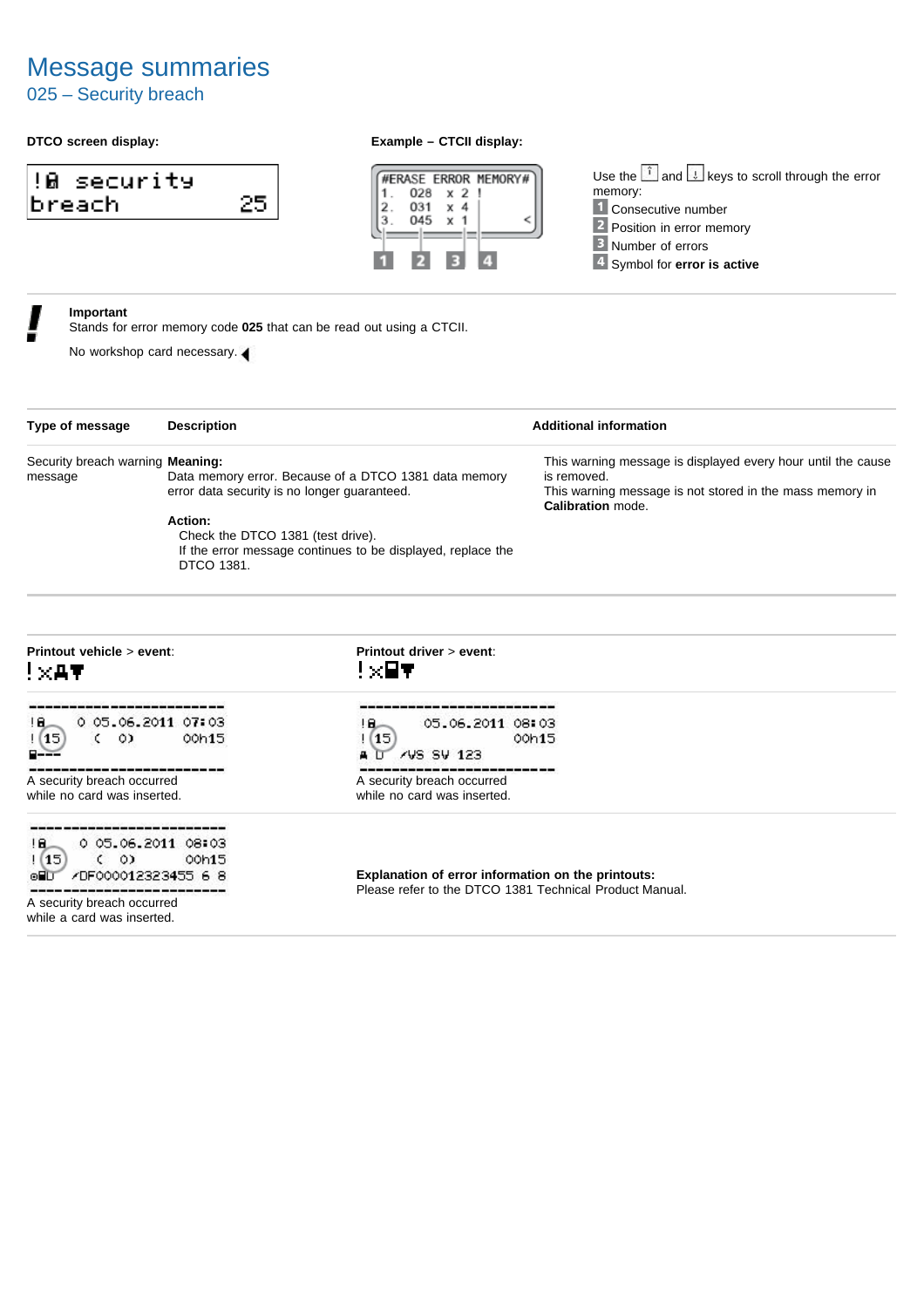## 026 – Security breach

## **DTCO screen display: Example – CTCII display:**





Use the  $\left[\begin{matrix} \overline{1} & \overline{1} \\ \overline{1} & \overline{1} \end{matrix}\right]$  and  $\left[\begin{matrix} \overline{1} & \overline{1} \\ \overline{2} & \overline{2} \end{matrix}\right]$  keys to scroll through the error memory: 1 Consecutive number 2 Position in error memory **B** Number of errors 4 Symbol for **error** is active

### **Important**

Stands for error memory code **026** that can be read out using a CTCII.

| Type of message                                                                                                                        | <b>Description</b>                                                                           |                                                             | <b>Additional information</b>                                                 |
|----------------------------------------------------------------------------------------------------------------------------------------|----------------------------------------------------------------------------------------------|-------------------------------------------------------------|-------------------------------------------------------------------------------|
| Security breach warning Meaning:<br>message                                                                                            | is open.                                                                                     | Security breach. The DTCO 1381 housing has been opened or   | This warning message is not stored in the mass memory in<br>Calibration mode. |
|                                                                                                                                        | Action:<br>Check the seals on the DTCO 1381 (housing).<br>Check the DTCO 1381.<br>DTCO 1381. | If the error message continues to be displayed, replace the |                                                                               |
| Printout vehicle > event:<br>! XAT                                                                                                     |                                                                                              | Printout driver > event:<br>!x⊟▼                            |                                                                               |
| -----------------<br>0 05 06 2011 07:03<br>IB.<br>$\circ$<br>- (17                                                                     | 00h15                                                                                        | 18.<br>05.06.2011 08:03<br>(17<br>AVS SV 123                | 00h15                                                                         |
| A security breach occurred<br>while no card was inserted.                                                                              |                                                                                              | A security breach occurred<br>while no card was inserted.   |                                                                               |
| 0 05.06.2011 08:03<br>$16-$<br>(0)<br>! [ 17<br>00h15<br>Explanation of error information on the printouts:<br>omp /DF000012323455 6 8 |                                                                                              |                                                             |                                                                               |
| A security breach occurred<br>while a card was inserted.                                                                               |                                                                                              | Please refer to the DTCO 1381 Technical Product Manual.     |                                                                               |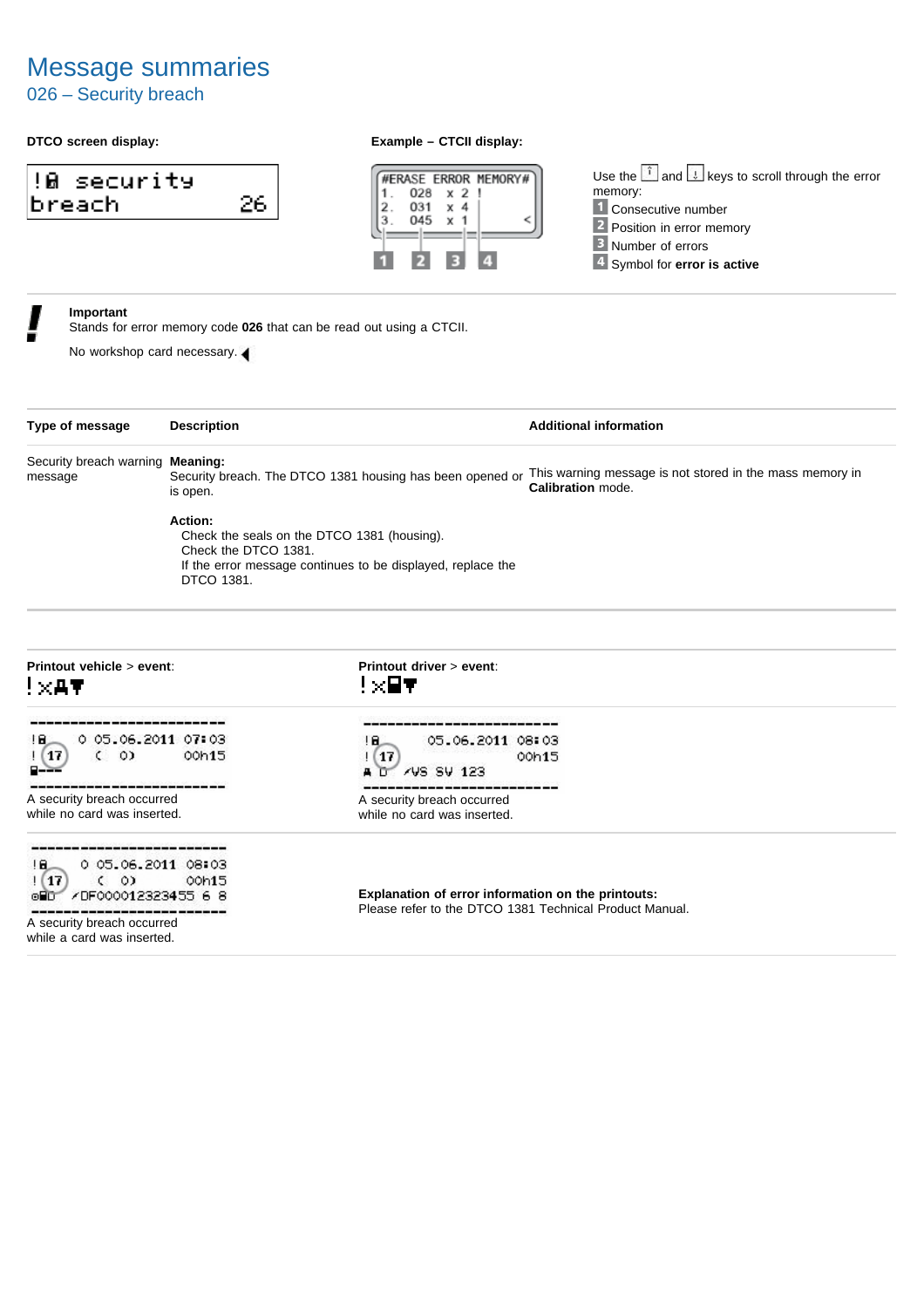## 028 – Driving without card

## **DTCO screen display: Example – CTCII display:**

| ‼⊙⊟ drivine  |      |
|--------------|------|
| without card | - 28 |



Use the  $\left[\begin{matrix} \overline{1} & \overline{1} \\ \overline{1} & \overline{1} \end{matrix}\right]$  and  $\left[\begin{matrix} \overline{1} & \overline{1} \\ \overline{2} & \overline{2} \end{matrix}\right]$  keys to scroll through the error memory: **1** Consecutive number **2** Position in error memory **B** Number of errors Symbol for **error is active**

### **Important**

Stands for error memory code **028** that can be read out using a CTCII.

No workshop card necessary.

| Type of message | <b>Description</b> |
|-----------------|--------------------|
|-----------------|--------------------|

### Event warning message **Meaning:**

Trip without a card or without a valid driver or workshop card in card slot 1 or trip with an invalid card combination in card slots 1 and 2.

### **Action:**

Check whether there is a valid driver or workshop card in card slot 1 or 2. If necessary insert a valid card. Check whether a company or control card is in card slot 1. Eject the card if necessary.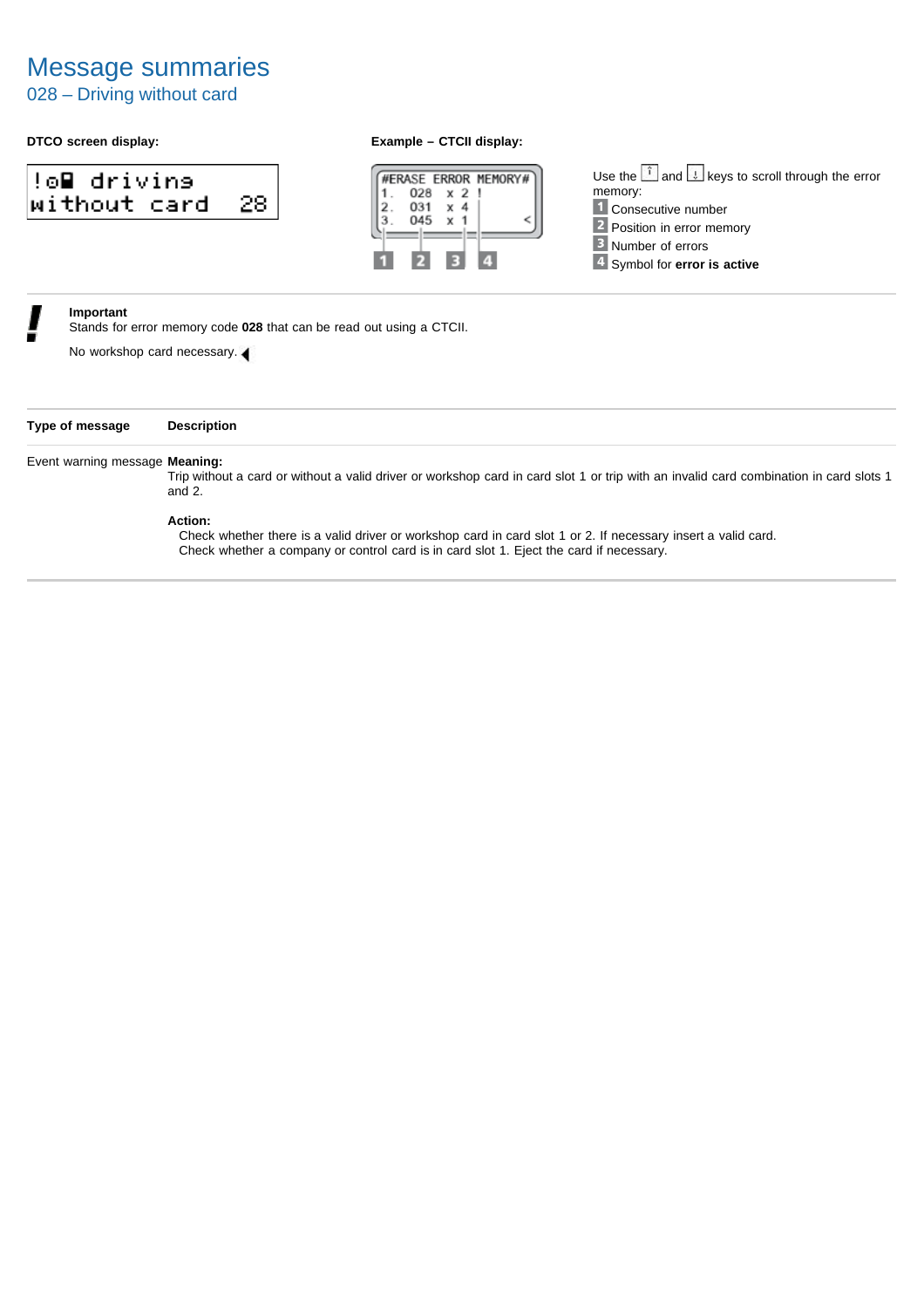## 029 – Card conflict

## **DTCO screen display: Example – CTCII display:**

| ‼99 cards |  |
|-----------|--|
| konflict  |  |



Use the  $\left[\begin{matrix} \overline{1} & \overline{1} \\ \overline{1} & \overline{1} \end{matrix}\right]$  and  $\left[\begin{matrix} \overline{1} & \overline{1} \\ \overline{2} & \overline{2} \end{matrix}\right]$  keys to scroll through the error memory: 1 Consecutive number **2** Position in error memory **B** Number of errors 4 Symbol for **error** is active

### **Important**

Stands for error memory code **029** that can be read out using a CTCII.

No workshop card necessary.

|--|--|--|

## Event warning message **Meaning:**

Invalid card combination in card slots 1 and 2. The two tachograph cards must not be inserted at the same time.

**Action:**

Check the combination of the inserted tachograph cards.

Also see Section 2 in the DTCO 1381Technical Product Manual.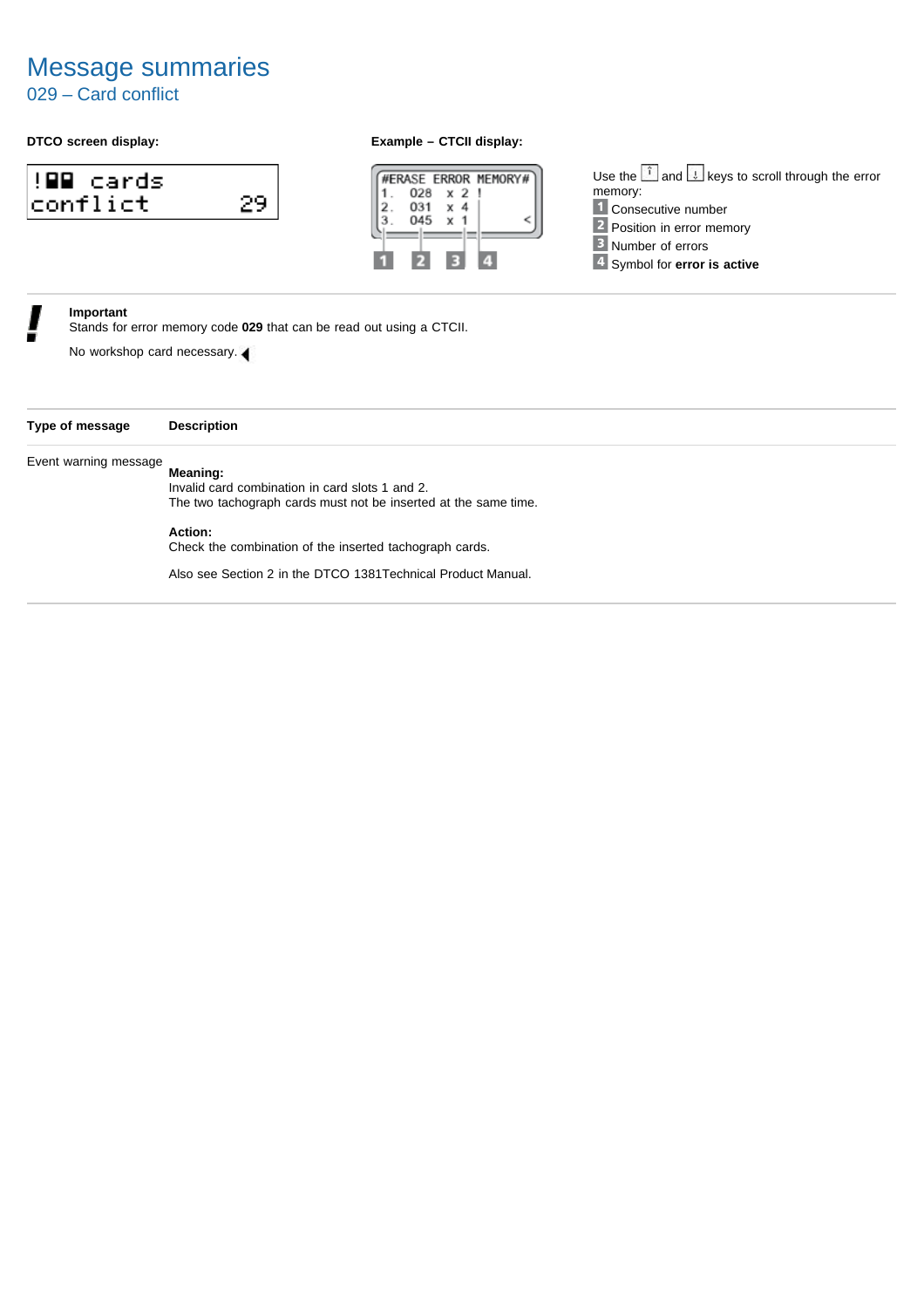## 030 – Overspeed

## **DTCO screen display: Example – CTCII display:**

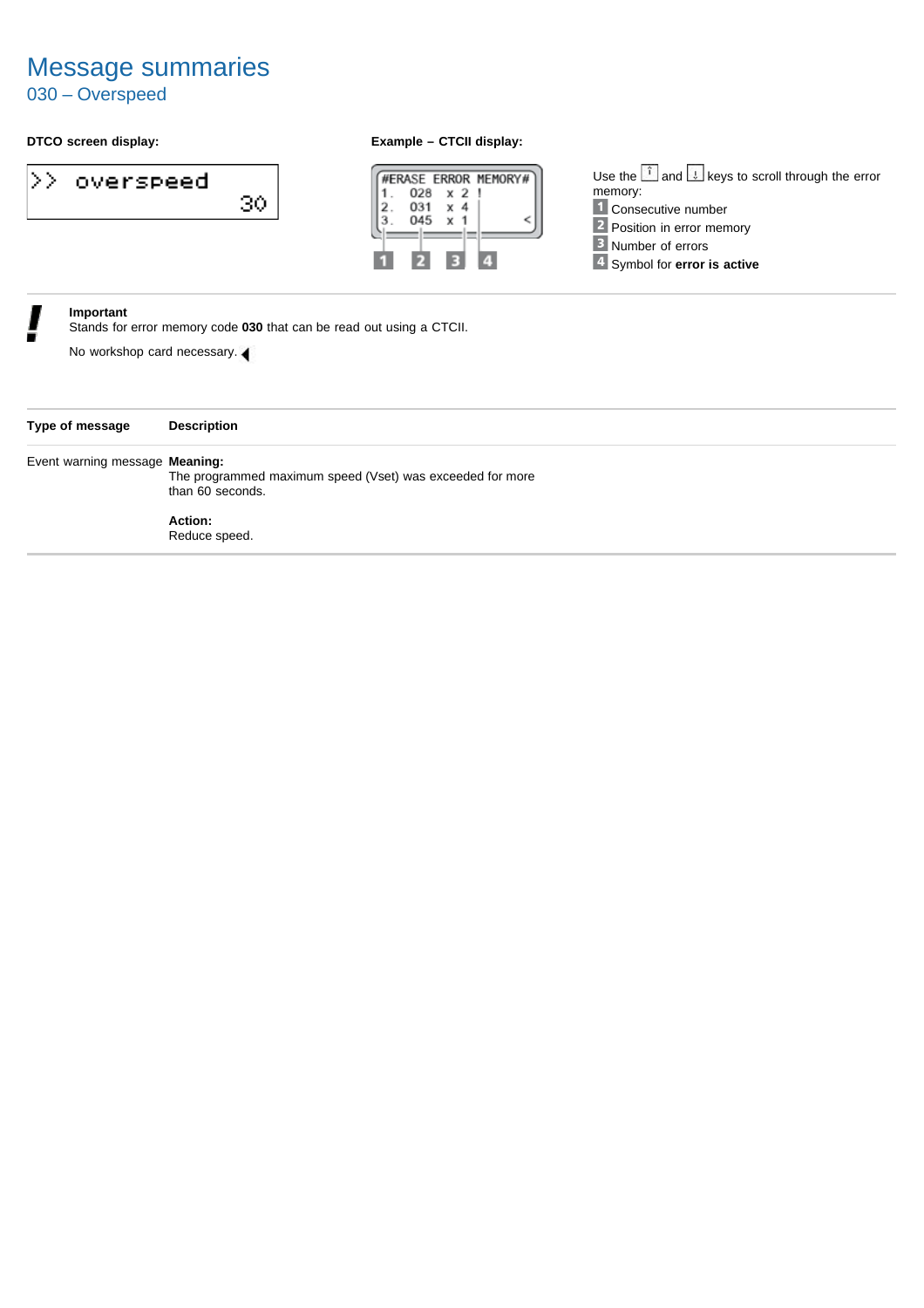## 031 – Power interruption

## **DTCO screen display: Example – CTCII display:**

### 1÷ POWer interruption 31



Use the  $\left[\begin{matrix} \overline{1} & \overline{1} \\ \overline{1} & \overline{1} \end{matrix}\right]$  and  $\left[\begin{matrix} \overline{1} & \overline{1} \\ \overline{2} & \overline{2} \end{matrix}\right]$  keys to scroll through the error memory: 1 Consecutive number 2 Position in error memory **B** Number of errors 4 Symbol for **error** is active

## **Important**

Stands for error memory code **031** that can be read out using a CTCII.

| Type of message                | <b>Description</b>                                                                                                                                                                                                                                                                                                                                                | <b>Additional information</b>                                                        |
|--------------------------------|-------------------------------------------------------------------------------------------------------------------------------------------------------------------------------------------------------------------------------------------------------------------------------------------------------------------------------------------------------------------|--------------------------------------------------------------------------------------|
| Event warning message Meaning: | The DTCO 1381's operating voltage was outside the specified<br>range.                                                                                                                                                                                                                                                                                             | This warning message is not stored in the mass memory in<br><b>Calibration mode.</b> |
|                                | Possible cause(s):<br>Overvoltage.<br>Power interruption                                                                                                                                                                                                                                                                                                          |                                                                                      |
|                                | <b>Power interruption</b><br>If the DTCO 1381's power supply falls below the following critical<br>specified range value, the DTCO 1381 recognises a "power"<br>interruption":<br>12 V version: type 7.5 V (min. 7.4 V; max. 8.0 V)<br>24 V version: type 8.1 V (min. 8.0 V; max. 8.7 V)                                                                          |                                                                                      |
|                                | If the DTCO 1381's power supply rises above the following critical<br>value again, the DTCO 1381 displays "power interruption":<br>12 V version: type 8.4 V (min. 8.2 V; max. 9.0 V)<br>24 V version: type 9.0 V (min. 8.9 V; max. 9.6 V)                                                                                                                         |                                                                                      |
|                                | Action:<br>Check the DTCO 1381's power supply and if necessary correct:<br>Check the connection plug and cable (connector assignment,<br>loose contact, bad connection).<br>Is the voltage value on terminals 30 and 15 within the specified<br>range?<br>Voltage behaviour on terminals 30 and 15 during start up. Are<br>the values within the specified range? |                                                                                      |
|                                | Check whether the DTCO 1381 is working properly.<br>Replace any defective components if necessary.                                                                                                                                                                                                                                                                |                                                                                      |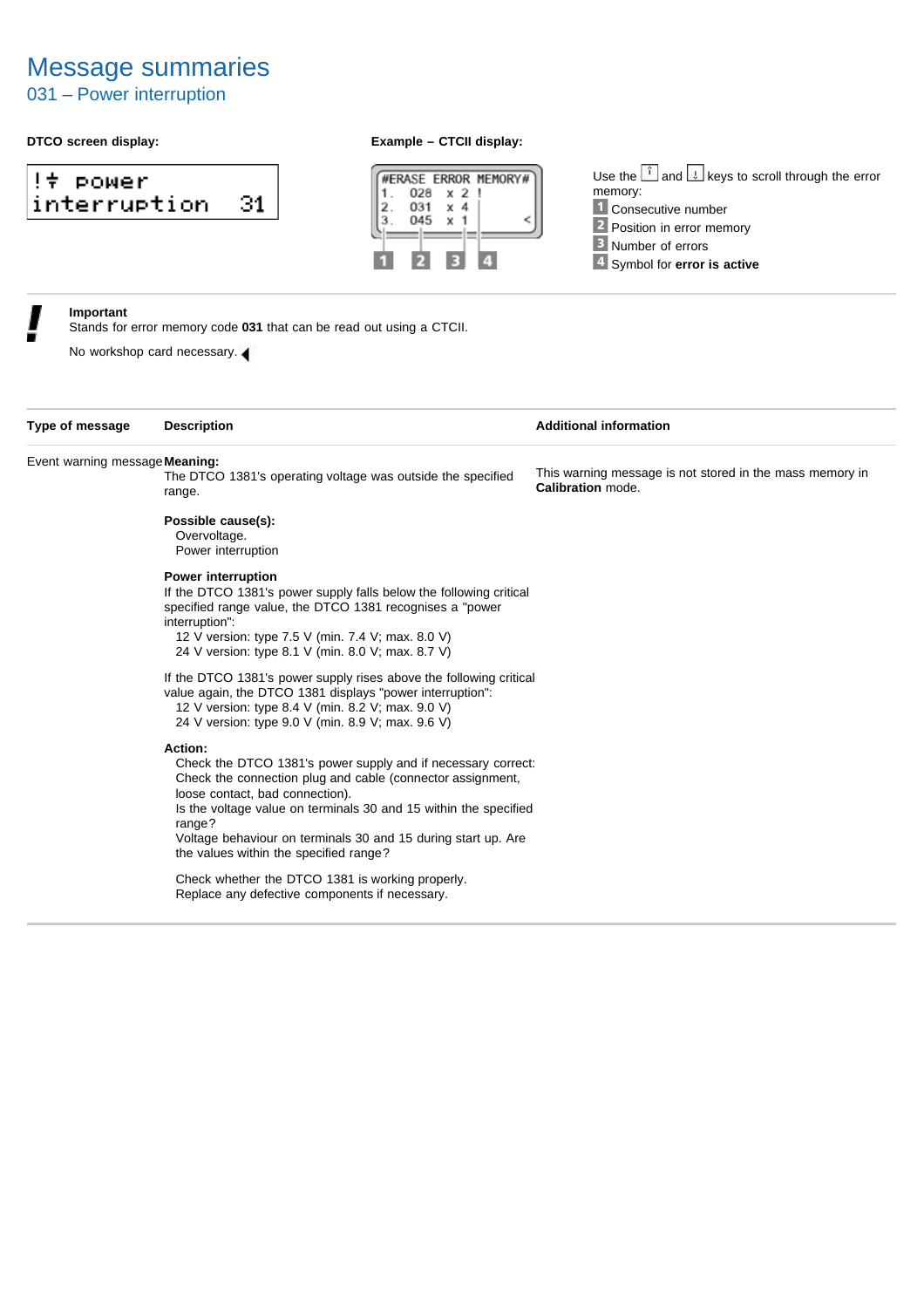## 034 – Ejection not possible

| $4\blacksquare$ ejection not $\parallel$ |    |
|------------------------------------------|----|
| possible                                 | 34 |

## **DTCO screen display: Example – CTCII display:**



Use the  $\left[\begin{matrix} \hat{i} \\ \end{matrix}\right]$  and  $\left[\begin{matrix} \downarrow \\ \end{matrix}\right]$  keys to scroll through the error memory: 1 Consecutive number 2 Position in error memory **B** Number of errors 4 Symbol for **error** is active

### **Important**

Stands for error memory code **034** that can be read out using a CTCII.

No workshop card necessary.

| Type of message   | <b>Description</b>                                                                                                         |
|-------------------|----------------------------------------------------------------------------------------------------------------------------|
| Operation message | Meaning:                                                                                                                   |
|                   | A tachograph card cannot be ejected. The request is rejected.                                                              |
|                   | Possible cause(s):                                                                                                         |
|                   | The vehicle is moving.                                                                                                     |
|                   | Data download is running.                                                                                                  |
|                   | Ignition is off (only ADR version).                                                                                        |
|                   | The tachograph card is being read or written.                                                                              |
|                   | The tachograph card is requested at the same time as the tachograph card has been read correctly (after insertion or after |
|                   | restarting during activation).                                                                                             |
|                   | Action:                                                                                                                    |
|                   | Check whether the DTCO 1381 detects <b>Trip</b> . If necessary stop the vehicle and repeat the procedure.                  |
|                   | Check whether data is currently being downloaded. If necessary repeat the procedure after the download has finished.       |
|                   | Check whether the ignition is on. If necessary turn the ignition on (only ADR version).                                    |
|                   | Repeat the procedure.                                                                                                      |
|                   | If the error message continues to be displayed in spite of taking the above action, replace the DTCO 1381.                 |
|                   |                                                                                                                            |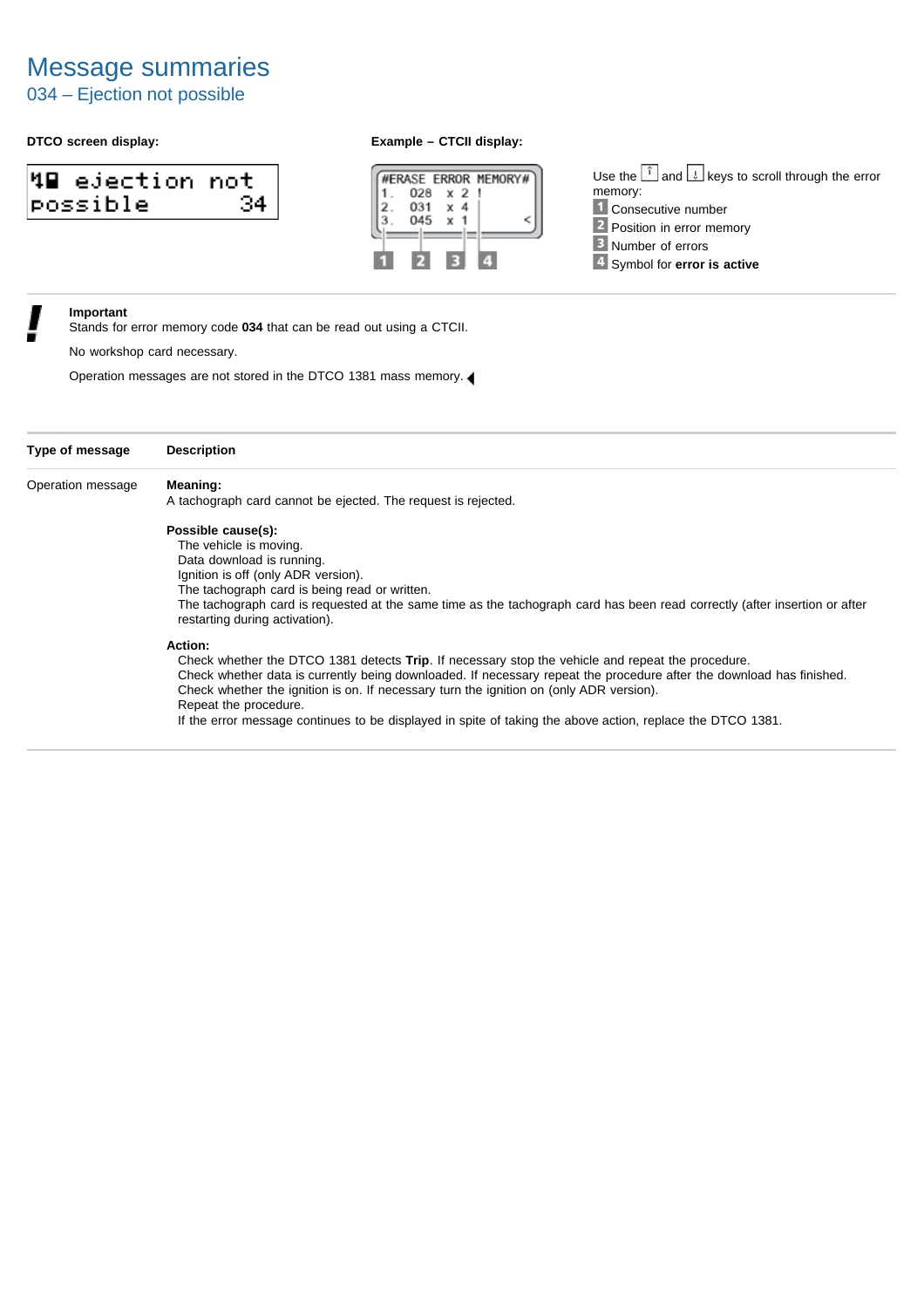## 036 – Printout not possible

| M⊤ printout not ∣ |       |
|-------------------|-------|
| possible          | -36 L |

## **DTCO screen display: Example – CTCII display:**



Use the  $\left[\begin{matrix} \hat{i} \\ \end{matrix}\right]$  and  $\left[\begin{matrix} \downarrow \\ \end{matrix}\right]$  keys to scroll through the error memory: 1 Consecutive number 2 Position in error memory **B** Number of errors 4 Symbol for **error** is active

### **Important**

Stands for error memory code **036** that can be read out using a CTCII.

No workshop card necessary.

| Type of message   | <b>Description</b>                                                                                                                                                                          |
|-------------------|---------------------------------------------------------------------------------------------------------------------------------------------------------------------------------------------|
| Operation message | Meaning:                                                                                                                                                                                    |
|                   | It is currently not possible to print out or display the required data or a printout that is running has been cancelled.                                                                    |
|                   | Possible cause(s):                                                                                                                                                                          |
|                   | The vehicle is moving.                                                                                                                                                                      |
|                   | Ignition is off (necessary with ADR version).                                                                                                                                               |
|                   | The print head has overheated.                                                                                                                                                              |
|                   | Undervoltage or overvoltage.                                                                                                                                                                |
|                   | Internal printer interface is occupied with another active procedure, e.g. is currently printing.                                                                                           |
|                   | Action:                                                                                                                                                                                     |
|                   | Repeat the procedure.                                                                                                                                                                       |
|                   | It is only possible to print out or display data when the vehicle is stationary and the ignition is turned on (only ADR version). If<br>necessary stop the vehicle or turn the ignition on. |
|                   | After printing a large amount of data, the print head temperature is too high. Wait until it has cooled down.                                                                               |
|                   | Check the DTCO 1381's power supply and if necessary correct:                                                                                                                                |
|                   | Check the connection plug and cable (connector assignment, loose contact, bad connection).                                                                                                  |
|                   | Is the voltage value on terminals 30 and 15 within the specified range?                                                                                                                     |
|                   | Voltage behaviour on terminals 30 and 15 during start up. Are the values within the specified range?                                                                                        |
|                   | Wait until the active procedure has finished and the internal printer interface is free again.                                                                                              |
|                   | If the error message continues to be displayed in spite of taking the above action, replace the DTCO 1381.                                                                                  |
|                   |                                                                                                                                                                                             |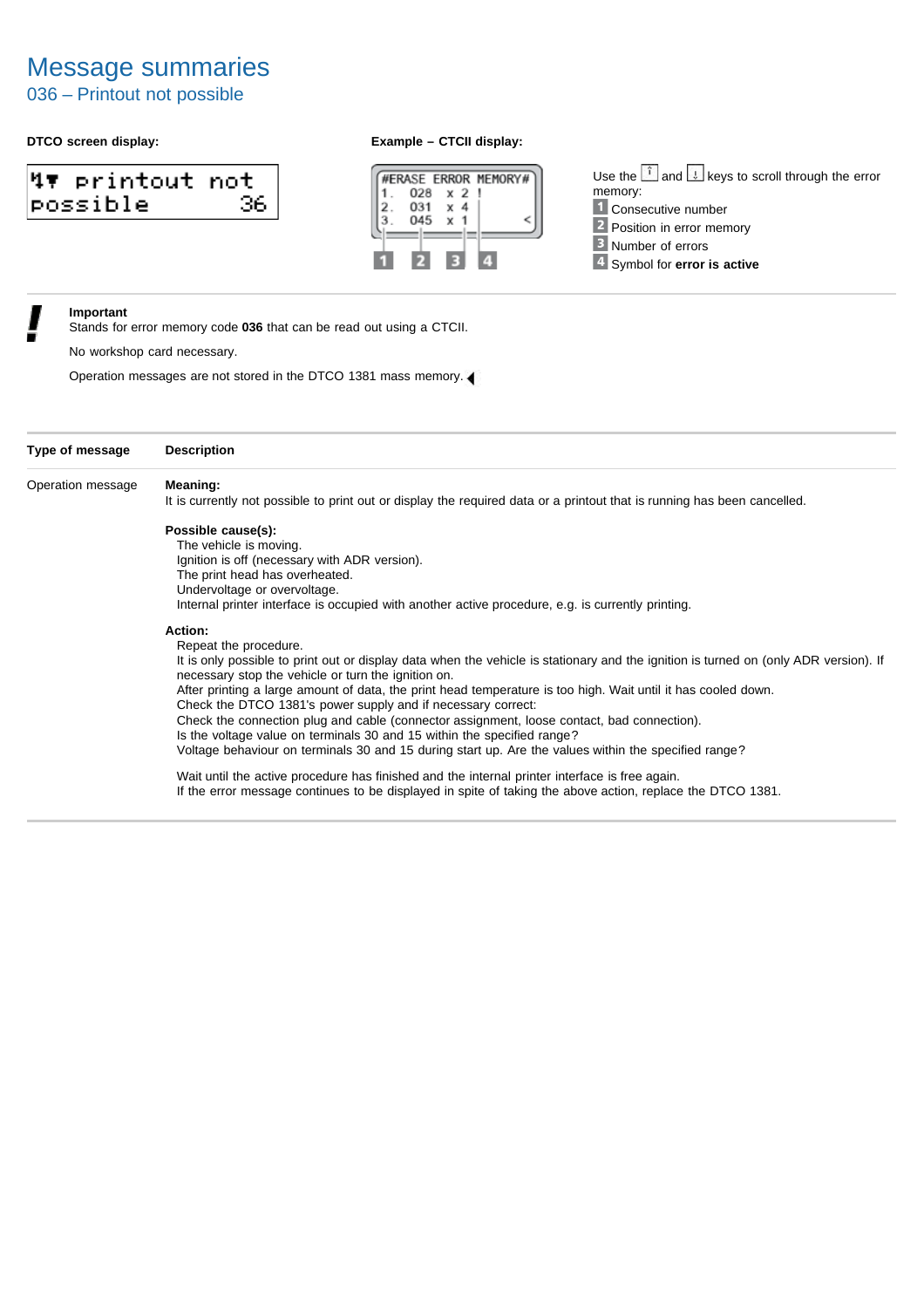## 037 – Printout delayed

|           | M⊤∑ printout |     |
|-----------|--------------|-----|
| ldelayed. |              | -37 |

## **DTCO screen display: Example – CTCII display:**



Use the  $\left[\begin{matrix} \hat{i} \\ \end{matrix}\right]$  and  $\left[\begin{matrix} \downarrow \\ \end{matrix}\right]$  keys to scroll through the error memory: 1 Consecutive number 2 Position in error memory **B** Number of errors 4 Symbol for **error** is active

### **Important**

Stands for error memory code **037** that can be read out using a CTCII.

No workshop card necessary.

| Type of message   | <b>Description</b>                                                                                                                                                                                                                                                                                                                                 |
|-------------------|----------------------------------------------------------------------------------------------------------------------------------------------------------------------------------------------------------------------------------------------------------------------------------------------------------------------------------------------------|
| Operation message | Meaning:<br>It is currently not possible to print out or display the required data or a printout that is running has been cancelled.                                                                                                                                                                                                               |
|                   | Possible cause(s):<br>The print head has overheated.                                                                                                                                                                                                                                                                                               |
|                   | Action:<br>After printing a large amount of data, the print head temperature is too high. Wait until it has cooled down.<br>When the cause has been removed, the interrupted or delayed printout procedure is resumed automatically.<br>If the error message continues to be displayed in spite of taking the above action, replace the DTCO 1381. |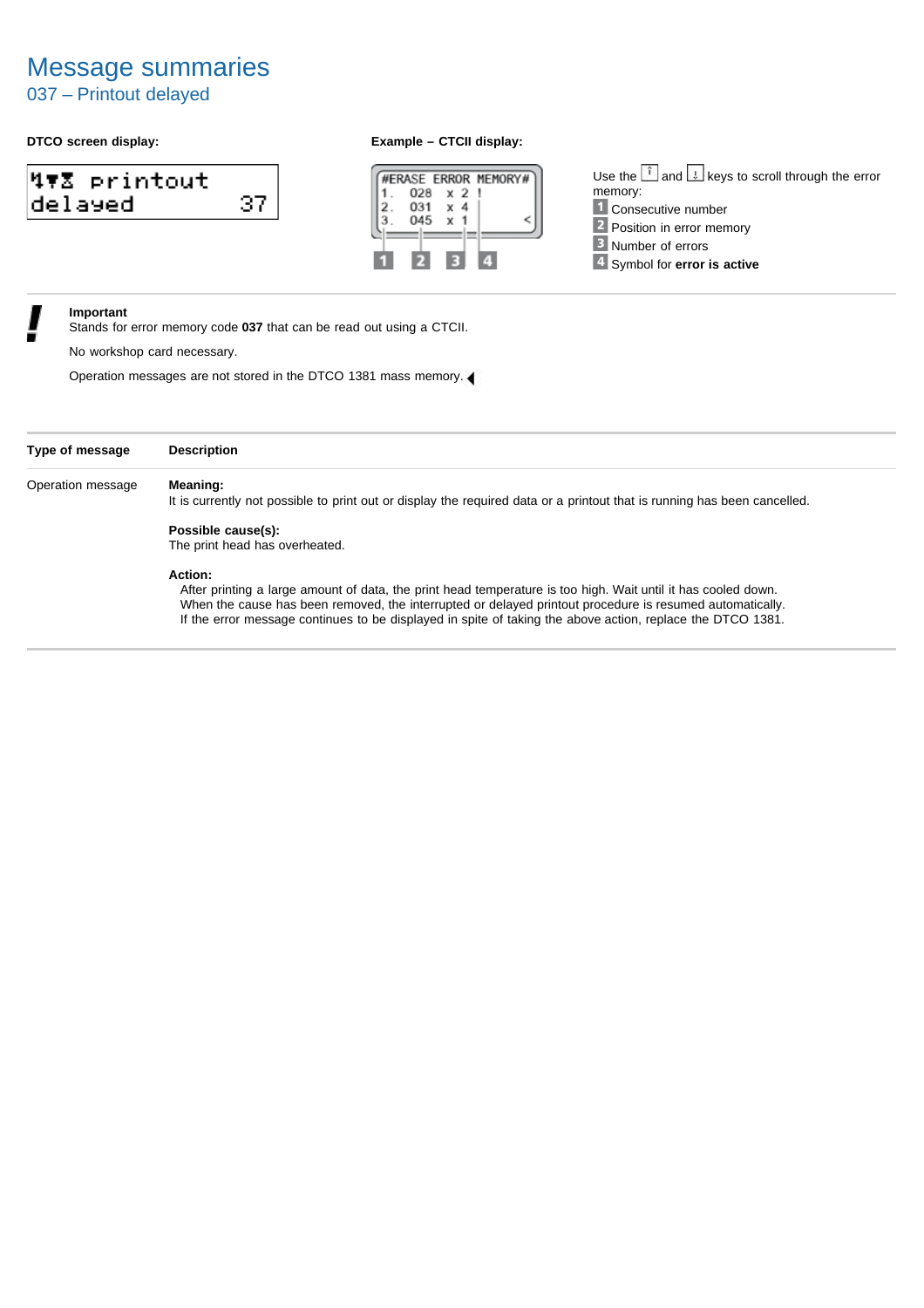## 038 – Drawer open

## **DTCO screen display: Example – CTCII display:**





Use the  $\left[\begin{matrix} \overline{1} & \overline{1} \\ \overline{1} & \overline{1} \end{matrix}\right]$  and  $\left[\begin{matrix} \overline{1} & \overline{1} \\ \overline{2} & \overline{2} \end{matrix}\right]$  keys to scroll through the error memory: 1 Consecutive number 2 Position in error memory **B** Number of errors 4 Symbol for **error** is active

### **Important**

Stands for error memory code **038** that can be read out using a CTCII.

No workshop card necessary.

| Type of message   | <b>Description</b>                                                                                                                                                                                 |
|-------------------|----------------------------------------------------------------------------------------------------------------------------------------------------------------------------------------------------|
| Operation message | Meaning:<br>With one of the following situations the unit detects that the printer drawer is open:<br>Prompt for a tachograph card in card slot 2.<br>Prompt for a printout.<br>During a printout. |
|                   | The tachograph card output is delayed until the printer drawer is closed. A current printout is cancelled, a print request is<br>rejected.                                                         |
|                   | Possible cause(s):<br>Printer drawer is open.                                                                                                                                                      |
|                   | Action:<br>Check whether the printer drawer is open and if necessary close it.<br>If the error message continues to be displayed in spite of taking the above action, replace the DTCO 1381.       |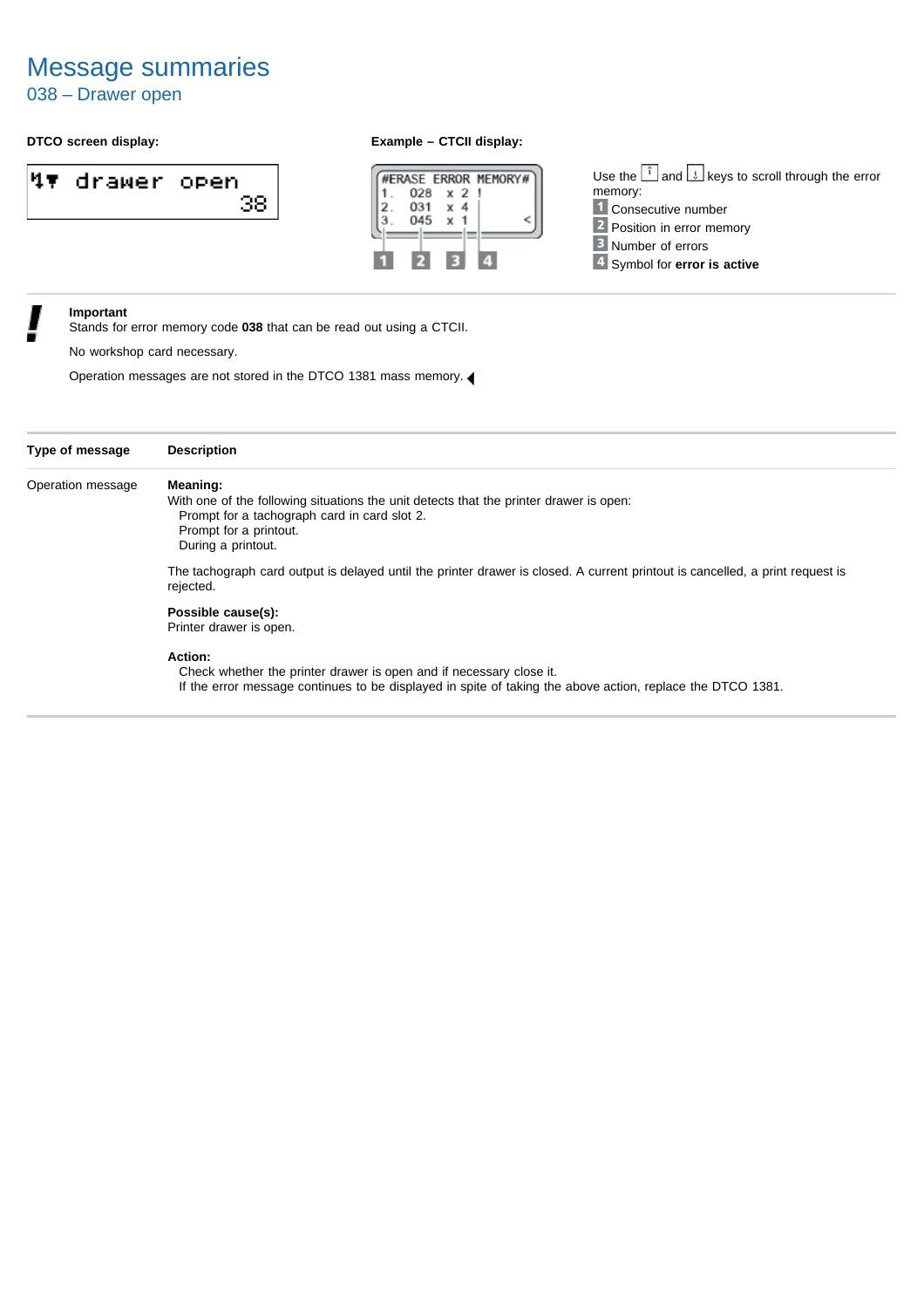## 039 – No paper

## **DTCO screen display: Example – CTCII display:**





Use the  $\left[\begin{matrix} \overline{1} & \overline{1} \\ \overline{1} & \overline{1} \end{matrix}\right]$  and  $\left[\begin{matrix} \overline{1} & \overline{1} \\ \overline{2} & \overline{2} \end{matrix}\right]$  keys to scroll through the error memory: 1 Consecutive number 2 Position in error memory **B** Number of errors 4 Symbol for **error** is active

### **Important**

Stands for error memory code **039** that can be read out using a CTCII.

No workshop card necessary.

| Type of message   | <b>Description</b>                                                                                                                                                                                                                                                     |  |  |
|-------------------|------------------------------------------------------------------------------------------------------------------------------------------------------------------------------------------------------------------------------------------------------------------------|--|--|
| Operation message | Meaning:<br>During a printout or when a print is requested the unit detects that there is no paper in the printer.<br>The current printout is interrupted and the part that has already been printed is automatically selected or the print request is<br>rejected.    |  |  |
|                   | Possible cause(s):<br>No printer paper inserted.<br>Printer paper has run out.                                                                                                                                                                                         |  |  |
|                   | Action:<br>Check whether the printer drawer is open and if necessary close it.                                                                                                                                                                                         |  |  |
|                   | If a new printer paper roll is inserted within one hour, the DTCO 1381 automatically continues with the printout. A message is<br>output in the first two lines of the following printout (line 1: printout start time; line 2: counter of the consecutive printouts). |  |  |
|                   | If the error message continues to be displayed in spite of taking the above action, replace the DTCO 1381.                                                                                                                                                             |  |  |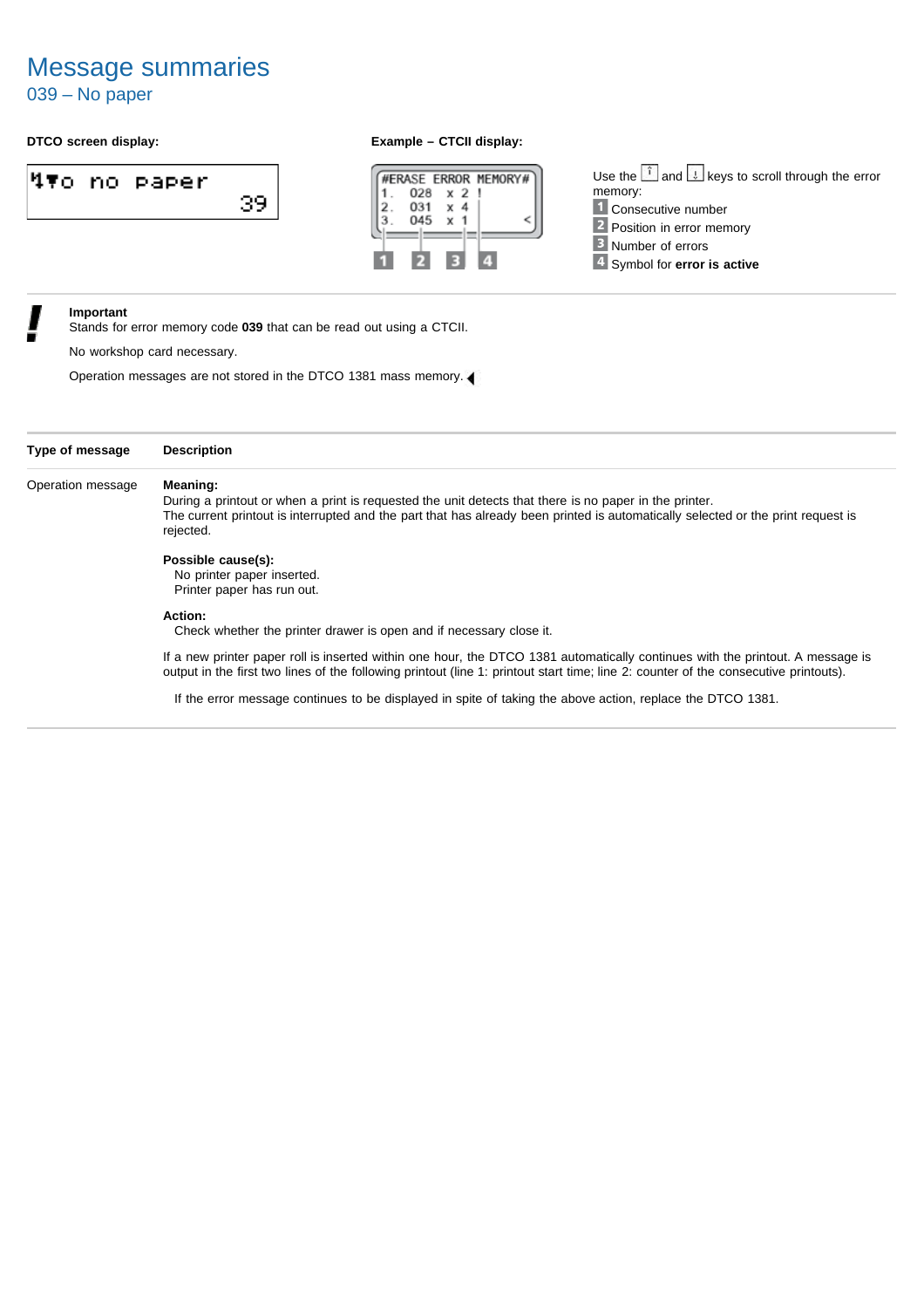040 – Internal fault (slot 1)

## **DTCO screen display: Example – CTCII display:**

### $441$ internal fault 40



Use the  $\left[\begin{matrix} \overline{1} & \overline{1} \\ \overline{1} & \overline{1} \end{matrix}\right]$  and  $\left[\begin{matrix} \overline{1} & \overline{1} \\ \overline{2} & \overline{2} \end{matrix}\right]$  keys to scroll through the error memory: 1 Consecutive number 2 Position in error memory **B** Number of errors

4 Symbol for **error is active** 

### **Important**

Stands for error memory code **040** that can be read out using a CTCII.

No workshop card necessary.

| Type of message | <b>Description</b>                                                     | <b>Additional information</b>                                |
|-----------------|------------------------------------------------------------------------|--------------------------------------------------------------|
|                 | Meaning:                                                               | This warning message is displayed every hour until the cause |
|                 | Fault warning message Card mechanical system fault (slot 1, driver 1). | is removed.                                                  |
|                 |                                                                        | This warning message is not stored in the mass memory in     |
|                 | Possible cause(s):                                                     | Calibration mode.                                            |
|                 | Card lock not closed                                                   |                                                              |
|                 | General card mechanical system fault                                   |                                                              |
|                 | Action:                                                                |                                                              |
|                 | Insert the tachograph card again.                                      |                                                              |
|                 | Request the tachograph card again.                                     |                                                              |
|                 | Interrupt constant voltage supply (i.e. restart).                      |                                                              |
|                 | If the error message continues to be displayed in spite of             |                                                              |
|                 | taking the above action, replace the DTCO 1381.                        |                                                              |
|                 | Remarks:                                                               |                                                              |

The inserted tachograph card may be ejected. This fault is reset after a tachograph card has been inserted correctly.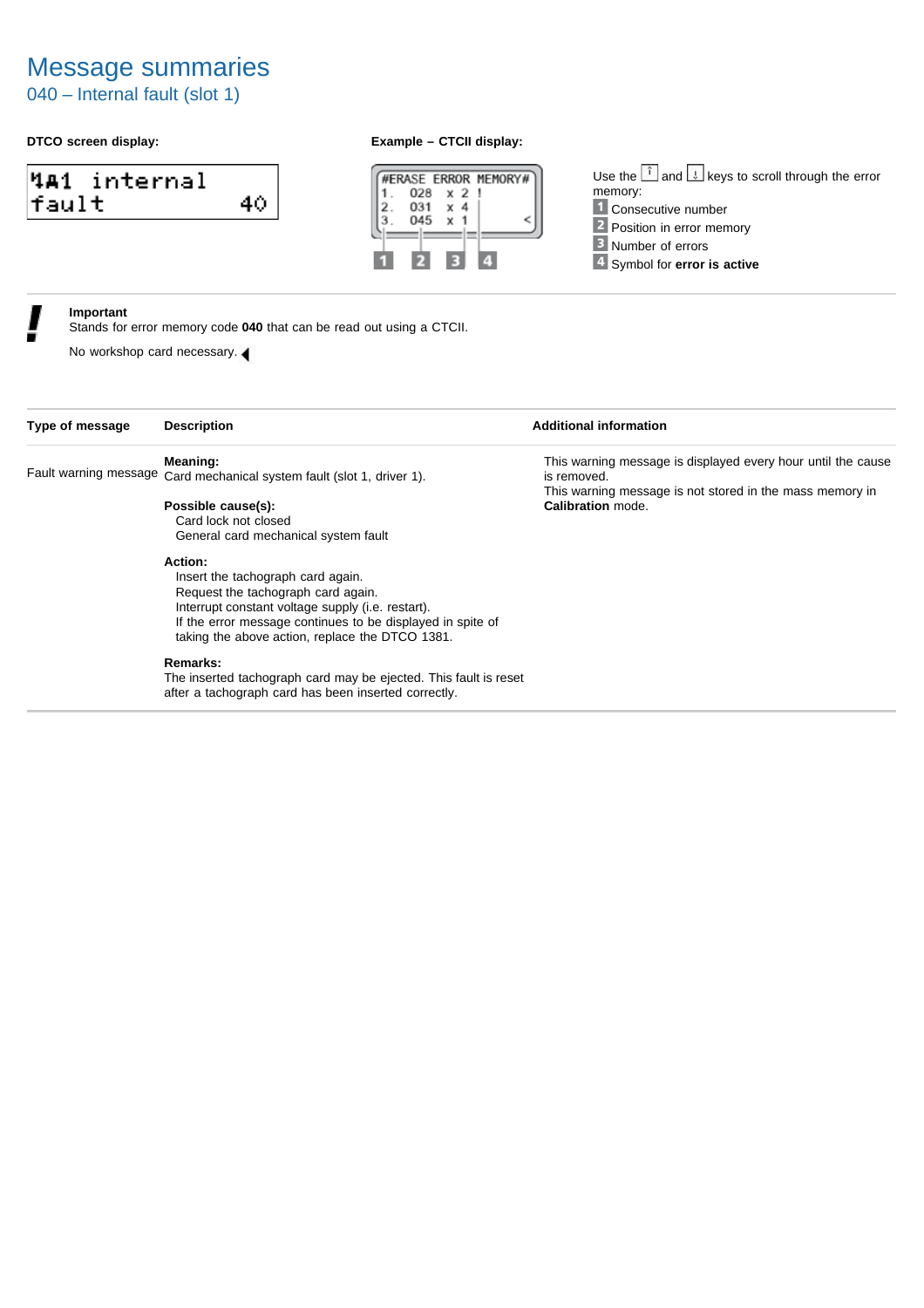041 – Card fault (slot 1)

## **DTCO screen display: Example – CTCII display:**

## $\times$  ard fault 41



Use the  $\left[\begin{matrix} \overline{1} & \overline{1} \\ \overline{1} & \overline{1} \end{matrix}\right]$  and  $\left[\begin{matrix} \overline{1} & \overline{1} \\ \overline{2} & \overline{2} \end{matrix}\right]$  keys to scroll through the error memory: 1 Consecutive number 2 Position in error memory **B** Number of errors 4 Symbol for **error** is active

## **Important**

Stands for error memory code **041** that can be read out using a CTCII.

No workshop card necessary.

| Type of message       | <b>Description</b>                                                            |
|-----------------------|-------------------------------------------------------------------------------|
| Fault warning message | Meaning:                                                                      |
|                       | Communication error with inserted tachograph card in slot 1 (driver 1).       |
|                       | A communication error occurred while the card data was being read or written. |
|                       | Possible cause(s):                                                            |
|                       | The tachograph card contacts are soiled.                                      |
|                       | The workshop card is faulty.                                                  |
|                       | The card slot contacts are soiled.                                            |
|                       | Action:                                                                       |
|                       | Check the tachograph card's contact points.                                   |
|                       | Check and clean the tachograph card.                                          |
|                       | Check the DTCO 1381, clean the card slot's contact points if necessary.       |
|                       | Replace any defective components if necessary.                                |
|                       | Remarks:                                                                      |

The inserted tachograph card is ejected.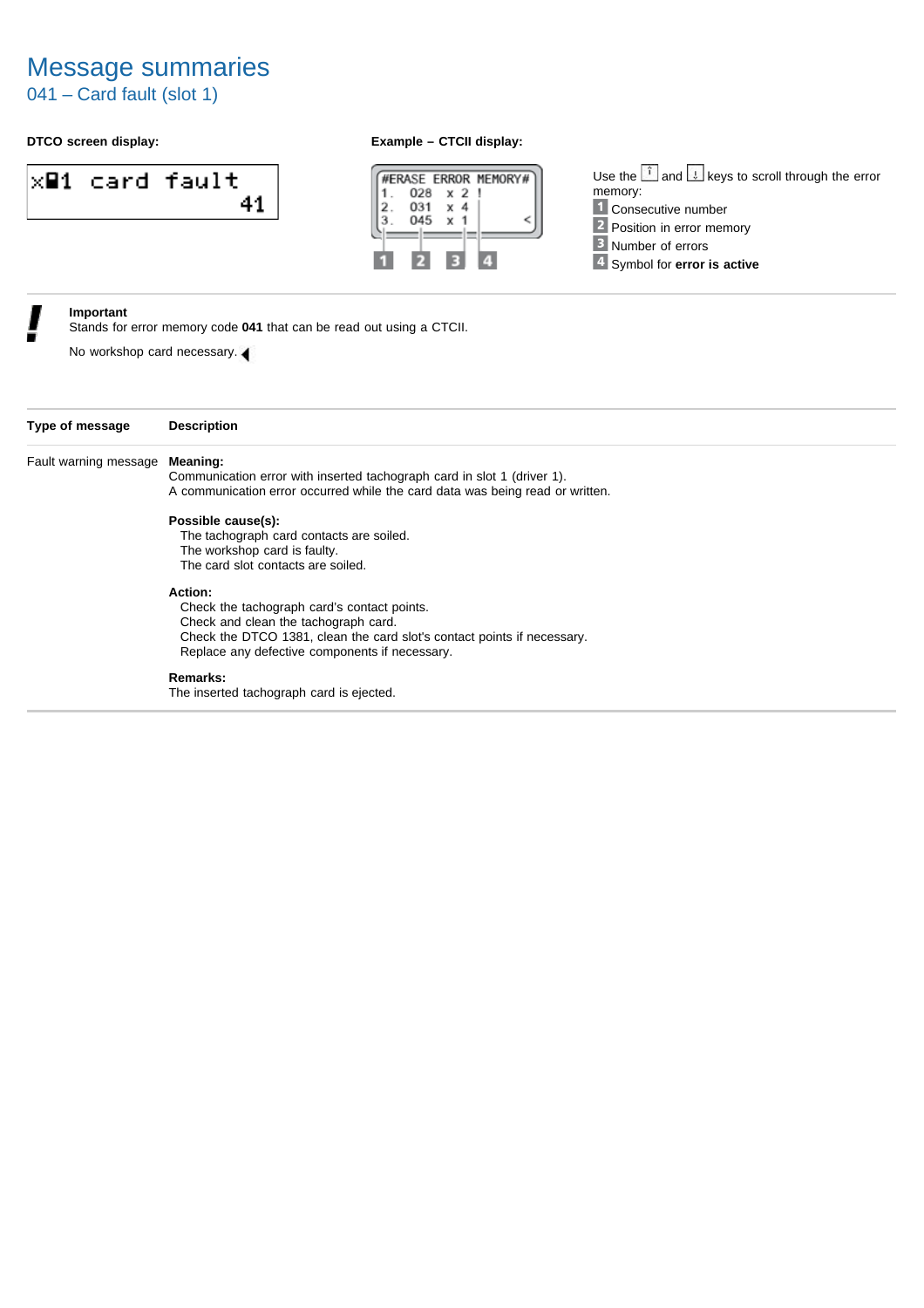## 042 – Security breach (slot 1)

## **DTCO screen display: Example – CTCII display:**

|        | ‼01 security |     |
|--------|--------------|-----|
| breach |              | 42. |



Use the  $\left[\begin{matrix} \overline{1} & \overline{1} \\ \overline{1} & \overline{1} \end{matrix}\right]$  and  $\left[\begin{matrix} \overline{1} & \overline{1} \\ \overline{2} & \overline{2} \end{matrix}\right]$  keys to scroll through the error memory: 1 Consecutive number **2** Position in error memory **B** Number of errors 4 Symbol for **error is active** 

### **Important**

Stands for error memory code **042** that can be read out using a CTCII.

No workshop card necessary.

| Type of message                             | <b>Description</b>                                               |                                  | <b>Additional information</b>                                                 |  |
|---------------------------------------------|------------------------------------------------------------------|----------------------------------|-------------------------------------------------------------------------------|--|
| Security breach warning Meaning:<br>message | The authenticity of the data on the card in slot 1 (driver 1) is |                                  | This warning message is not stored in the mass memory in<br>Calibration mode. |  |
|                                             | not quaranteed.                                                  |                                  |                                                                               |  |
|                                             | Possible cause(s):                                               |                                  |                                                                               |  |
|                                             | Error when checking data authenticity.                           |                                  |                                                                               |  |
|                                             | Action:                                                          |                                  |                                                                               |  |
|                                             | Check the tachograph card.                                       |                                  |                                                                               |  |
|                                             | Remarks:                                                         |                                  |                                                                               |  |
|                                             | Tachograph card is ejected.                                      |                                  |                                                                               |  |
| Printout vehicle > event:<br>! XAT          |                                                                  | Printout driver > event:<br>!x⊟▼ |                                                                               |  |
|                                             |                                                                  |                                  |                                                                               |  |
|                                             |                                                                  |                                  |                                                                               |  |
| 0 05.06.2011 07:03<br>ŧΘ,                   |                                                                  | 05.06.2011 08:03<br>18.          |                                                                               |  |
| $\circ$<br>-14                              | 00h15                                                            | 1(14)<br><b>AVS SV 123</b>       | 00h15                                                                         |  |
| A security breach occurred                  |                                                                  | A security breach occurred       |                                                                               |  |



A security breach occurred while a card was inserted.

**Explanation of error information on the printouts:** Please refer to the DTCO 1381 Technical Product Manual.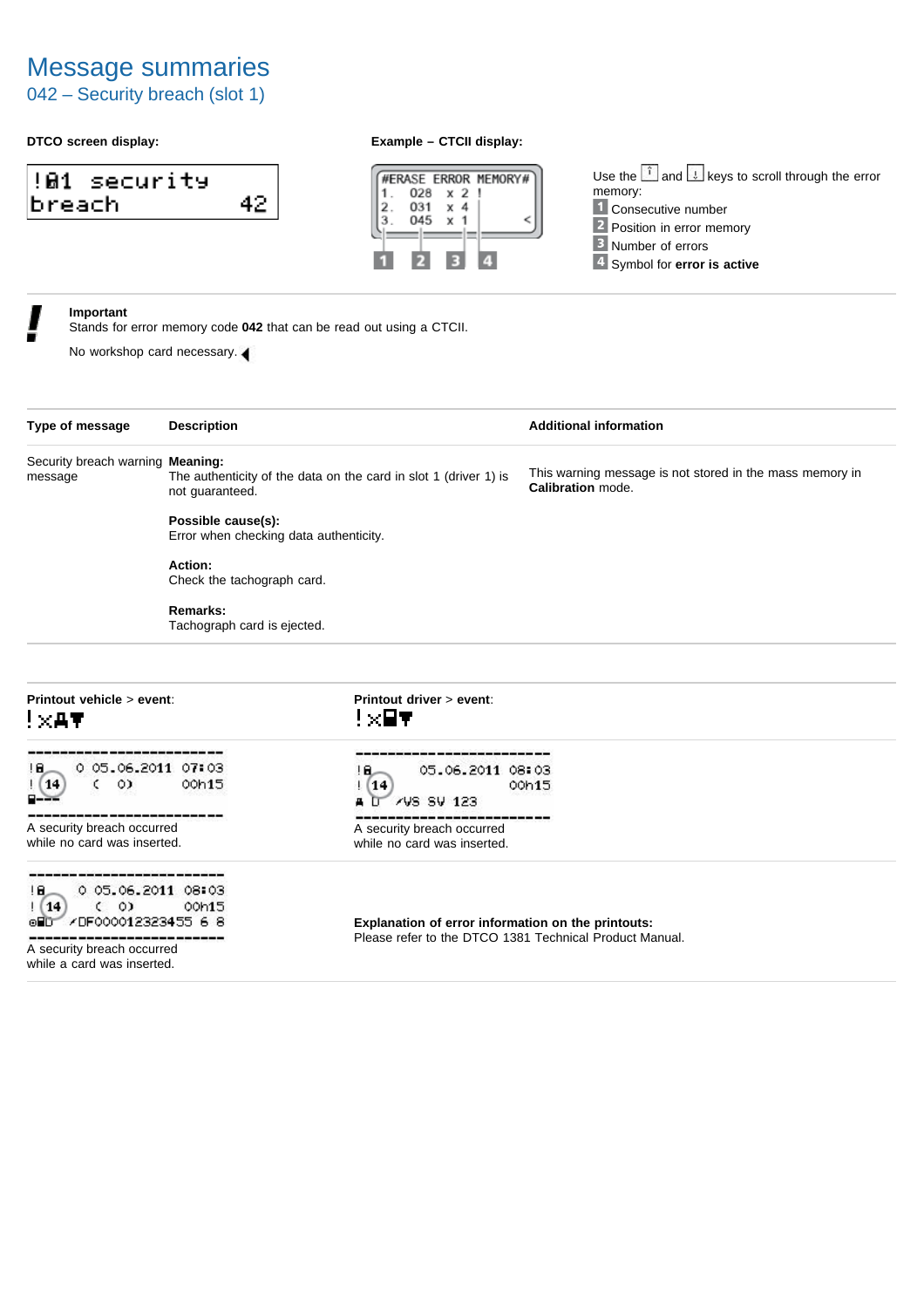## 043 – Security breach (slot 1)

### **DTCO screen display: Example – CTCII display:**

| ‼01 security |      |
|--------------|------|
| breach       | 43 I |



Use the  $\left[\begin{matrix} \overline{1} & \overline{1} \\ \overline{1} & \overline{1} \end{matrix}\right]$  and  $\left[\begin{matrix} \overline{1} & \overline{1} \\ \overline{2} & \overline{2} \end{matrix}\right]$  keys to scroll through the error memory: 1 Consecutive number **2** Position in error memory **B** Number of errors 4 Symbol for **error** is active

### **Important**

Stands for error memory code **043** that can be read out using a CTCII.

No workshop card necessary.

|                                                                                      | <b>Description</b>                                        |                                                                                                                                                                                               | <b>Additional information</b>                                                                                                                  |
|--------------------------------------------------------------------------------------|-----------------------------------------------------------|-----------------------------------------------------------------------------------------------------------------------------------------------------------------------------------------------|------------------------------------------------------------------------------------------------------------------------------------------------|
| Security breach warning Meaning:<br>message                                          | an inserted card.                                         |                                                                                                                                                                                               | Missing card (slot 1, driver 1). The DTCO 1381 no longer detects This warning message is not stored in the mass memory in<br>Calibration mode. |
|                                                                                      | Possible cause(s):<br>device is not locked.               | After a power cut, the identity check detects that a previously<br>inserted card is missing or another card has been inserted.<br>A card is inserted and the card mechanical system's locking |                                                                                                                                                |
|                                                                                      | Action:<br>Eject the tachograph card and insert it again. | Check whether the tachograph card is inserted correctly.<br>Check whether the card locking device is functioning correctly.<br>If the error message continues to be displayed, replace the    |                                                                                                                                                |
|                                                                                      | DTCO 1381.                                                |                                                                                                                                                                                               |                                                                                                                                                |
| !xa▼                                                                                 |                                                           | Printout driver > event:<br>!×⊟▼                                                                                                                                                              |                                                                                                                                                |
| Printout vehicle > event:<br>0 05.06.2011 07:03<br>в.<br>$\circ$<br>$\epsilon$<br>18 | 00h15                                                     | 05.06.2011 08:03<br>IB.<br>18<br>/VS SV 123                                                                                                                                                   | 00h15                                                                                                                                          |

**Explanation of error information on the printouts:** Please refer to the DTCO 1381 Technical Product Manual.

A security breach occurred while a card was inserted.

 $(0)$ 

ell /DF000012323455 6 8

18.  $(18)$  0 05.06.2011 08:03

00h15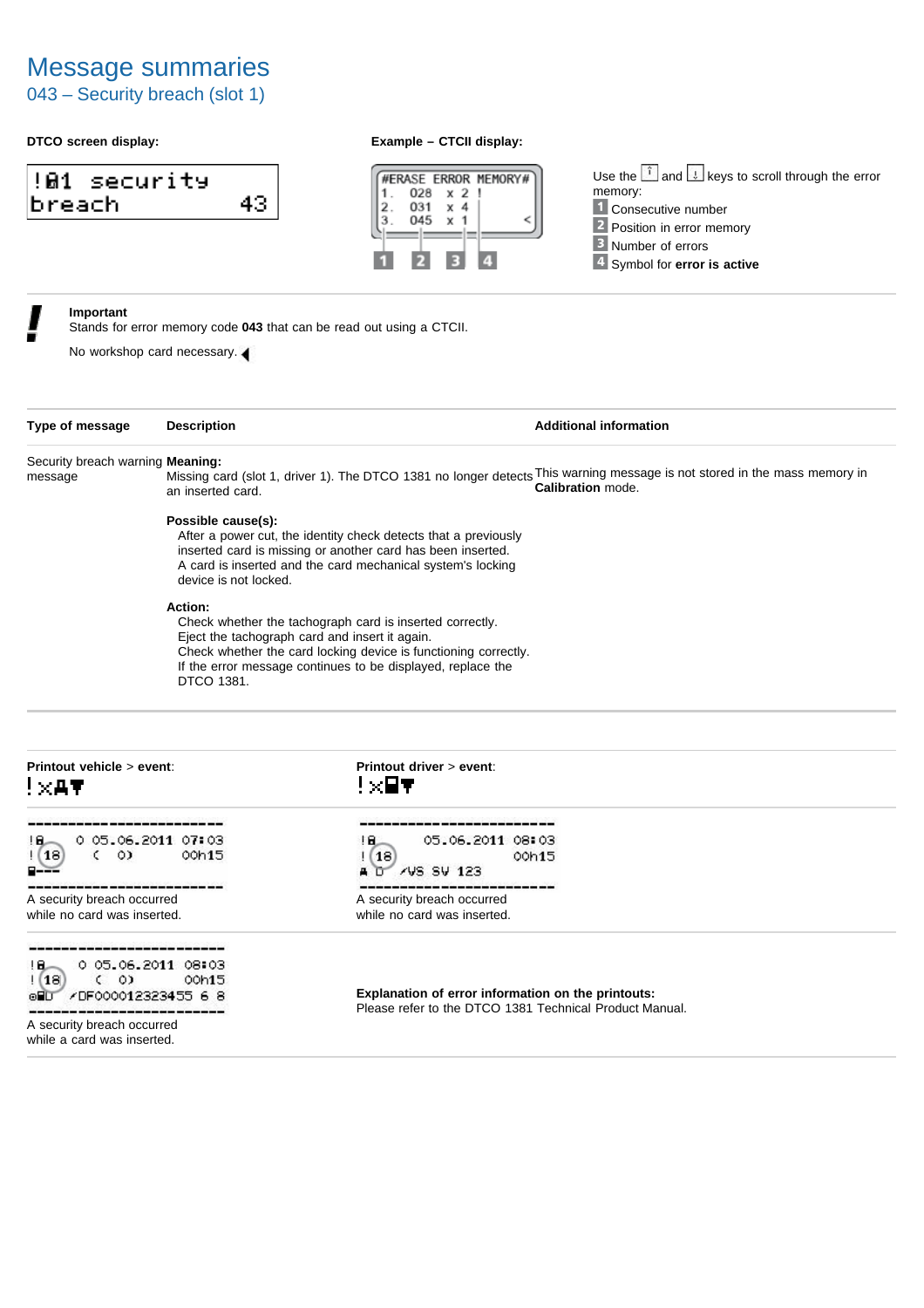## 044 – Card not closed (slot 1)

### **DTCO screen display: Example – CTCII display:**

| ‼⊞A1 card not |  |      |
|---------------|--|------|
| closed.       |  | 44 I |



Use the  $\left[\begin{matrix} \overline{1} & \overline{1} \\ \overline{1} & \overline{1} \end{matrix}\right]$  and  $\left[\begin{matrix} \overline{1} & \overline{1} \\ \overline{2} & \overline{2} \end{matrix}\right]$  keys to scroll through the error memory: **1** Consecutive number 2 Position in error memory **B** Number of errors 4 Symbol for **error** is active

### **Important**

Stands for error memory code **044** that can be read out using a CTCII.

No workshop card necessary.

| Type of message | <b>Description</b> |
|-----------------|--------------------|
|-----------------|--------------------|

### Event warning message **Meaning:**

When reading in a driver or workshop card (in card slot 1), the unit detects that the card was not removed correctly from the last vehicle or the data is not correctly stored.

### **Action:**

Check the tachograph card. Check the previous EC recording equipment.

### **Remarks:**

The source of the error is not in the current DTCO 1381.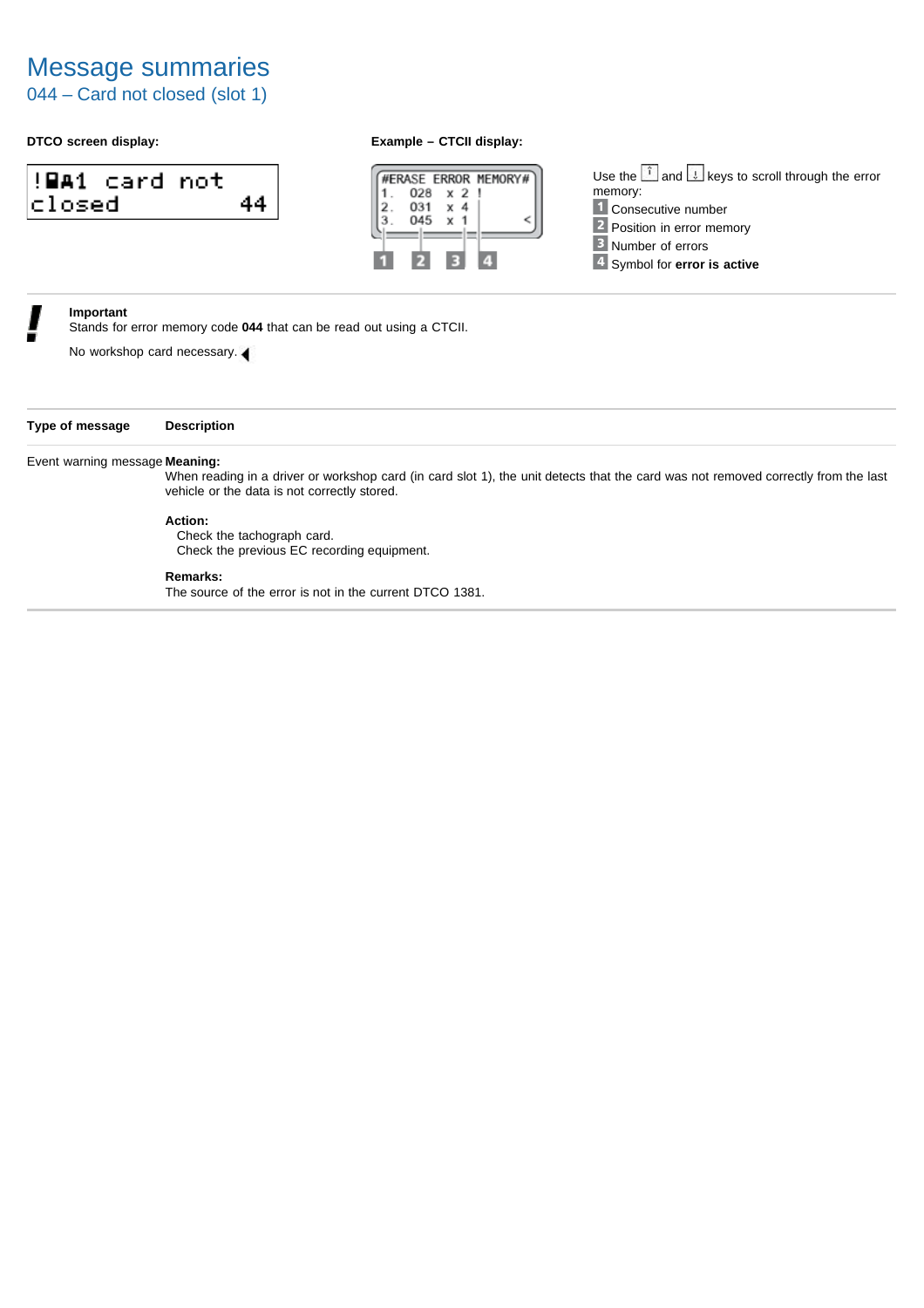045 – Time overlap (slot 1)

### **DTCO screen display: Example – CTCII display:**

| ‼oo1 time |  |
|-----------|--|
| overlap   |  |



Use the  $\left[\hat{i}\right]$  and  $\left|\frac{1}{k}\right|$  keys to scroll through the error memory: **1** Consecutive number 2 Position in error memory **B** Number of errors Symbol for **error is active**

### **Important**

Stands for error memory code **045** that can be read out using a CTCII.

No workshop card necessary.

**Type of message Description**

### Event warning message**Meaning:**

Negative time difference between this and the last vehicle (slot 1: driver card) (EC recording equipment).

### **Possible cause(s):**

The removal time stored on the card is later than the current system time (= time the card was inserted into the current DTCO 1381), i.e. the time of the current EC recording equipment is slow compared with the time on the previous EC recording equipment.

### **Action:**

Check the DTCO 1381's UTC time and correct it using a test device if necessary. Check the UTC time on the previous EC recording equipment. Correct it using a test device if necessary.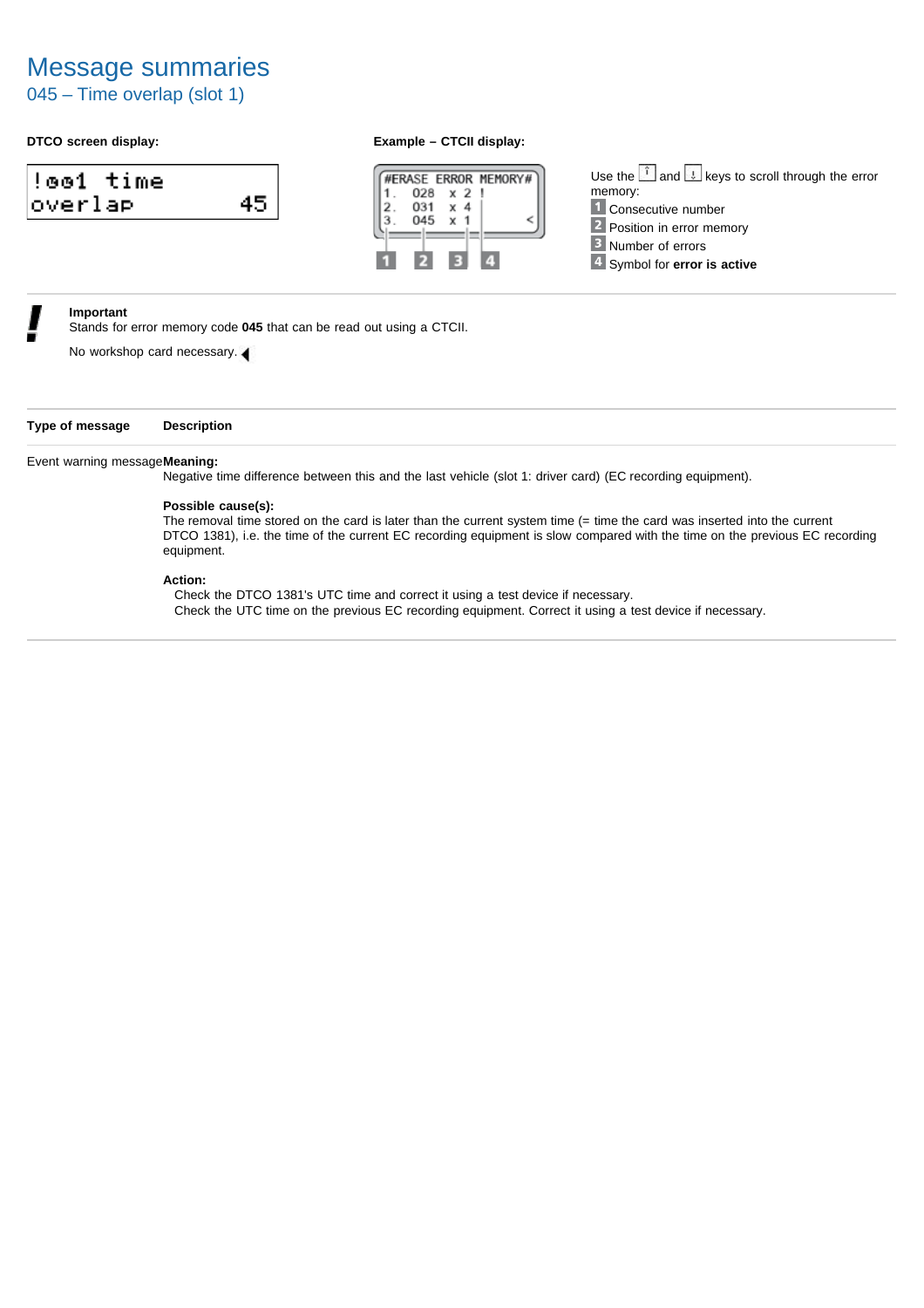## 046 – Insertion while driving (slot 1)

| !Bo1 insertion   |  |
|------------------|--|
| while drivins 46 |  |

### **DTCO screen display: Example – CTCII display:**



Use the  $\left[\begin{matrix} \hat{i} \\ \end{matrix}\right]$  and  $\left[\begin{matrix} \downarrow \\ \end{matrix}\right]$  keys to scroll through the error memory: 1 Consecutive number 2 Position in error memory **B** Number of errors 4 Symbol for **error** is active

### **Important**

Stands for error memory code **046** that can be read out using a CTCII.

| Type of message                                                                                                     | <b>Description</b>                                                                                |
|---------------------------------------------------------------------------------------------------------------------|---------------------------------------------------------------------------------------------------|
| Event warning<br>message                                                                                            | Meaning:<br>A tachograph card has been inserted in slot 1 (driver 1) after the start of the trip. |
|                                                                                                                     | Possible cause(s):<br>Motion sensor pulse detected before the tachograph card was read correctly. |
| Action:<br>Normally only insert tachograph cards when the vehicle is stationary.<br>No further action is necessary. |                                                                                                   |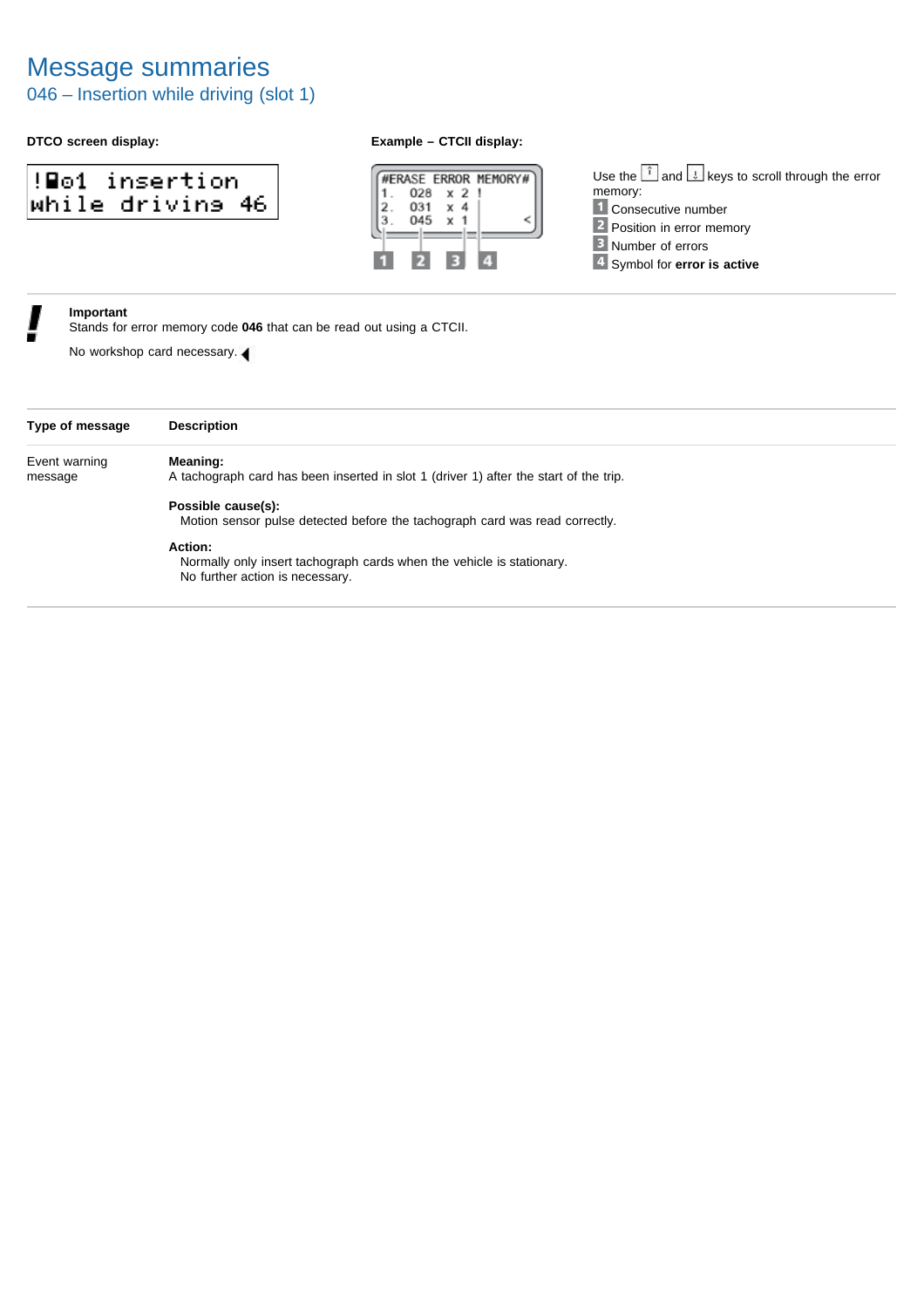## 047 – Security breach (slot 1)

### **DTCO screen display: Example – CTCII display:**

|        | !B1 security |     |
|--------|--------------|-----|
| breach |              | 47. |



Use the  $\left[\begin{matrix} \overline{1} & \overline{1} \\ \overline{1} & \overline{1} \end{matrix}\right]$  and  $\left[\begin{matrix} \overline{1} & \overline{1} \\ \overline{2} & \overline{2} \end{matrix}\right]$  keys to scroll through the error memory: 1 Consecutive number 2 Position in error memory **B** Number of errors 4 Symbol for **error** is active

### **Important**

Stands for error memory code **047** that can be read out using a CTCII.

No workshop card necessary.

| Type of message                                                 | <b>Description</b>                                                                       |                                                                                                               | <b>Additional information</b>                                                        |
|-----------------------------------------------------------------|------------------------------------------------------------------------------------------|---------------------------------------------------------------------------------------------------------------|--------------------------------------------------------------------------------------|
| Security breach warning Meaning:<br>message                     | 1 (driver).                                                                              | Security breach when authenticating a tachograph card in slot                                                 | This warning message is not stored in the mass memory in<br><b>Calibration</b> mode. |
|                                                                 | Possible cause(s):<br>Error when checking tachograph card identity.                      |                                                                                                               |                                                                                      |
|                                                                 | Action:<br>Check the tachograph card.<br>Check the workshop card, enter the correct PIN. |                                                                                                               |                                                                                      |
|                                                                 |                                                                                          |                                                                                                               |                                                                                      |
| Printout vehicle > event:<br>! XAT                              |                                                                                          | Printout driver > event:<br>!x⊟▼                                                                              |                                                                                      |
| 0 05.06.2011 07:03<br>18.<br>(0)<br>! (12                       | 00h15                                                                                    | 05.06.2011 08:03<br>18.<br>1(12)<br><b>AVS SV 123</b>                                                         | 00h15                                                                                |
| A security breach occurred<br>while no card was inserted.       |                                                                                          | A security breach occurred<br>while no card was inserted.                                                     |                                                                                      |
| 0 05.06.2011 08:03<br>18.<br>(12)<br>(0)<br>/DF000012323455 6 8 | 00h15                                                                                    | Explanation of error information on the printouts:<br>Please refer to the DTCO 1381 Technical Product Manual. |                                                                                      |

A security breach occurred while a card was inserted.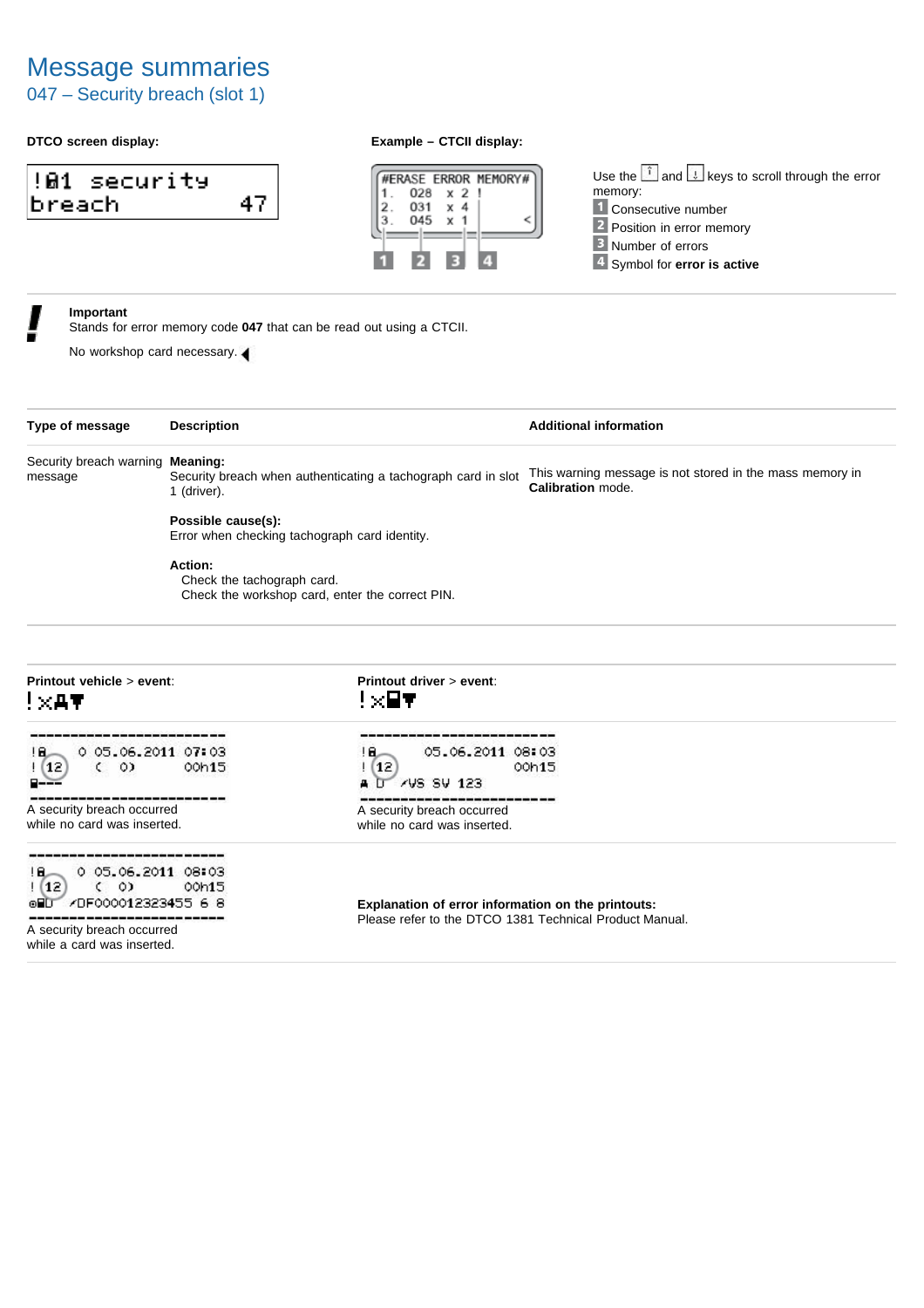048 – Card not valid (slot 1)

### **DTCO screen display: Example – CTCII display:**





Use the  $\boxed{\hat{i}}$  and  $\boxed{\downarrow}$  keys to scroll through the error memory: **1** Consecutive number 2 Position in error memory **B** Number of errors Symbol for **error is active**

### **Important**

Stands for error memory code **048** that can be read out using a CTCII.

No workshop card necessary.

### **Type of message Description**

### Event warning message**Meaning:**

The tachograph card inserted in slot 1 (driver 1) has expired or is invalid.

### **Possible cause(s):**

An invalid or expired tachograph card **a)** has been inserted.

When the day changes **b)** the unit detects that an inserted tachograph card is no longer valid.

### **Action:**

Check the tachograph card for validity.

### **Remarks:**

**a)** You can only insert an expired tachograph card (tachograph card has expired but the certificate is still valid) to print out or display the stored data; after confirming the warning message the tachograph card is read as **read only**.

**b)** If the day changes when the vehicle is stationary, the corresponding data on the tachograph card is stored and the card is ejected. If the day changes during the trip, the corresponding data on the tachograph card is stored when the trip ends and the card is ejected.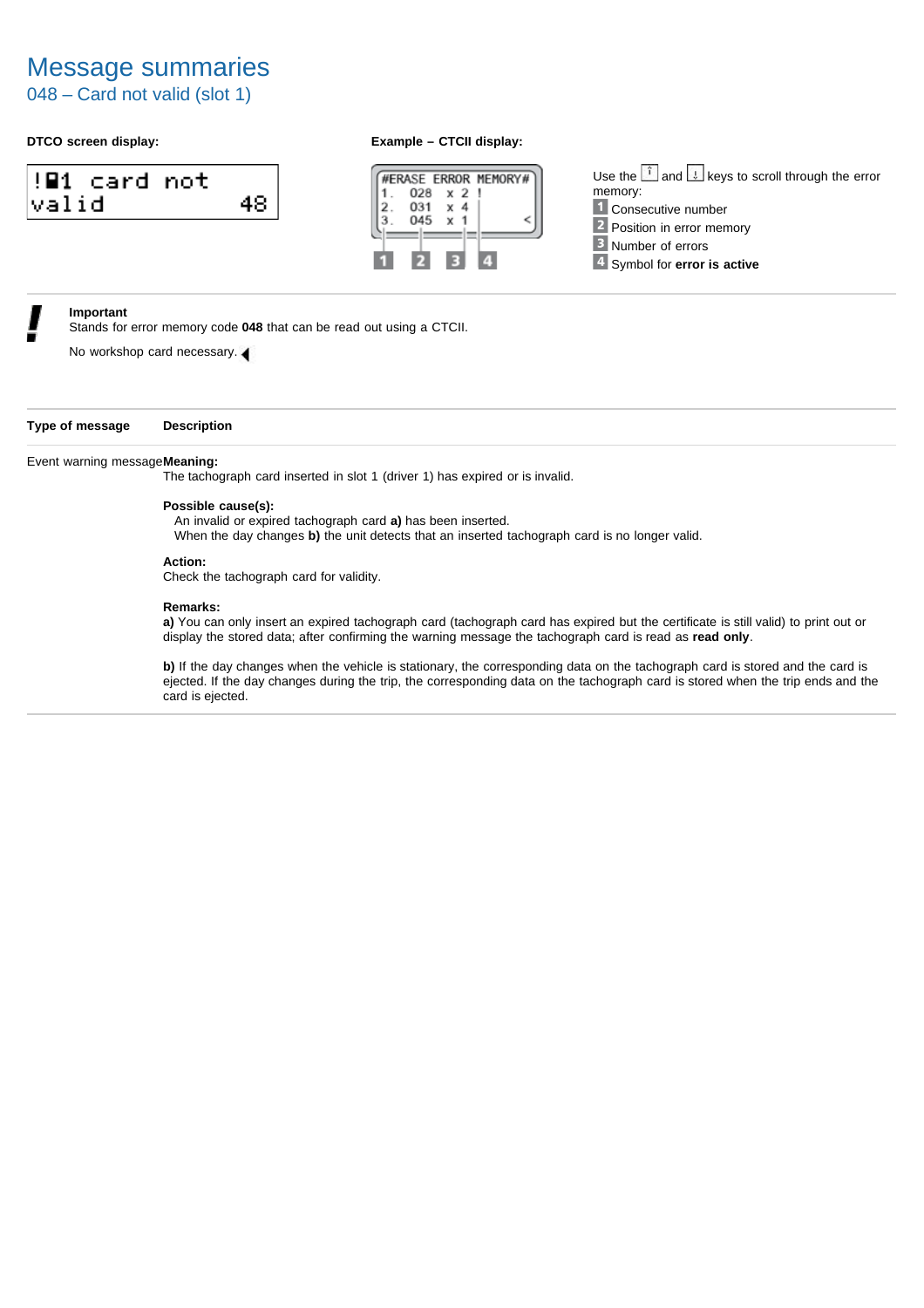049 – Recording inconsistent (slot 1)

### **DTCO screen display: Example – CTCII display:**

### 48?1 recordina inconsistent 49



Use the  $\left[\begin{matrix} \overline{1} & \overline{1} \\ \overline{1} & \overline{1} \end{matrix}\right]$  and  $\left[\begin{matrix} \overline{1} & \overline{1} \\ \overline{2} & \overline{2} \end{matrix}\right]$  keys to scroll through the error memory: 1 Consecutive number **2** Position in error memory **B** Number of errors 4 Symbol for **error is active** 

### **Important**

Stands for error memory code **007** that can be read out using a CTCII.

No workshop card necessary.

| Type of message   | <b>Description</b>                                                                                                                                                  |
|-------------------|---------------------------------------------------------------------------------------------------------------------------------------------------------------------|
| Operation message | Meaning:<br>When reading in a tachograph card inserted in slot 1 (driver 1), the unit detects that there is an inconsistency in the links within<br>the day's data. |
|                   | Action:<br>Check the tachograph card.<br>Analyse data structure.                                                                                                    |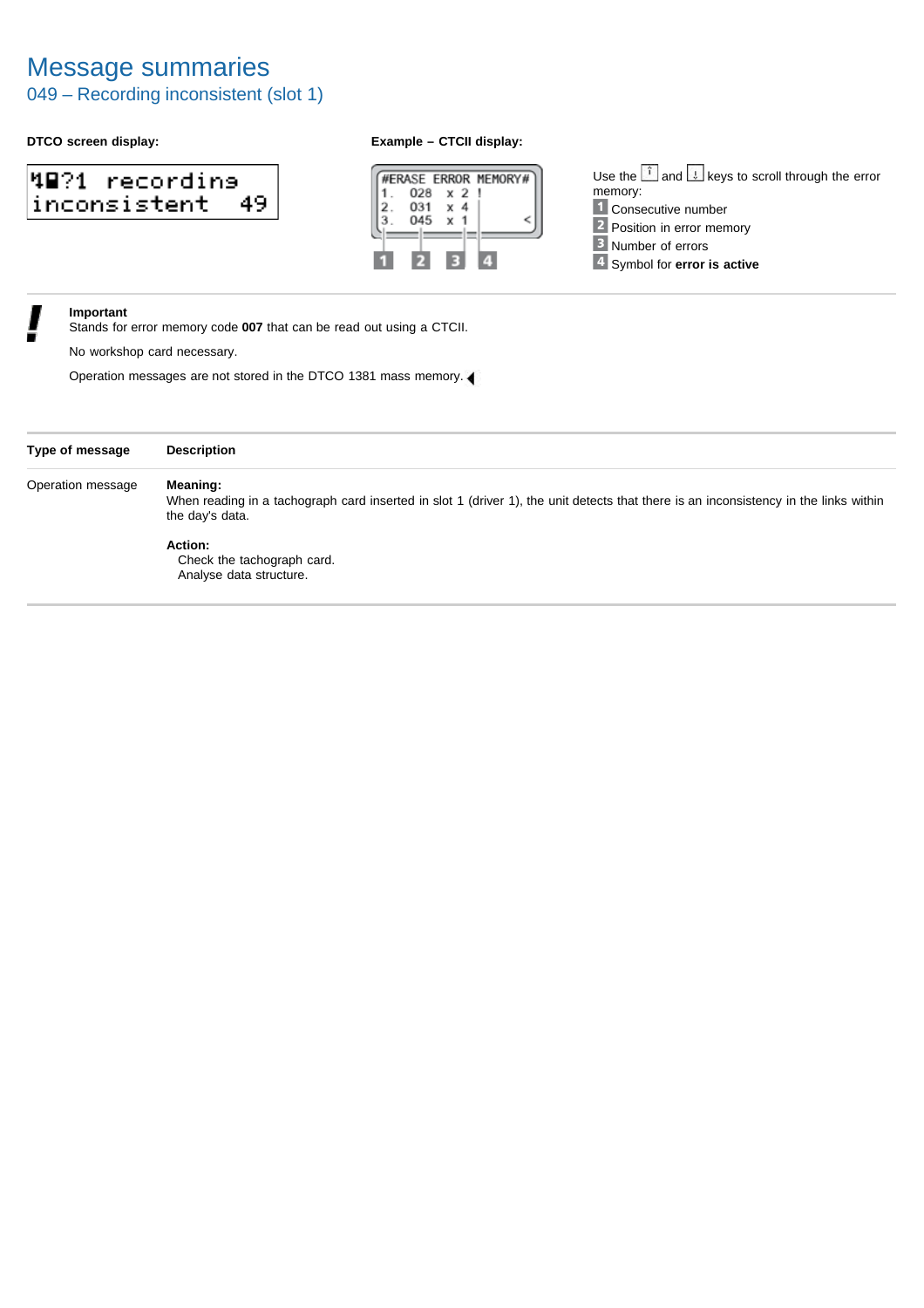050 – Card error (slot 1)

### **DTCO screen display: Example – CTCII display:**





Use the  $\left[\begin{matrix} \overline{1} & \overline{1} \\ \overline{1} & \overline{1} \end{matrix}\right]$  and  $\left[\begin{matrix} \overline{1} & \overline{1} \\ \overline{2} & \overline{2} \end{matrix}\right]$  keys to scroll through the error memory: 1 Consecutive number 2 Position in error memory **B** Number of errors 4 Symbol for **error** is active

### **Important**

Stands for error memory code **050** that can be read out using a CTCII.

No workshop card necessary.

| Type of message | <b>Description</b>                                                                                                                                                                                                                                                                                                                         |
|-----------------|--------------------------------------------------------------------------------------------------------------------------------------------------------------------------------------------------------------------------------------------------------------------------------------------------------------------------------------------|
| Operation       | Meaning:                                                                                                                                                                                                                                                                                                                                   |
| message         | The tachograph card inserted in slot 1 (driver 1) was not detected or cannot be read or written.                                                                                                                                                                                                                                           |
|                 | Possible cause(s):<br>Card inserted incorrectly.<br>The tachograph card contacts are soiled.<br>Card is faulty.<br>The card slot contacts are soiled.                                                                                                                                                                                      |
|                 | Action:<br>Check whether it is a valid tachograph card.<br>Check whether the tachograph card has been inserted correctly. If necessary insert it correctly.<br>Check the card contacts, clean if necessary.<br>Check the tachograph card.<br>Check whether another tachograph card can be read correctly.<br>Clean the card slot contacts. |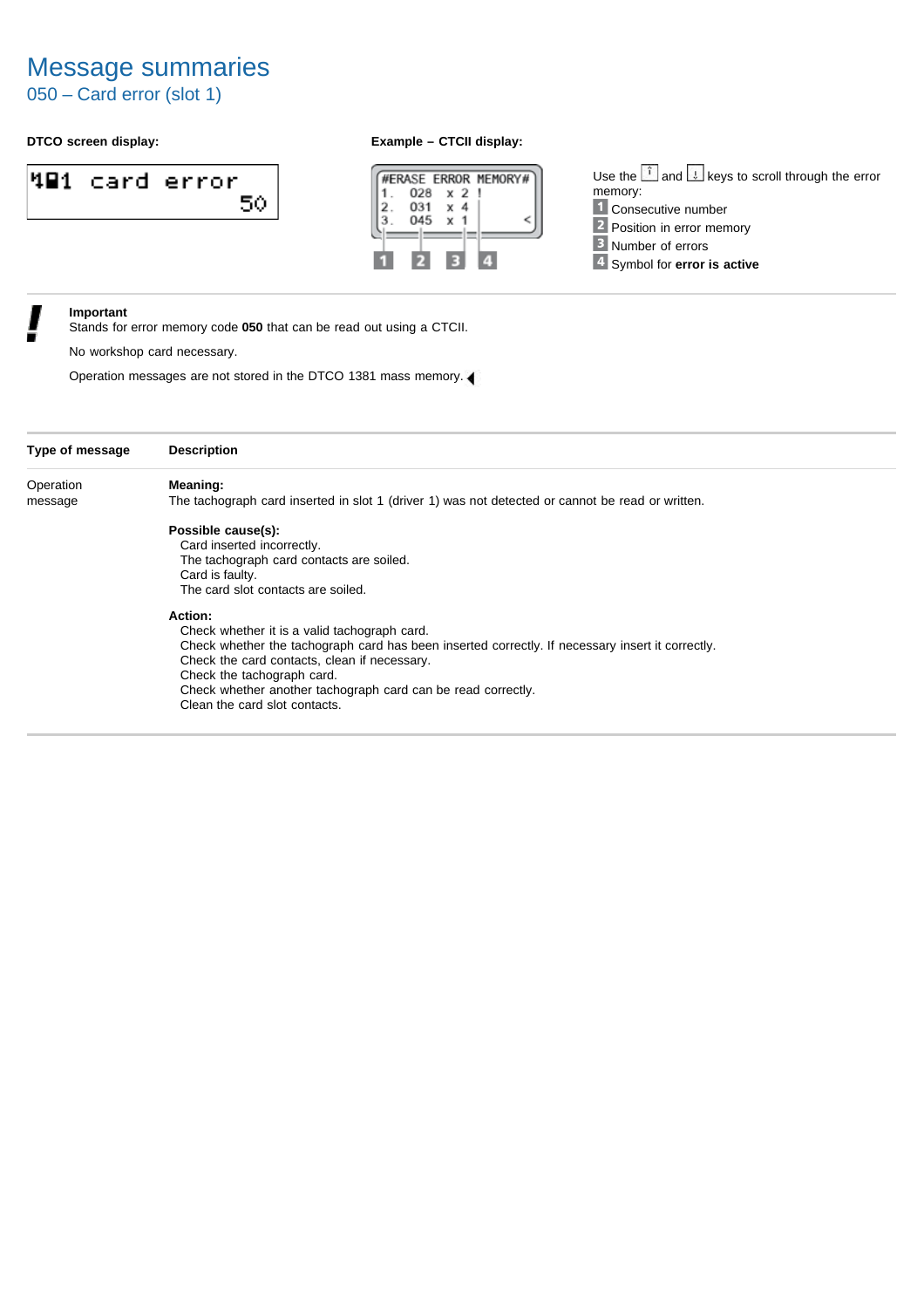## 051 – Wrong card type (slot 1)

|      | Ч⊟1 wronэ card |    |
|------|----------------|----|
| type |                | 51 |

### **DTCO screen display: Example – CTCII display:**



Use the  $\left[\begin{matrix} \hat{i} \\ \end{matrix}\right]$  and  $\left[\begin{matrix} \downarrow \\ \end{matrix}\right]$  keys to scroll through the error memory: 1 Consecutive number 2 Position in error memory **B** Number of errors 4 Symbol for **error** is active

### **Important**

Stands for error memory code **051** that can be read out using a CTCII.

No workshop card necessary.

| Type of message | <b>Description</b>                                                                               |
|-----------------|--------------------------------------------------------------------------------------------------|
| Operation       | Meaning:                                                                                         |
| message         | The card inserted in slot 1 (driver 1) is not a tachograph card.                                 |
|                 | Possible cause(s):                                                                               |
|                 | The card is not a valid tachograph card.                                                         |
|                 | The tachograph card contacts are soiled.                                                         |
|                 | Card is faulty.                                                                                  |
|                 | The card slot contacts are soiled.                                                               |
|                 | <b>Action:</b>                                                                                   |
|                 | Check whether it is a valid tachograph card.                                                     |
|                 | Check whether the tachograph card has been inserted correctly. If necessary insert it correctly. |
|                 | Check the card contacts, clean if necessary.                                                     |
|                 | Check the tachograph card.                                                                       |
|                 | Clean the card slot contacts.                                                                    |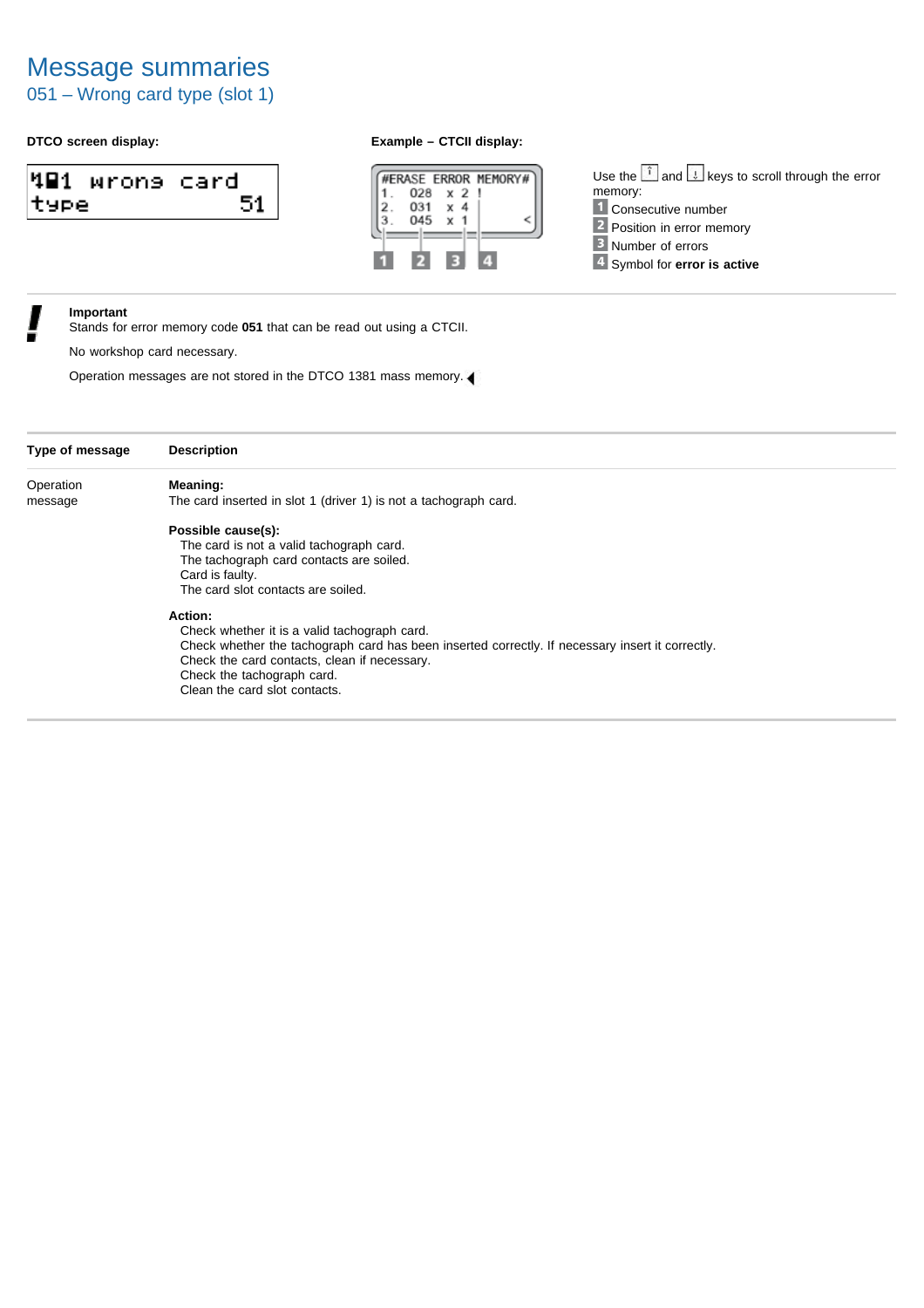052 – Card locked (slot 1)

### **DTCO screen display: Example – CTCII display:**

|  | $ 4$ B $\times 1$ card locked $ $ |
|--|-----------------------------------|
|  |                                   |

|            |                | #ERASE ERROR MEMORY# |
|------------|----------------|----------------------|
| 028        | x <sub>2</sub> |                      |
| 031<br>045 |                |                      |
|            |                |                      |
|            |                |                      |
|            |                |                      |

Use the  $\left[\begin{matrix} \hat{i} \\ \end{matrix}\right]$  and  $\left[\begin{matrix} \downarrow \\ \end{matrix}\right]$  keys to scroll through the error memory: 1 Consecutive number 2 Position in error memory **B** Number of errors 4 Symbol for **error** is active

### **Important**

Stands for error memory code **052** that can be read out using a CTCII.

No workshop card necessary.

| Type of message | <b>Description</b>                                                                                                               |
|-----------------|----------------------------------------------------------------------------------------------------------------------------------|
| Operation       | Meaning:                                                                                                                         |
| message         | The workshop card inserted in slot 1 (driver 1) is blocked.                                                                      |
|                 | Possible cause(s):<br>The workshop card is blocked because the PIN has been entered wrongly 5 times.<br>Workshop card is faulty. |
|                 | Action:<br>Check the workshop card.<br>Insert a valid (not blocked) workshop card.                                               |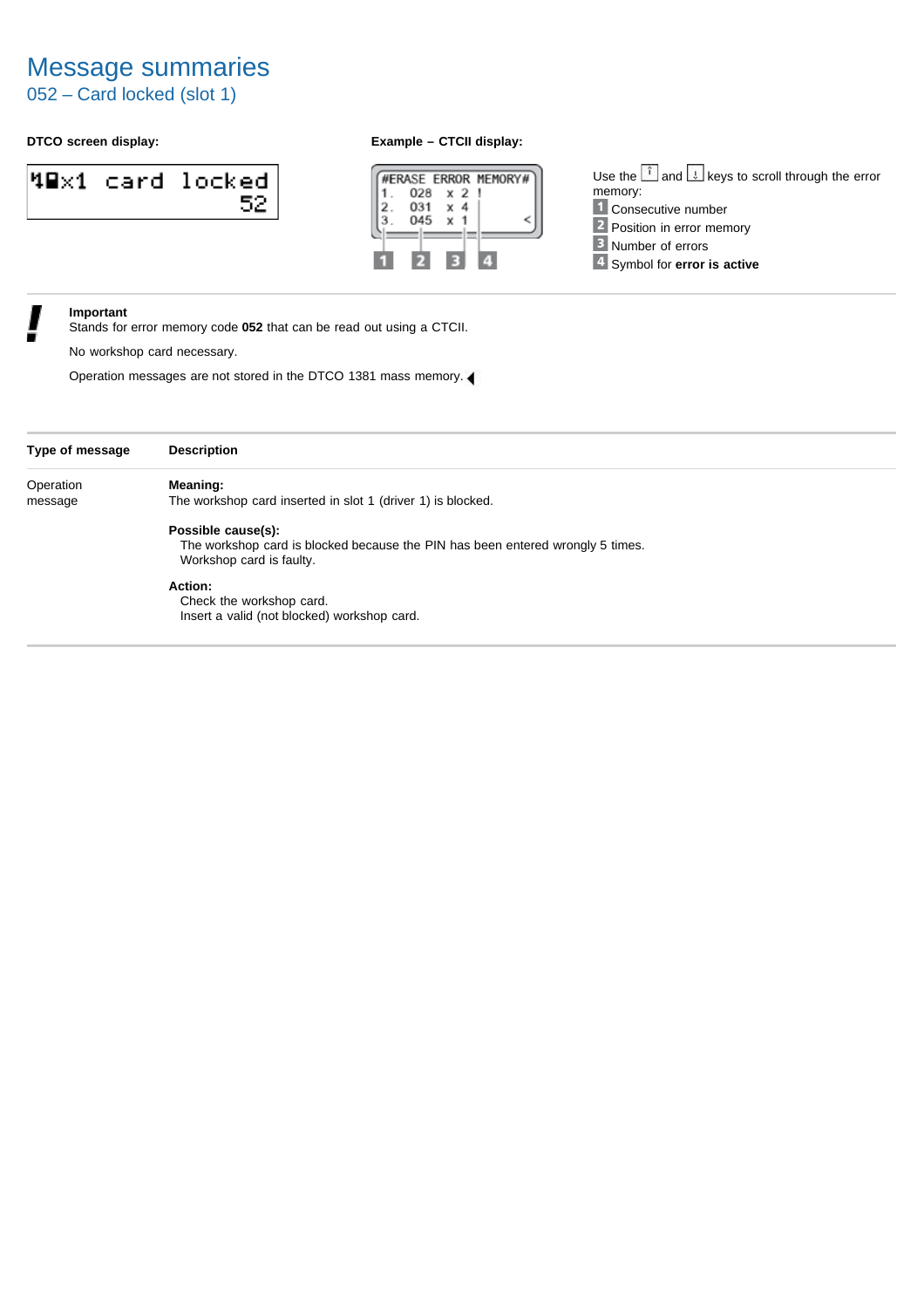053 – Internal fault (slot 1)

### **DTCO screen display: Example – CTCII display:**

|        | 4 <del>. intern</del> al |     |
|--------|--------------------------|-----|
| lfault |                          | 53. |



Use the  $\left[\begin{matrix} \overline{1} & \overline{1} \\ \overline{1} & \overline{1} \end{matrix}\right]$  and  $\left[\begin{matrix} \overline{1} & \overline{1} \\ \overline{2} & \overline{2} \end{matrix}\right]$  keys to scroll through the error memory: 1 Consecutive number 2 Position in error memory **B** Number of errors 4 Symbol for **error** is active

### **Important**

Stands for error memory code **053** that can be read out using a CTCII.

No workshop card necessary.

| Type of message   | <b>Description</b>                                                                                         |
|-------------------|------------------------------------------------------------------------------------------------------------|
| Operation message | Meaning:                                                                                                   |
|                   | Procedure not possible. The tachograph card in slot 1 (driver 1) is not accepted and is ejected again.     |
|                   | Possible cause(s):                                                                                         |
|                   | The DTCO 1381's current date is outside the valid time period of the tachograph card being inserted.       |
|                   | If this date is before July 2005, not even the factory technicians can set the device to the correct date. |
|                   | The DTCO 1381 has detected a general, serious fault in the unit.                                           |
|                   | Action:                                                                                                    |
|                   | Check the DTCO 1381's date and correct it using a workshop card and a test device if necessary.            |
|                   | If the error message continues to be displayed, replace the DTCO 1381.                                     |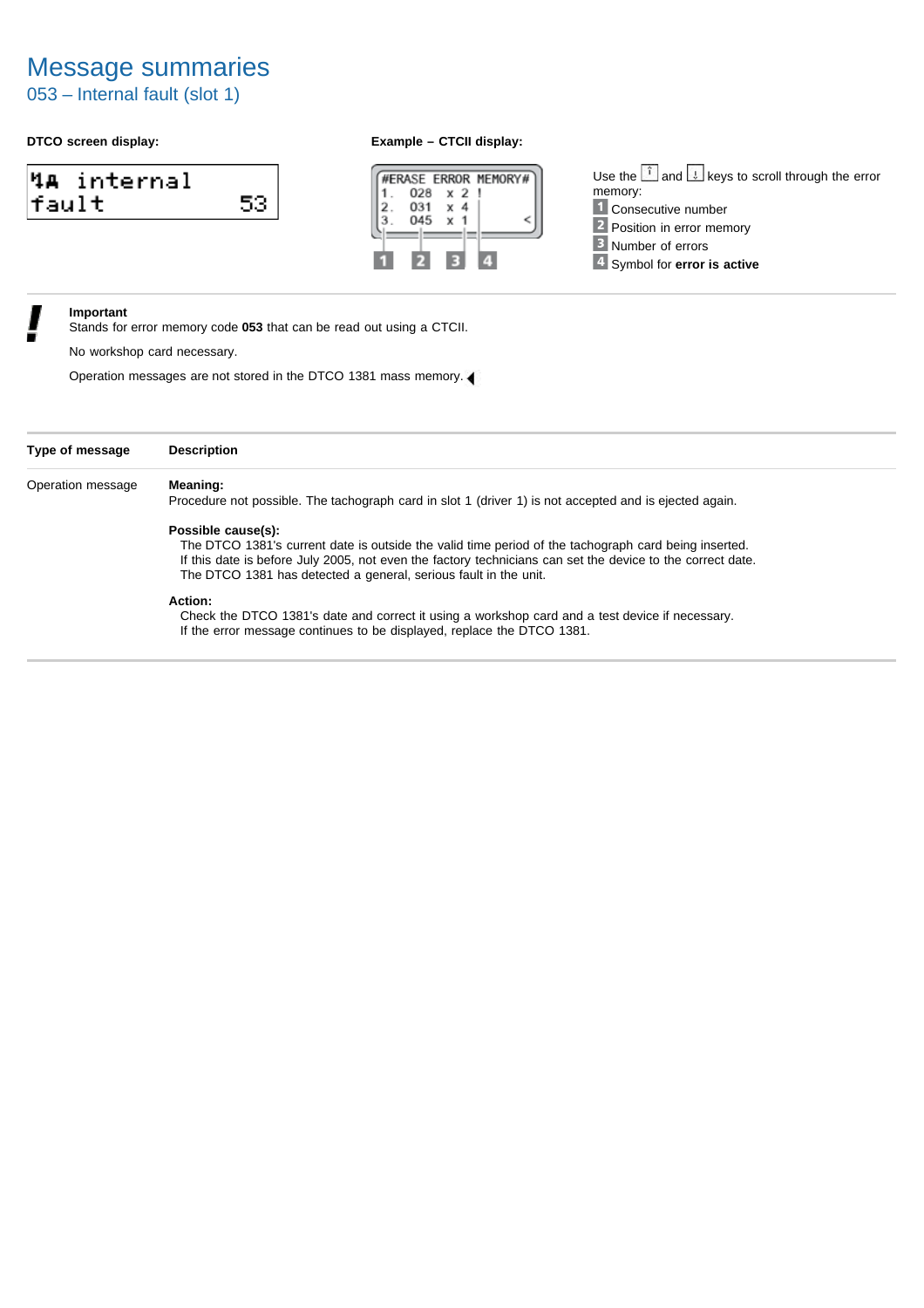056 – Break (slot 1)

### **DTCO screen display: Example – CTCII display:**

|          | Mo1 break! |         |
|----------|------------|---------|
| l1o04h30 |            | u00h15. |



Use the  $\left[\begin{matrix} \hat{i} \\ \end{matrix}\right]$  and  $\left[\begin{matrix} \downarrow \\ \end{matrix}\right]$  keys to scroll through the error memory: 1 Consecutive number 2 Position in error memory **B** Number of errors 4 Symbol for **error** is active

### **Important**

Stands for error memory code **056** that can be read out using a CTCII.

| Type of message                 | <b>Description</b>                                                                                                           |
|---------------------------------|------------------------------------------------------------------------------------------------------------------------------|
| Working time<br>warning message | Meaning:<br>After a continuous driving time of 4 hours 30 minutes the DTCO 1381 warns the driver to take a prescribed break. |
|                                 | Possible cause(s):<br>Legally prescribed minimum break not taken.                                                            |
|                                 | Action:<br>Look for a place to stop and take the prescribed break.                                                           |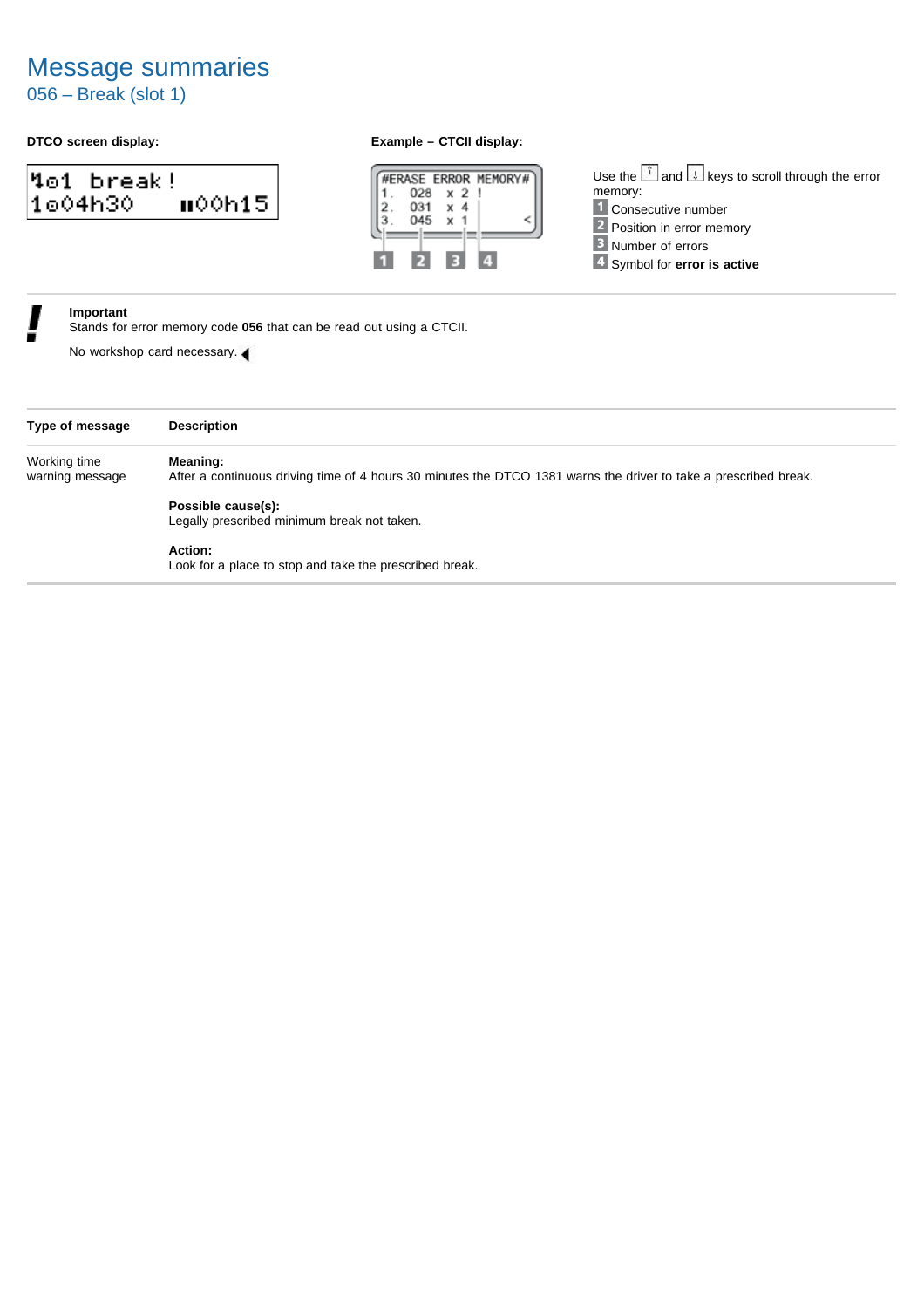057 – Break (slot 1)

|          | Mo1 break! |         |
|----------|------------|---------|
| l1o04h15 |            | u00h15. |

### **DTCO screen display: Example – CTCII display:**



Use the  $\left[\begin{matrix} \hat{i} \\ \end{matrix}\right]$  and  $\left[\begin{matrix} \downarrow \\ \end{matrix}\right]$  keys to scroll through the error memory: 1 Consecutive number 2 Position in error memory **B** Number of errors 4 Symbol for **error** is active

### **Important**

Stands for error memory code **057** that can be read out using a CTCII.

| Type of message                 | <b>Description</b>                                                                                                                                 |
|---------------------------------|----------------------------------------------------------------------------------------------------------------------------------------------------|
| Working time warning<br>message | Meaning:<br>After a continuous driving time of 4 hours 15 minutes the DTCO 1381 warns the driver to take a prescribed break (slot 1, driver<br>1). |
|                                 | Possible cause(s):<br>Legally prescribed minimum break not taken.                                                                                  |
|                                 | Action:<br>Look for a place to stop and take the prescribed break.                                                                                 |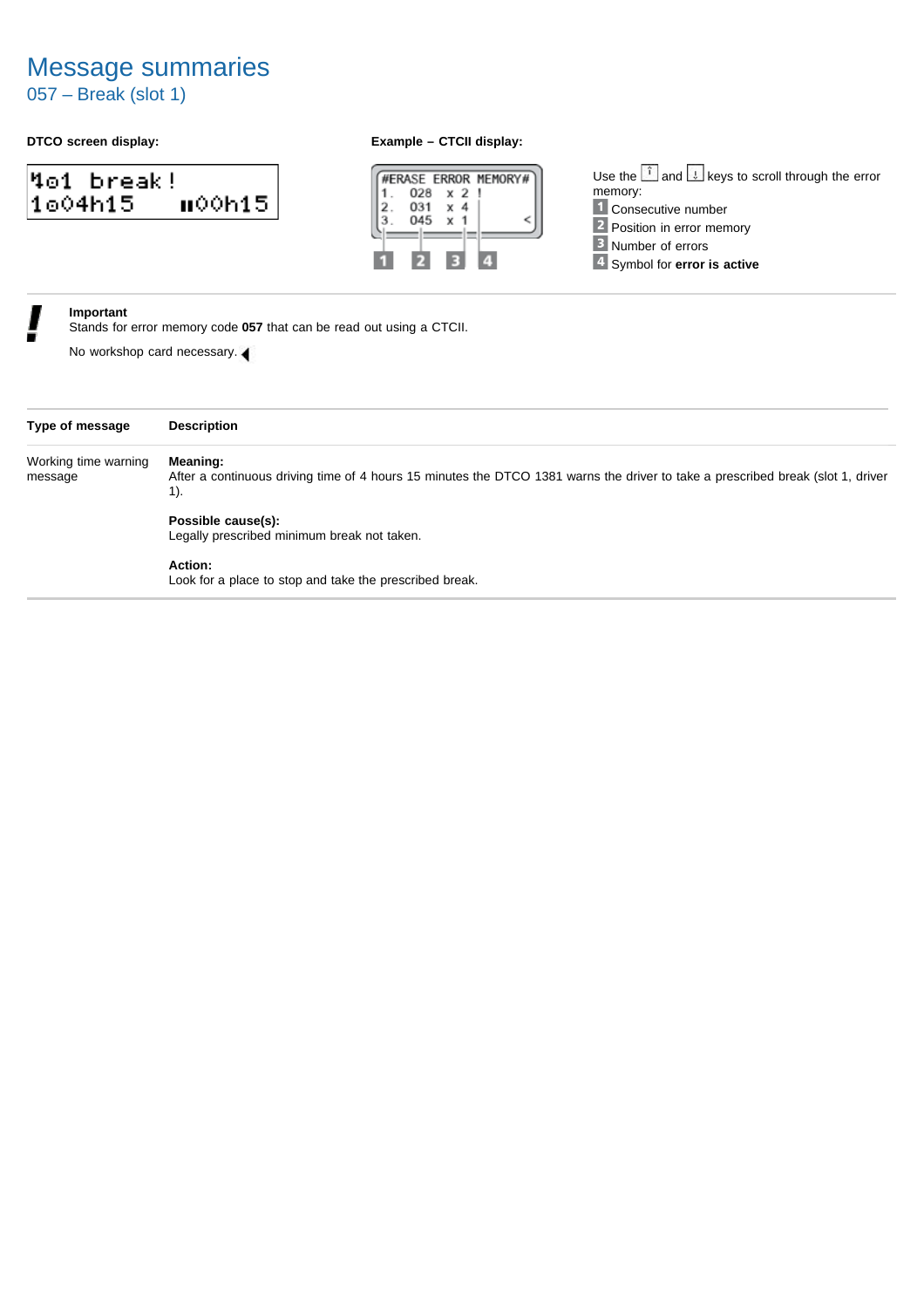058 – Internal fault (slot 2)

### **DTCO screen display: Example – CTCII display:**

|        | 4A2 internal |     |
|--------|--------------|-----|
| lfault |              | 58. |



Use the  $\left[\begin{matrix} \overline{1} & \overline{1} \\ \overline{1} & \overline{1} \end{matrix}\right]$  and  $\left[\begin{matrix} \overline{1} & \overline{1} \\ \overline{2} & \overline{2} \end{matrix}\right]$  keys to scroll through the error memory: 1 Consecutive number 2 Position in error memory **B** Number of errors

4 Symbol for **error** is active

### **Important**

Stands for error memory code **058** that can be read out using a CTCII.

No workshop card necessary.

| Type of message | <b>Description</b>                                                    | <b>Additional information</b>                                |
|-----------------|-----------------------------------------------------------------------|--------------------------------------------------------------|
|                 | Meaning:                                                              | This warning message is displayed every hour until the cause |
|                 | Fault warning message Card mechanical system fault (slot 2, driver 2) | is removed.                                                  |
|                 |                                                                       | This warning message is not stored in the mass memory in     |
|                 | Possible cause(s):                                                    | Calibration mode.                                            |
|                 | Card lock not closed                                                  |                                                              |
|                 | General card mechanical system fault                                  |                                                              |
|                 | Action:                                                               |                                                              |
|                 | Insert the tachograph card again.                                     |                                                              |
|                 | Request the tachograph card again.                                    |                                                              |
|                 | Interrupt constant voltage supply (i.e. restart).                     |                                                              |
|                 | If the error message continues to be displayed in spite of            |                                                              |
|                 | taking the above action, replace the DTCO 1381.                       |                                                              |
|                 | Remarks:                                                              |                                                              |

The inserted tachograph card may be ejected. This fault is reset after a tachograph card has been inserted correctly.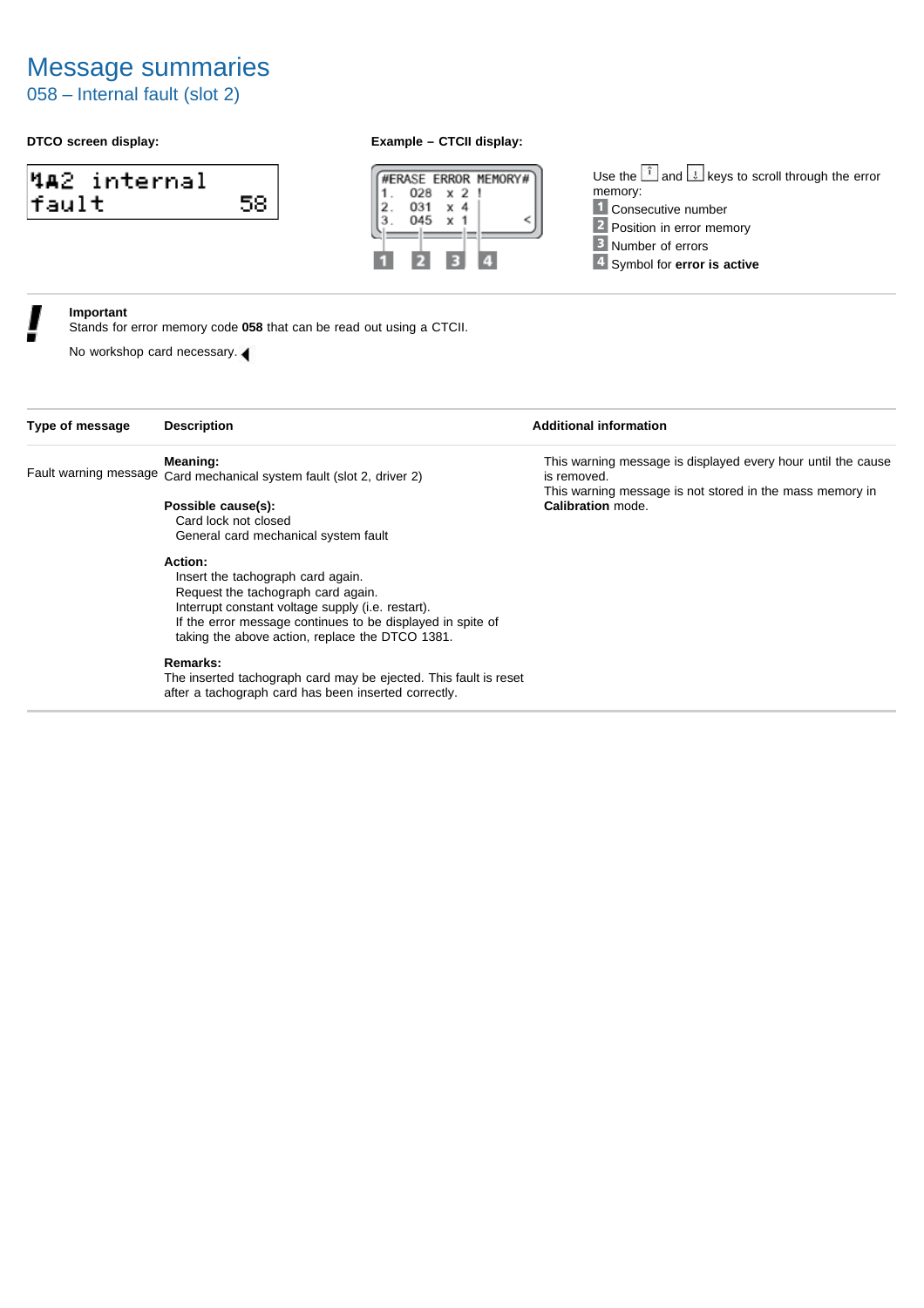059 – Card fault (slot 2)

### **DTCO screen display: Example – CTCII display:**





Use the  $\left[\begin{matrix} \overline{1} & \overline{1} \\ \overline{1} & \overline{1} \end{matrix}\right]$  and  $\left[\begin{matrix} \overline{1} & \overline{1} \\ \overline{2} & \overline{2} \end{matrix}\right]$  keys to scroll through the error memory: 1 Consecutive number 2 Position in error memory **B** Number of errors 4 Symbol for **error** is active

### **Important**

Stands for error memory code **059** that can be read out using a CTCII.

| Type of message       | <b>Description</b>                                                      |
|-----------------------|-------------------------------------------------------------------------|
| Fault warning message | Meaning:                                                                |
|                       | Communication error with inserted tachograph card in slot 2 (driver 2). |
|                       | Possible cause(s):                                                      |
|                       | The tachograph card contacts are soiled.                                |
|                       | The workshop card is faulty.                                            |
|                       | The card slot contacts are soiled.                                      |
|                       | Action:                                                                 |
|                       | Check the tachograph card's contact points.                             |
|                       | Check and clean the tachograph card.                                    |
|                       | Check the DTCO 1381, clean the card slot's contact points if necessary. |
|                       | Replace any defective components if necessary.                          |
|                       | Remarks:                                                                |
|                       | The inserted tachograph card is ejected.                                |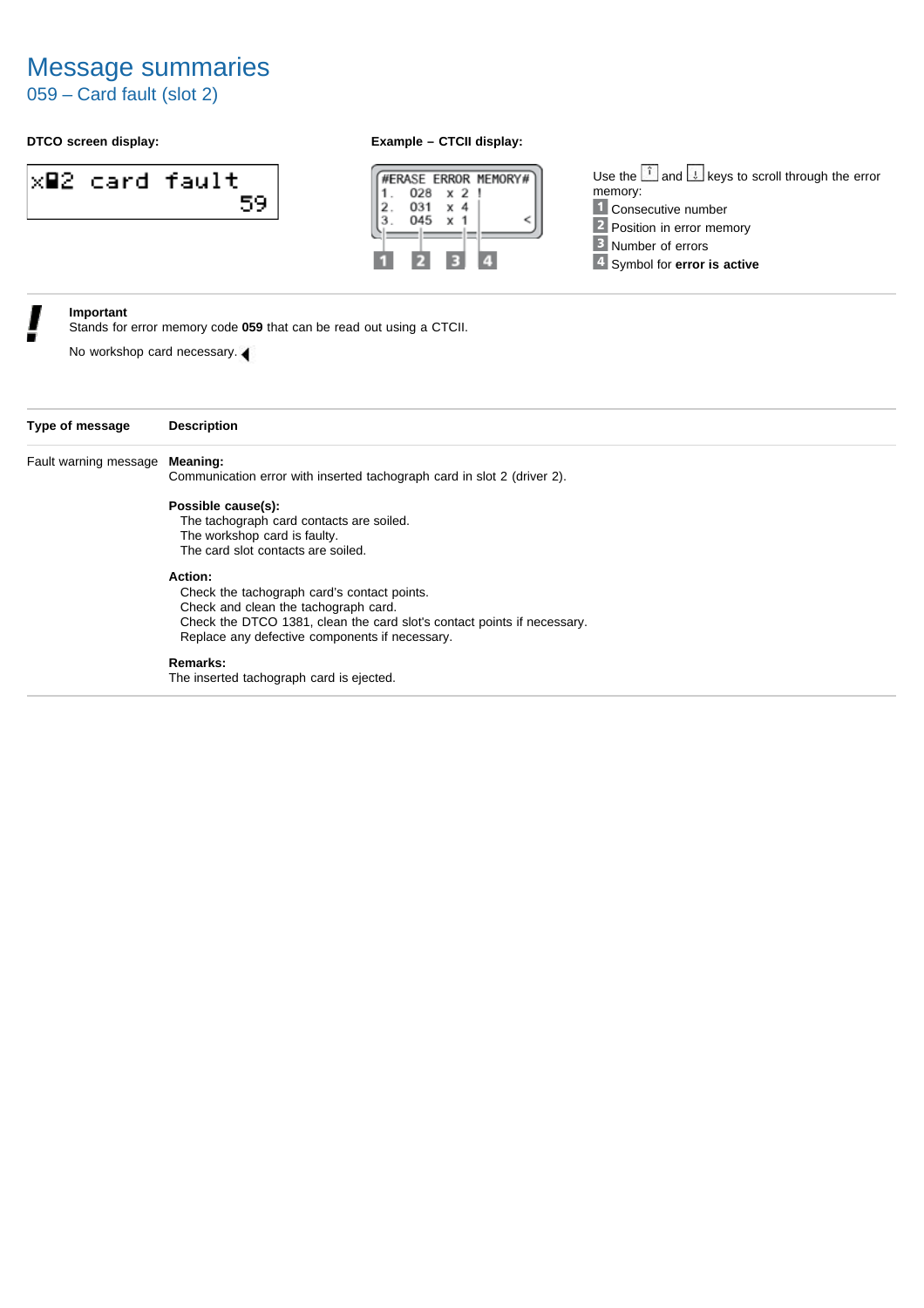060 – Security breach (slot 2)

### **DTCO screen display: Example – CTCII display:**

| WB2 security! |      |
|---------------|------|
| breach        | 60 I |



Use the  $\left[\begin{matrix} \overline{1} & \overline{1} \\ \overline{1} & \overline{1} \end{matrix}\right]$  and  $\left[\begin{matrix} \overline{1} & \overline{1} \\ \overline{2} & \overline{2} \end{matrix}\right]$  keys to scroll through the error memory: 1 Consecutive number 2 Position in error memory **B** Number of errors 4 Symbol for **error** is active

### **Important**

Stands for error memory code **060** that can be read out using a CTCII.

No workshop card necessary.

| Type of message                              | <b>Description</b>                                                                  |                                                         | <b>Additional information</b>                                                 |
|----------------------------------------------|-------------------------------------------------------------------------------------|---------------------------------------------------------|-------------------------------------------------------------------------------|
| Security breach warning Meaning:<br>message  | The authenticity of the data on the card in slot 2 (driver 2) is<br>not guaranteed. |                                                         | This warning message is not stored in the mass memory in<br>Calibration mode. |
|                                              | Possible cause(s):<br>Error when checking data authenticity.                        |                                                         |                                                                               |
|                                              | Action:<br>Check the tachograph card.                                               |                                                         |                                                                               |
|                                              | Remarks:<br>Tachograph card is ejected.                                             |                                                         |                                                                               |
|                                              |                                                                                     |                                                         |                                                                               |
| Printout vehicle > event:<br>! XAT           |                                                                                     | Printout driver > event:<br>!x⊟▼                        |                                                                               |
|                                              |                                                                                     |                                                         |                                                                               |
| 0 05.06.2011 07:03<br>IB.<br>$\circ$<br>  14 | 00h15                                                                               | 05.06.2011 08:03<br>18.<br>14<br>U<br><b>AVS SV 123</b> | 00h15                                                                         |



A security breach occurred while a card was inserted.

**Explanation of error information on the printouts:** Please refer to the DTCO 1381 Technical Product Manual.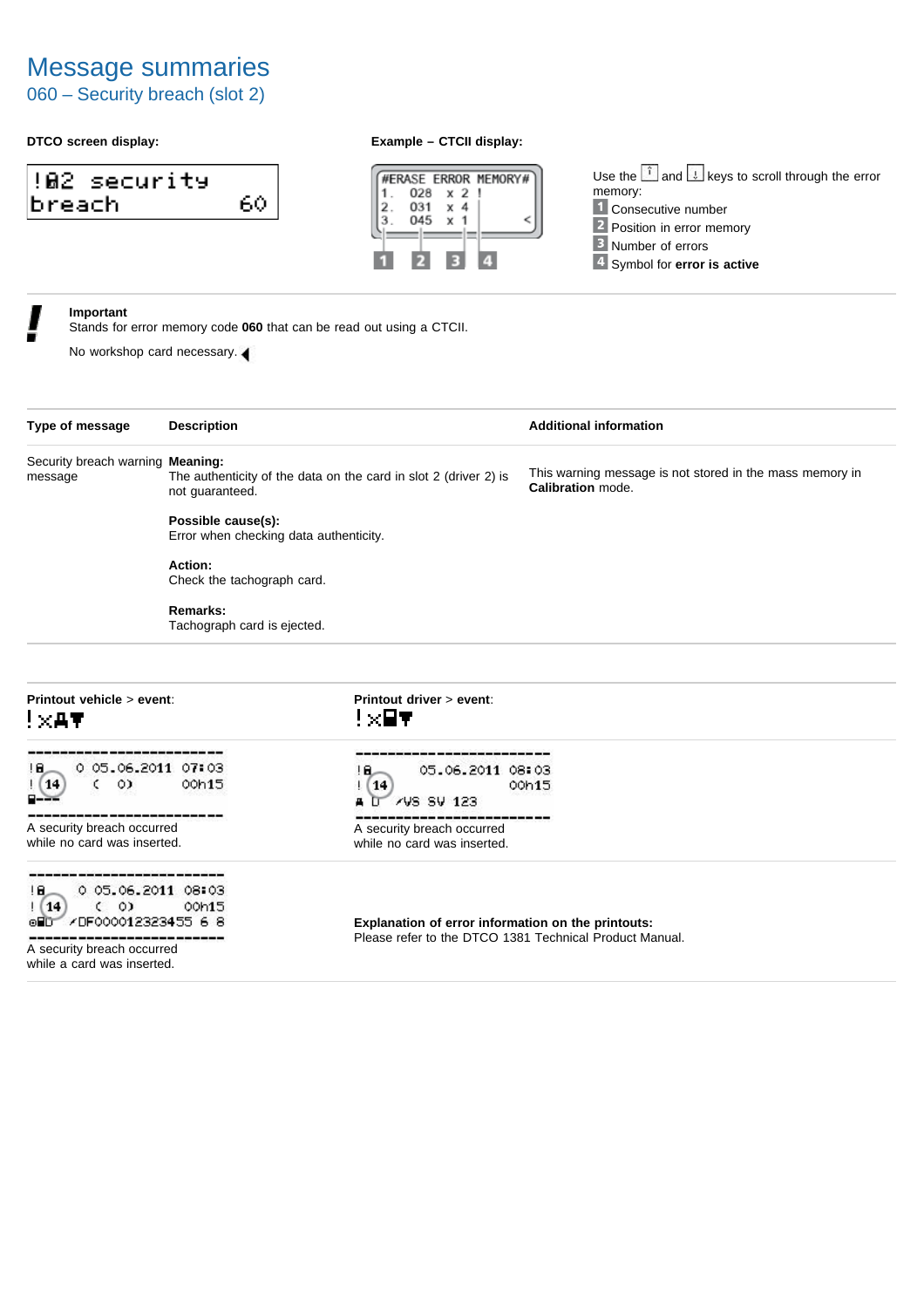## 061 – Security breach (slot 2)

### **DTCO screen display: Example – CTCII display:**

| <b>WB2 security!</b> |     |
|----------------------|-----|
| breach               | -61 |



Use the  $\left[\begin{matrix} \overline{1} & \overline{1} \\ \overline{1} & \overline{1} \end{matrix}\right]$  and  $\left[\begin{matrix} \overline{1} & \overline{1} \\ \overline{2} & \overline{2} \end{matrix}\right]$  keys to scroll through the error memory: 1 Consecutive number **2** Position in error memory **B** Number of errors Symbol for **error is active**

### **Important**

Stands for error memory code **061** that can be read out using a CTCII.

No workshop card necessary.

| Type of message                                                      | <b>Description</b>                          |                                                                                                                                                                                                                                              | <b>Additional information</b>                                                                                                                  |
|----------------------------------------------------------------------|---------------------------------------------|----------------------------------------------------------------------------------------------------------------------------------------------------------------------------------------------------------------------------------------------|------------------------------------------------------------------------------------------------------------------------------------------------|
| Security breach warning Meaning:<br>message                          | an inserted card.                           |                                                                                                                                                                                                                                              | Missing card (slot 2, driver 2). The DTCO 1381 no longer detects This warning message is not stored in the mass memory in<br>Calibration mode. |
|                                                                      | Possible cause(s):<br>device is not locked. | After a power cut, the identity check detects that a previously<br>inserted card is missing or another card has been inserted.<br>A card is inserted and the card mechanical system's locking                                                |                                                                                                                                                |
|                                                                      | Action:<br>DTCO 1381.                       | Check whether the tachograph card is inserted correctly.<br>Eject the tachograph card and insert it again.<br>Check whether the card locking device is functioning correctly.<br>If the error message continues to be displayed, replace the |                                                                                                                                                |
| Printout vehicle > event:<br>!又具章                                    |                                             | Printout driver > event:<br>!x⊟▼                                                                                                                                                                                                             |                                                                                                                                                |
| -------------<br>0 05 06 2011 07:03<br>18.<br>$^{\circ}$<br>C.<br>18 | 00h15                                       | --------------<br>05.06.2011 08:03<br>IB.<br>18<br>00h15<br>/VS SV 123                                                                                                                                                                       |                                                                                                                                                |
| A security breach occurred                                           |                                             | A security breach occurred                                                                                                                                                                                                                   |                                                                                                                                                |

while no card was inserted.

A security breach occurred while no card was inserted.



A security breach occurred while a card was inserted.

**Explanation of error information on the printouts:** Please refer to the DTCO 1381 Technical Product Manual.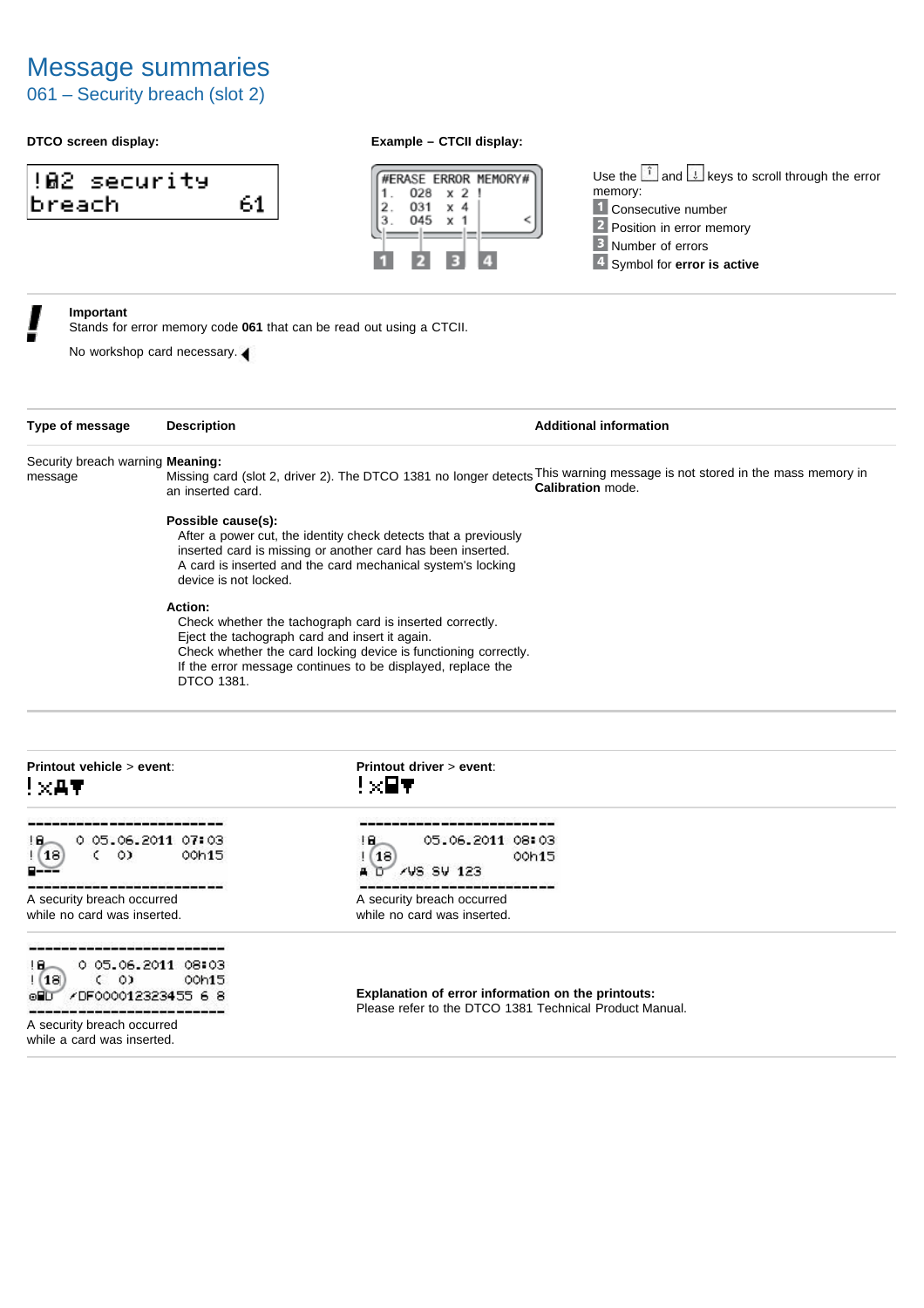062 – Card not closed (slot 2)

### **DTCO screen display: Example – CTCII display:**

| ‼∎a2 card not! |     |
|----------------|-----|
| closed         | 62. |



Use the  $\left[\begin{matrix} \overline{1} & \overline{1} \\ \overline{1} & \overline{1} \end{matrix}\right]$  and  $\left[\begin{matrix} \overline{1} & \overline{1} \\ \overline{2} & \overline{2} \end{matrix}\right]$  keys to scroll through the error memory: **1** Consecutive number 2 Position in error memory **B** Number of errors 4 Symbol for **error** is active

### **Important**

Stands for error memory code **062** that can be read out using a CTCII.

No workshop card necessary.

|  | Type of message | <b>Description</b> |
|--|-----------------|--------------------|
|--|-----------------|--------------------|

### Event warning message **Meaning:**

When reading in a driver or workshop card (in card slot 2), the unit detects that the card was not removed correctly from the last vehicle or the data is not correctly stored.

### **Action:**

Check the tachograph card. Check the previous EC recording equipment.

### **Remarks:**

The source of the error is not in the current DTCO 1381.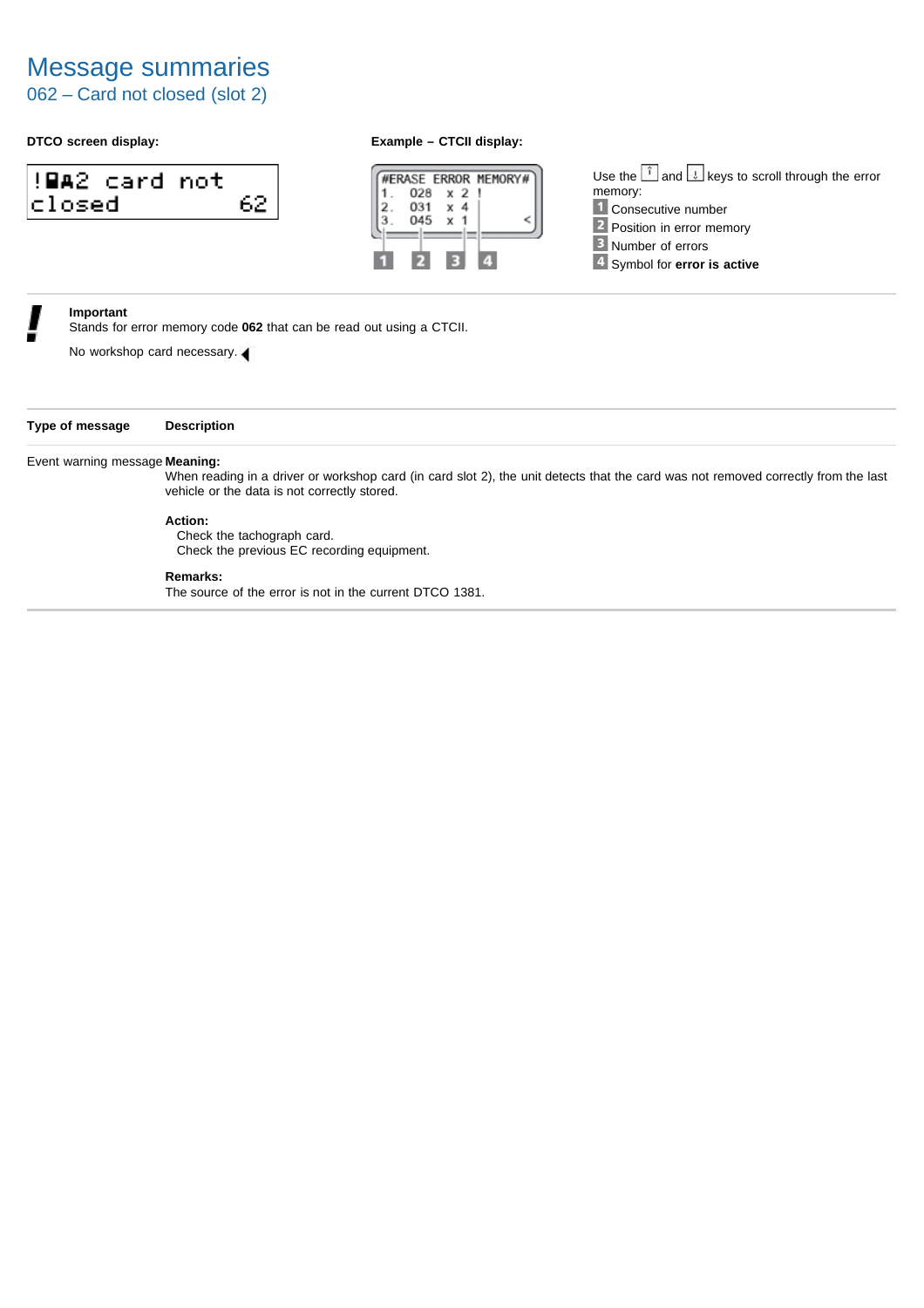## 063 – Time overlap (slot 2)

### **DTCO screen display: Example – CTCII display:**

| ‼oo2 time |  |
|-----------|--|
| loverlap  |  |



Use the  $\left[\begin{matrix} \hat{i} \\ \end{matrix}\right]$  and  $\left[\begin{matrix} \downarrow \\ \end{matrix}\right]$  keys to scroll through the error memory: **1** Consecutive number 2 Position in error memory **B** Number of errors Symbol for **error is active**

### **Important**

Stands for error memory code **063** that can be read out using a CTCII.

No workshop card necessary.

### **Type of message Description**

### Event warning message**Meaning:**

Negative time difference between this and the last vehicle (slot 2: driver card) (EC recording equipment).

### **Possible cause(s):**

The removal time stored on the card is later than the current system time (= time the card was inserted into the current DTCO 1381), i.e. the time of the current EC recording equipment is slow compared with the time on the previous EC recording equipment.

### **Action:**

Check the current DTCO 1381's UTC time and correct it using a test device if necessary. Check the UTC time on the previous EC recording equipment. Correct it using a test device if necessary.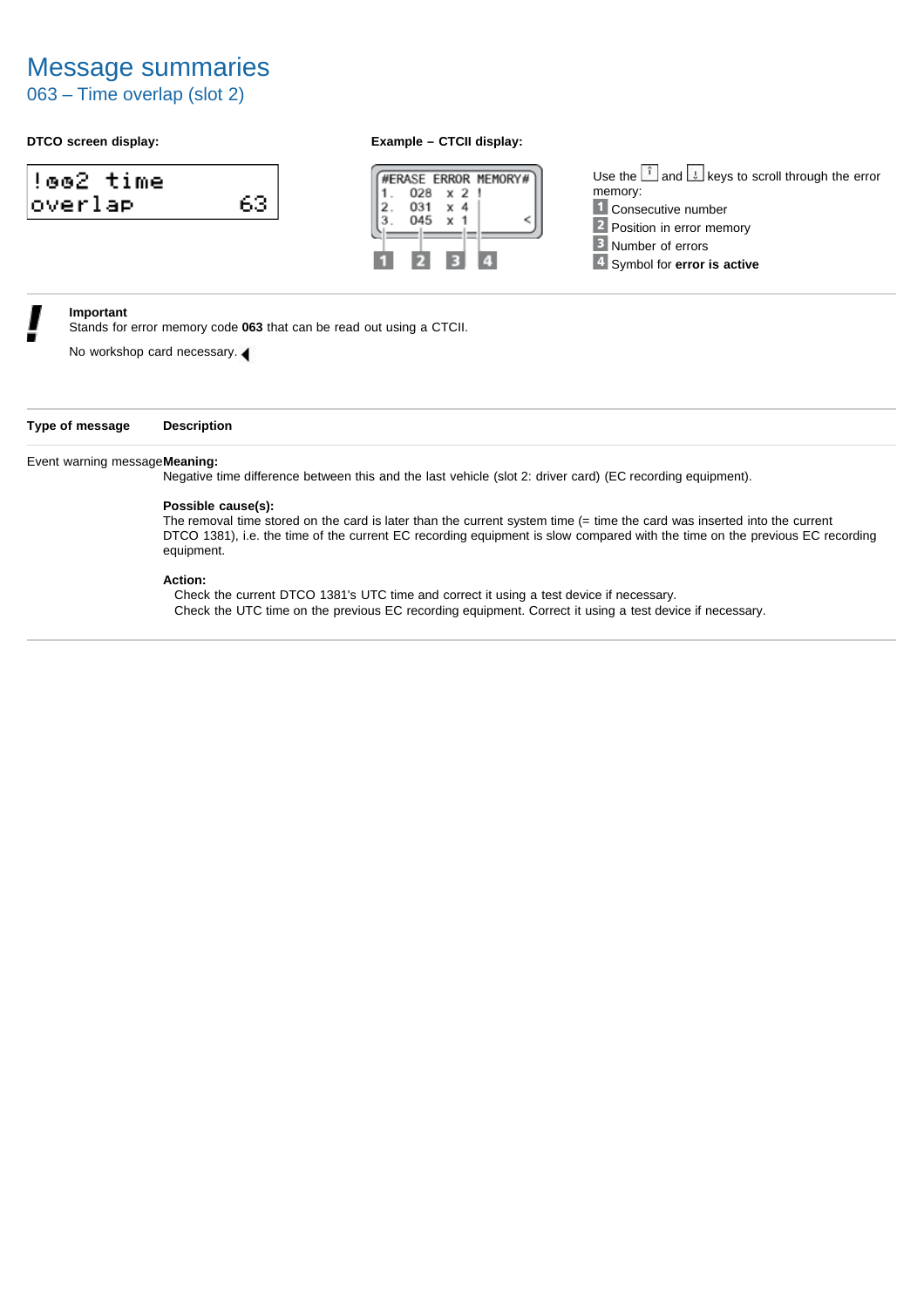## 064 – Insertion while driving (slot 2)

| ‼∎⊙2 insertion   |  |
|------------------|--|
| While drivins 64 |  |

### **DTCO screen display: Example – CTCII display:**



Use the  $\left[\begin{matrix} \hat{i} \\ \end{matrix}\right]$  and  $\left[\begin{matrix} \downarrow \\ \end{matrix}\right]$  keys to scroll through the error memory: 1 Consecutive number 2 Position in error memory **B** Number of errors 4 Symbol for **error** is active

### **Important**

Stands for error memory code **064** that can be read out using a CTCII.

| Type of message          | <b>Description</b>                                                                                                  |
|--------------------------|---------------------------------------------------------------------------------------------------------------------|
| Event warning<br>message | Meaning:<br>A tachograph card has been inserted in slot 2 (driver 2) after the start of the trip.                   |
|                          | Possible cause(s):<br>Motion sensor pulses detected before the tachograph card was read correctly.                  |
|                          | Action:<br>Normally only insert tachograph cards when the vehicle is stationary.<br>No further action is necessary. |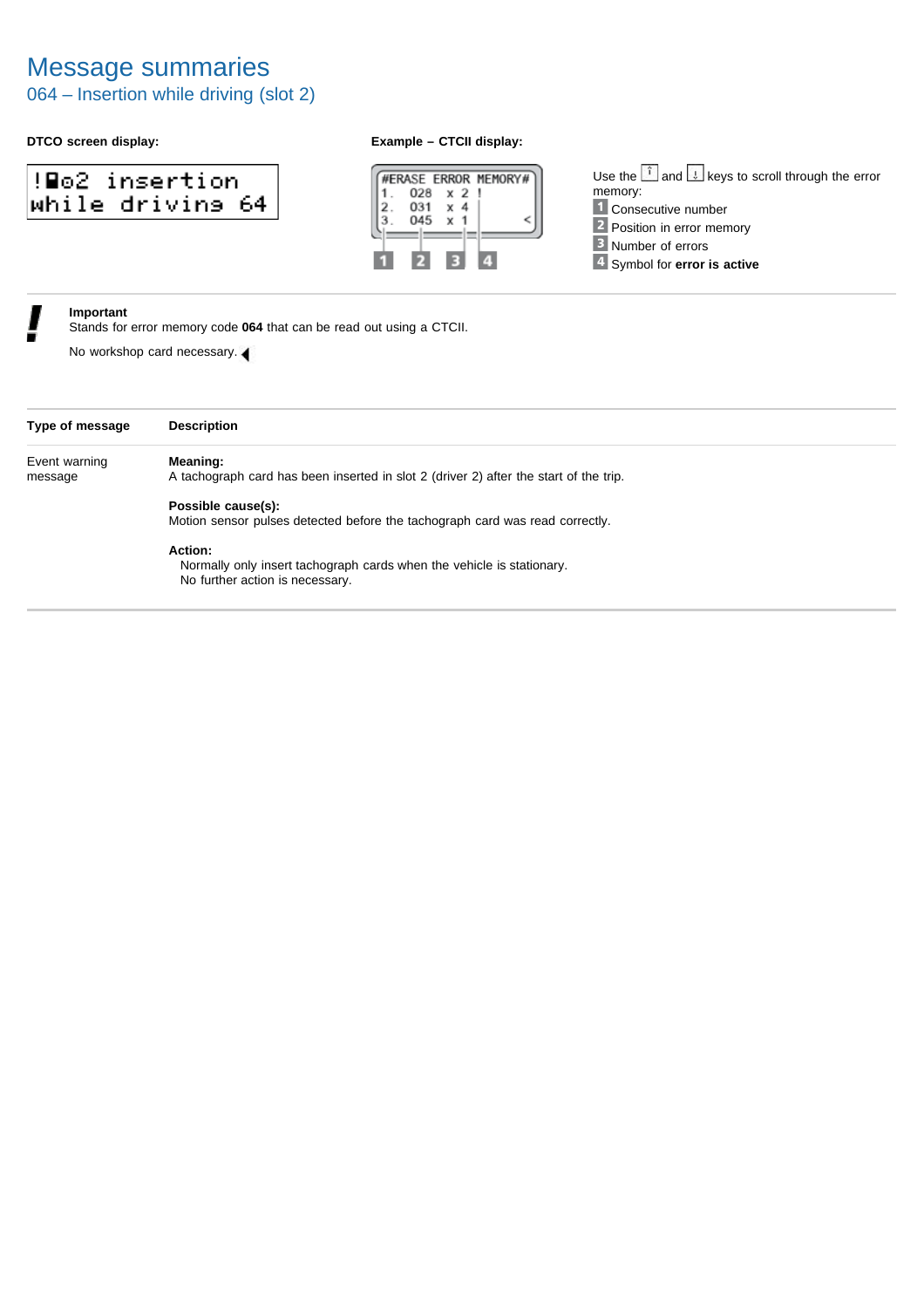065 – Security breach (slot 2)

### **DTCO screen display: Example – CTCII display:**

| WB2 security! |      |
|---------------|------|
| breach        | 65 I |



Use the  $\left[\begin{matrix} \hat{i} \\ \end{matrix}\right]$  and  $\left[\begin{matrix} \downarrow \\ \end{matrix}\right]$  keys to scroll through the error memory: 1 Consecutive number 2 Position in error memory **B** Number of errors 4 Symbol for **error** is active

### **Important**

Stands for error memory code **065** that can be read out using a CTCII.

| Type of message                                                                                   | <b>Description</b>                    |                                                               | <b>Additional information</b>                                                 |
|---------------------------------------------------------------------------------------------------|---------------------------------------|---------------------------------------------------------------|-------------------------------------------------------------------------------|
| Security breach warning Meaning:<br>message                                                       | 2 (driver 2).                         | Security breach when authenticating a tachograph card in slot | This warning message is not stored in the mass memory in<br>Calibration mode. |
|                                                                                                   | Possible cause(s):                    | Error when checking tachograph card identity.                 |                                                                               |
|                                                                                                   | Action:<br>Check the tachograph card. | Check the workshop card, enter the correct PIN.               |                                                                               |
| Printout vehicle > event:<br>┆╳╇▼                                                                 |                                       | Printout driver > event:<br>!×⊟▼                              |                                                                               |
| 0 05.06.2011 07:03<br>IB.<br>$\circ$<br>(12<br>$\epsilon$                                         | 00h15                                 | 05.06.2011 08:03<br>18.<br>1(12)<br><b>AVS SV 123</b>         | 00h15                                                                         |
| A security breach occurred<br>while no card was inserted.                                         |                                       | A security breach occurred<br>while no card was inserted.     |                                                                               |
| -----------------<br>0 05.06.2011 08:03<br>! B_<br>(0)<br>(12<br>00h15<br>⊙WU /DF000012323455 6 8 |                                       | Explanation of error information on the printouts:            |                                                                               |
| A security breach occurred<br>while a card was inserted.                                          |                                       | Please refer to the DTCO 1381 Technical Product Manual.       |                                                                               |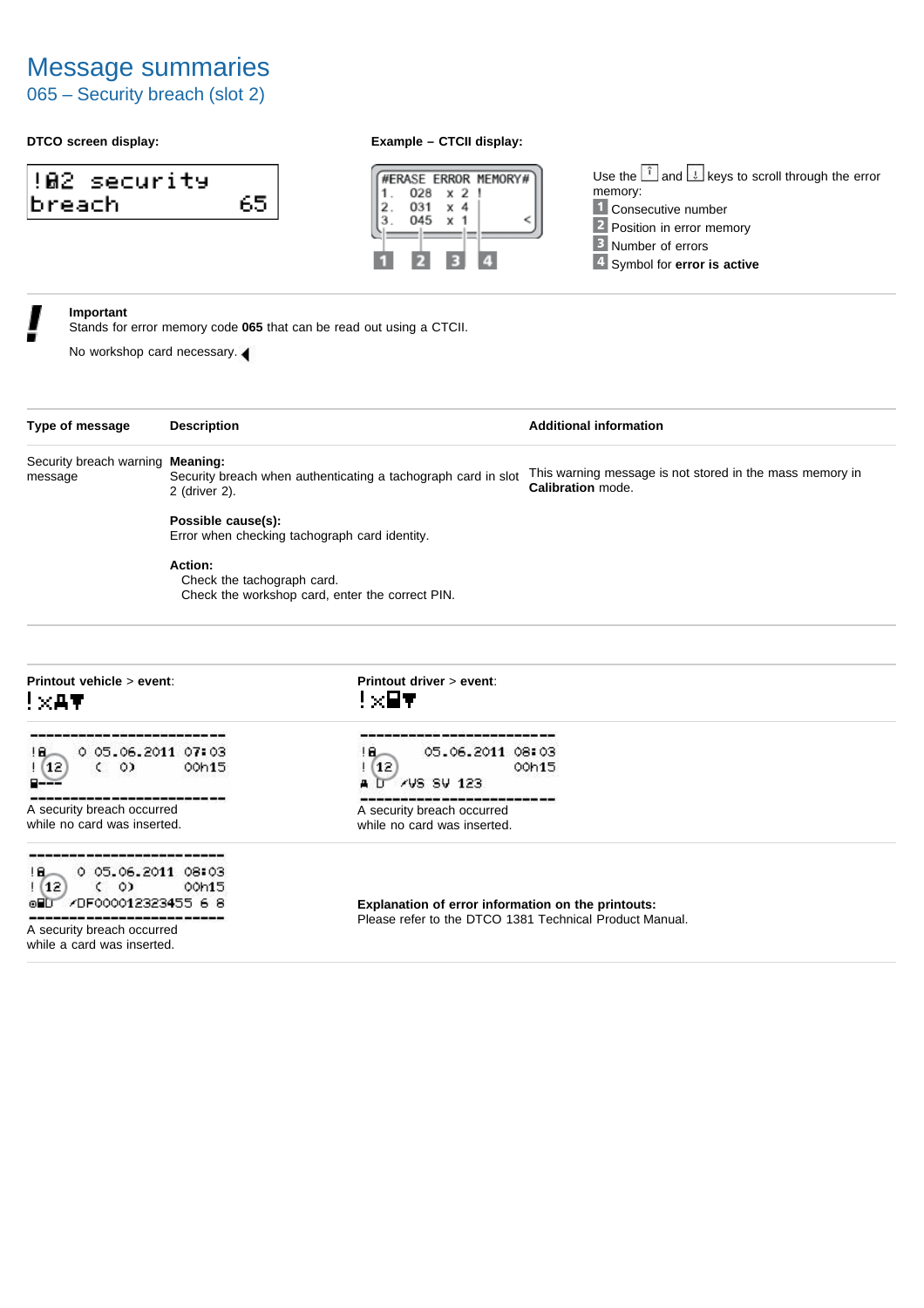066 – Card not valid (slot 2)

### **DTCO screen display: Example – CTCII display:**





Use the  $\boxed{\hat{i}}$  and  $\boxed{\downarrow}$  keys to scroll through the error memory: **1** Consecutive number 2 Position in error memory **B** Number of errors Symbol for **error is active**

### **Important**

Stands for error memory code **066** that can be read out using a CTCII.

No workshop card necessary.

### **Type of message Description**

### Event warning message**Meaning:**

The tachograph card inserted in slot 2 (driver 2) has expired or is invalid.

### **Possible cause(s):**

An invalid or expired tachograph card **a)** has been inserted.

When the day changes **b)** the unit detects that an inserted tachograph card is no longer valid.

### **Action:**

Check whether the tachograph card is valid.

### **Remarks:**

**a)** You can only insert an expired tachograph card (tachograph card has expired but the certificate is still valid) to print out or display the stored data; after confirming the warning message the tachograph card is read as **read only**.

**b)** If the day changes when the vehicle is stationary, the corresponding data on the tachograph card is stored and the card is ejected. If the day changes during the trip, the corresponding data on the tachograph card is stored when the trip ends and the card is ejected.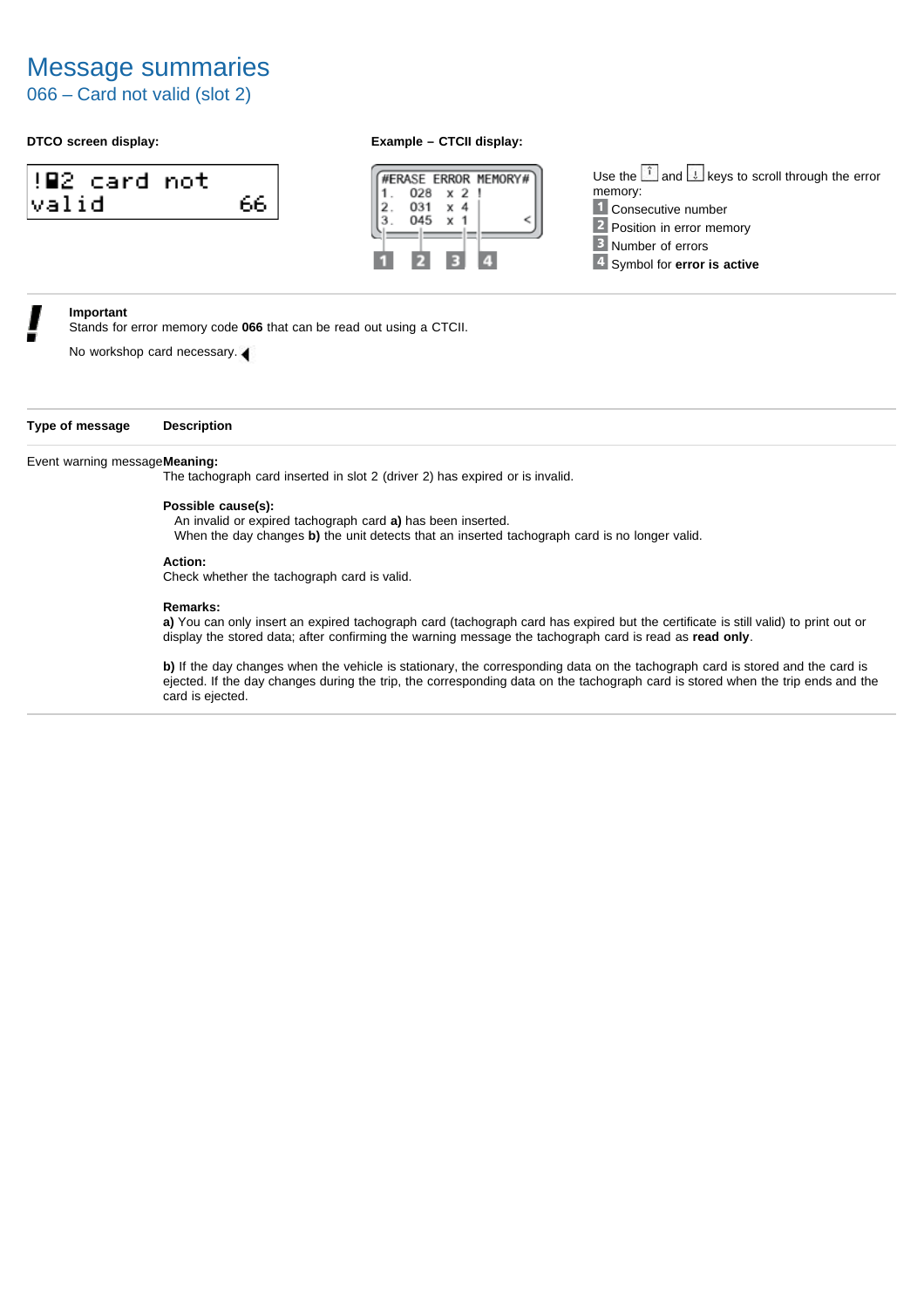## 067 – Recording inconsistent (slot 2)

### **DTCO screen display: Example – CTCII display:**

| 48?2 recordins  |  |
|-----------------|--|
| inconsistent 67 |  |



Use the  $\left[\begin{matrix} \hat{i} \\ \end{matrix}\right]$  and  $\left[\begin{matrix} \downarrow \\ \end{matrix}\right]$  keys to scroll through the error memory: 1 Consecutive number 2 Position in error memory **B** Number of errors 4 Symbol for **error** is active

### **Important**

Stands for error memory code **067** that can be read out using a CTCII.

No workshop card necessary.

| Type of message   | <b>Description</b>                                                                                                                                                                                           |
|-------------------|--------------------------------------------------------------------------------------------------------------------------------------------------------------------------------------------------------------|
| Operation message | Meaning:<br>When reading in a tachograph card inserted in slot 2 (driver 2), the unit detects that there is an inconsistency in the links within<br>the day's data.<br>Action:<br>Check the tachograph card. |
|                   | Analyse data structure.                                                                                                                                                                                      |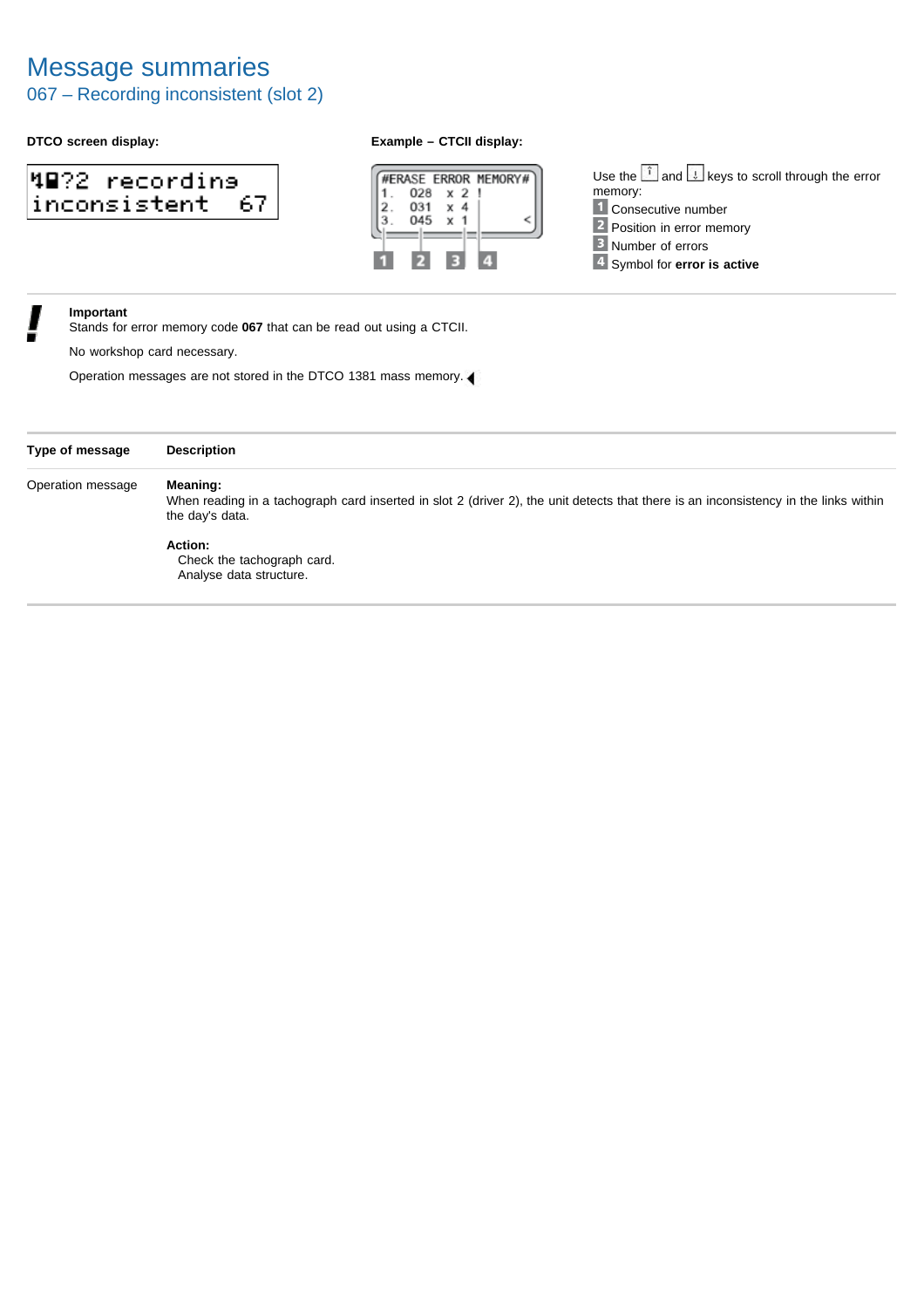068 – Card error (slot 2)

### **DTCO screen display: Example – CTCII display:**





Use the  $\left[\begin{matrix} \overline{1} & \overline{1} \\ \overline{1} & \overline{1} \end{matrix}\right]$  and  $\left[\begin{matrix} \overline{1} & \overline{1} \\ \overline{2} & \overline{2} \end{matrix}\right]$  keys to scroll through the error memory: 1 Consecutive number 2 Position in error memory **B** Number of errors 4 Symbol for **error** is active

### **Important**

Stands for error memory code **068** that can be read out using a CTCII.

No workshop card necessary.

| Type of message | <b>Description</b>                                                                                                                                                                                                                                                                                                                         |
|-----------------|--------------------------------------------------------------------------------------------------------------------------------------------------------------------------------------------------------------------------------------------------------------------------------------------------------------------------------------------|
| Operation       | Meaning:                                                                                                                                                                                                                                                                                                                                   |
| message         | The tachograph card inserted in slot 2 (driver 2) was not detected or cannot be read or written.                                                                                                                                                                                                                                           |
|                 | Possible cause(s):<br>Card inserted incorrectly.<br>The tachograph card contacts are soiled.<br>Card is faulty.<br>The card slot contacts are soiled.                                                                                                                                                                                      |
|                 | Action:<br>Check whether it is a valid tachograph card.<br>Check whether the tachograph card has been inserted correctly. If necessary insert it correctly.<br>Check the card contacts, clean if necessary.<br>Check the tachograph card.<br>Check whether another tachograph card can be read correctly.<br>Clean the card slot contacts. |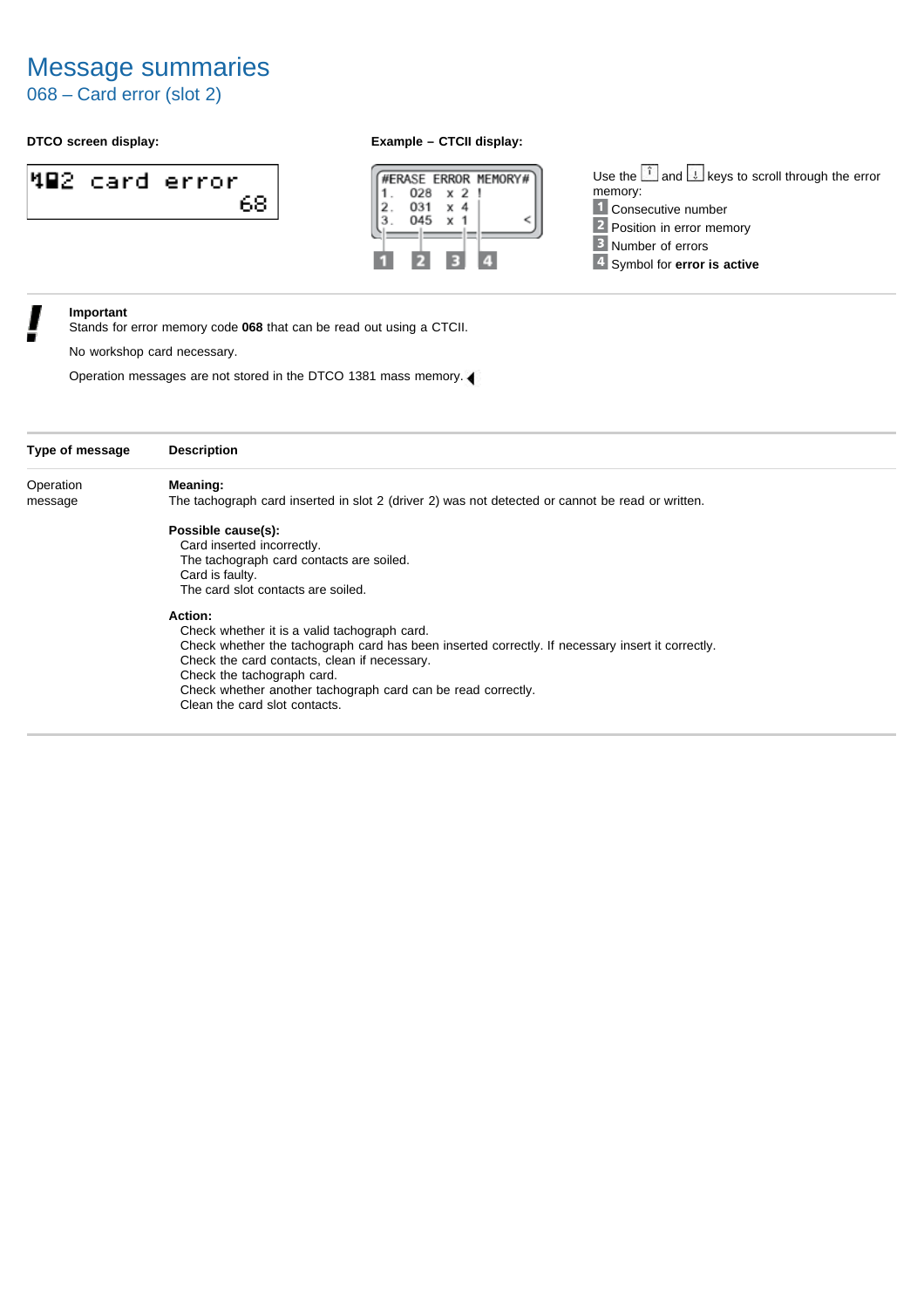## 069 – Wrong card type (slot 2)

### **DTCO screen display: Example – CTCII display:**

|      | Ч∎2 wronэ card |      |
|------|----------------|------|
| type |                | 69 I |



Use the  $\left[\begin{matrix} \hat{i} \\ \end{matrix}\right]$  and  $\left[\begin{matrix} \downarrow \\ \end{matrix}\right]$  keys to scroll through the error memory: 1 Consecutive number 2 Position in error memory **B** Number of errors 4 Symbol for **error** is active

### **Important**

Stands for error memory code **069** that can be read out using a CTCII.

No workshop card necessary.

| Type of message | <b>Description</b>                                                                               |
|-----------------|--------------------------------------------------------------------------------------------------|
| Operation       | Meaning:                                                                                         |
| message         | The card inserted in slot 2 (driver 2) is not a tachograph card.                                 |
|                 | Possible cause(s):                                                                               |
|                 | The card is not a valid tachograph card.                                                         |
|                 | The tachograph card contacts are soiled.                                                         |
|                 | Card is faulty.                                                                                  |
|                 | The card slot contacts are soiled.                                                               |
|                 | Action:                                                                                          |
|                 | Check whether it is a valid tachograph card.                                                     |
|                 | Check whether the tachograph card has been inserted correctly. If necessary insert it correctly. |
|                 | Check the card contacts, clean if necessary.                                                     |
|                 | Check the tachograph card.                                                                       |
|                 | Clean the card slot contacts.                                                                    |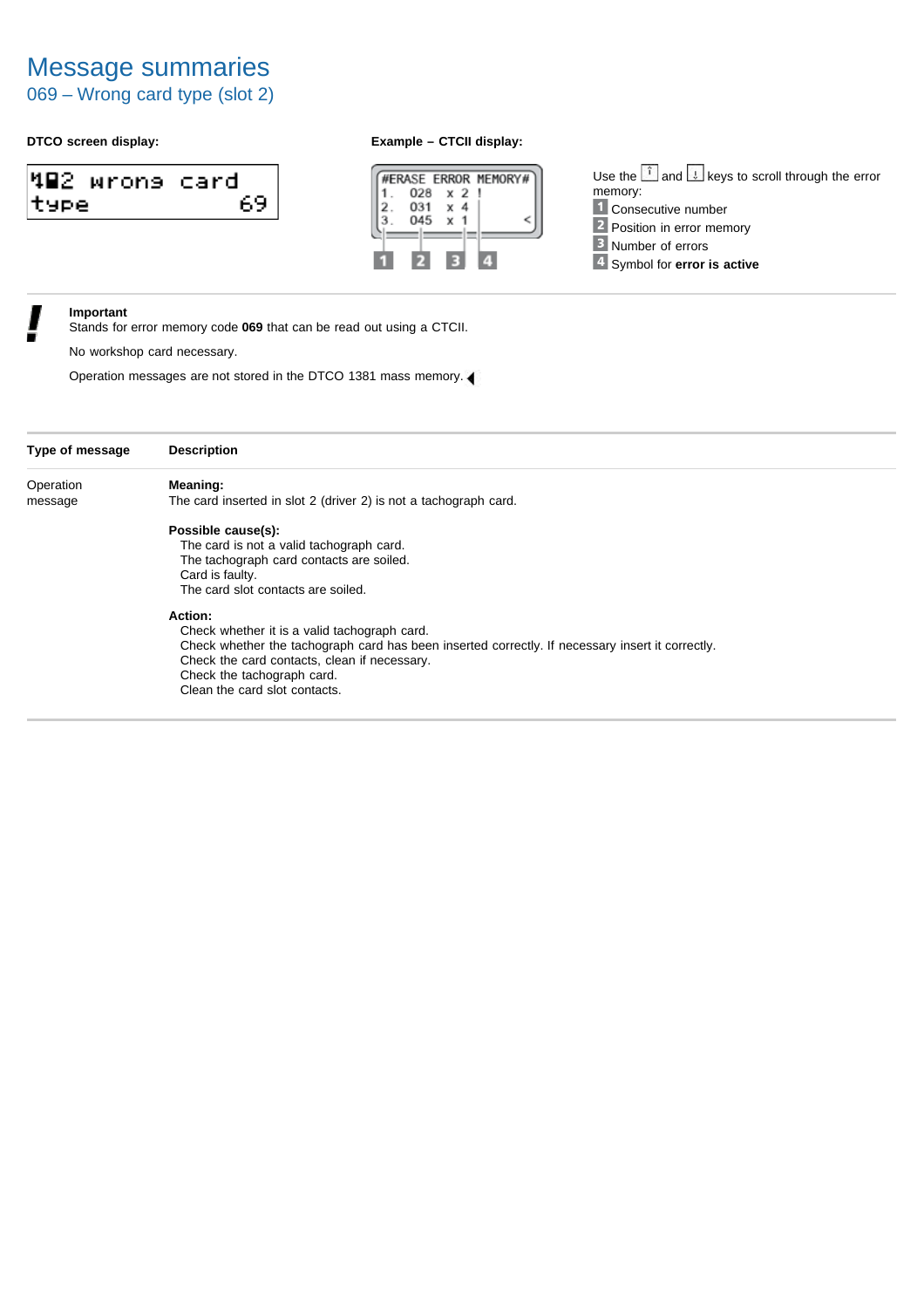070 – Card locked (slot 2)

### **DTCO screen display: Example – CTCII display:**





Use the  $\left[\begin{matrix} \overline{1} & \overline{1} \\ \overline{1} & \overline{1} \end{matrix}\right]$  and  $\left[\begin{matrix} \overline{1} & \overline{1} \\ \overline{2} & \overline{2} \end{matrix}\right]$  keys to scroll through the error memory: 1 Consecutive number 2 Position in error memory **B** Number of errors 4 Symbol for **error is active** 

### **Important**

Stands for error memory code **070** that can be read out using a CTCII.

No workshop card necessary.

| Type of message | <b>Description</b>                                                                                         |  |  |
|-----------------|------------------------------------------------------------------------------------------------------------|--|--|
| Operation       | Meaning:<br>The workshop card inserted in slot 2 (driver 2) is blocked.                                    |  |  |
| message         |                                                                                                            |  |  |
|                 | Possible cause(s):                                                                                         |  |  |
|                 | The workshop card is blocked because the PIN has been entered wrongly 5 times.<br>Workshop card is faulty. |  |  |
|                 | Action:                                                                                                    |  |  |
|                 | Check the workshop card.                                                                                   |  |  |
|                 | Insert a valid (not blocked) workshop card.                                                                |  |  |
|                 |                                                                                                            |  |  |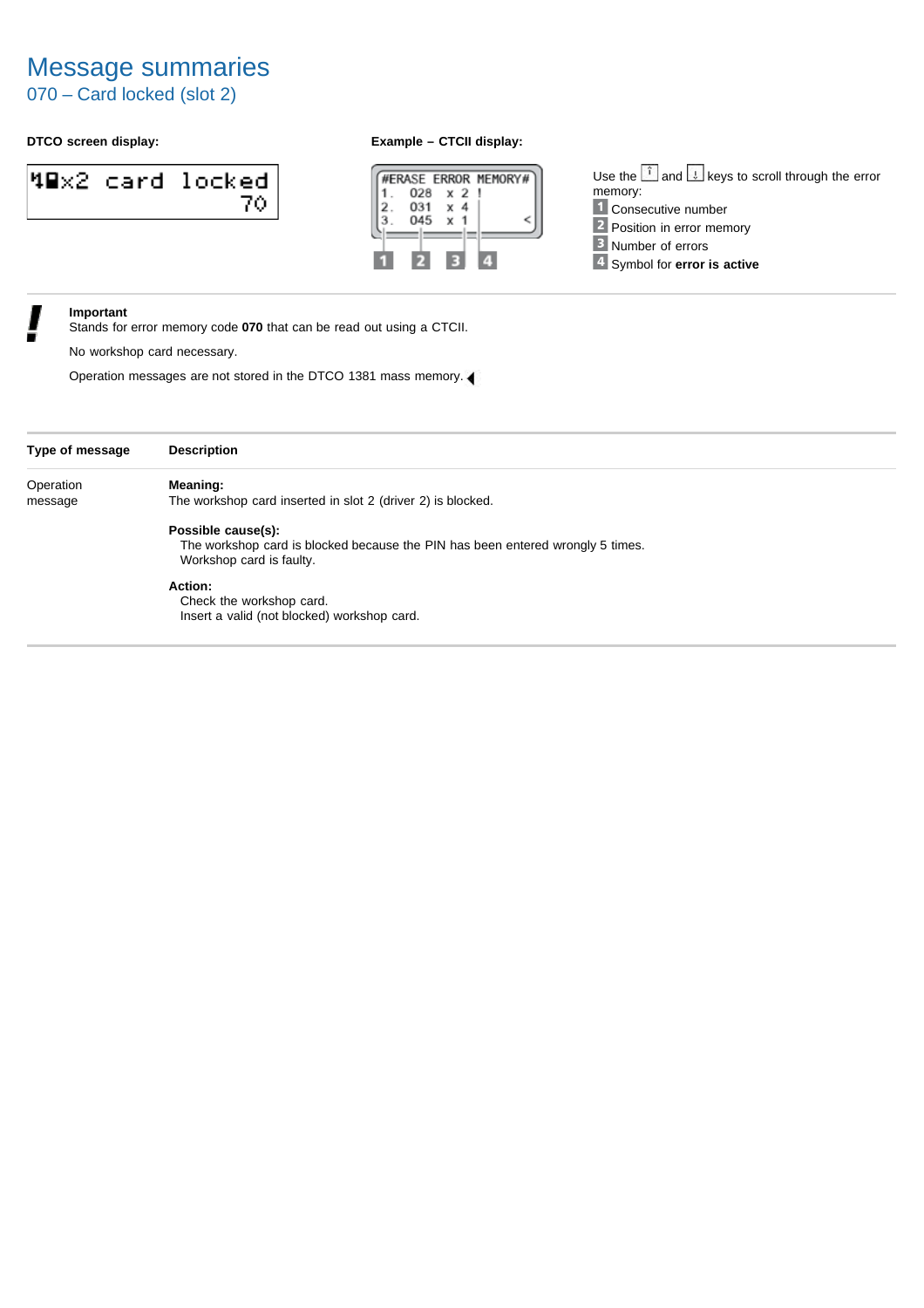071 – Internal fault (slot 2)

### **DTCO screen display: Example – CTCII display:**

|        | 4 <del>4</del> internal |  |
|--------|-------------------------|--|
| lfault |                         |  |



Use the  $\left[\begin{matrix} \overline{1} & \overline{1} \\ \overline{1} & \overline{1} \end{matrix}\right]$  and  $\left[\begin{matrix} \overline{1} & \overline{1} \\ \overline{2} & \overline{2} \end{matrix}\right]$  keys to scroll through the error memory: 1 Consecutive number 2 Position in error memory **B** Number of errors 4 Symbol for **error** is active

### **Important**

Stands for error memory code **071** that can be read out using a CTCII.

No workshop card necessary.

| Type of message   | <b>Description</b>                                                                                         |
|-------------------|------------------------------------------------------------------------------------------------------------|
| Operation message | Meaning:                                                                                                   |
|                   | Procedure not possible. The tachograph card in slot 2 (driver 2) is not accepted and is ejected again.     |
|                   | Possible cause(s):                                                                                         |
|                   | The DTCO 1381's current date is outside the valid time period of the tachograph card being inserted.       |
|                   | If this date is before July 2005, not even the factory technicians can set the device to the correct date. |
|                   | The DTCO 1381 has detected a general, serious fault in the unit.                                           |
|                   | Action:                                                                                                    |
|                   | Check the DTCO 1381's date and correct it using a workshop card and a test device if necessary.            |
|                   | If the error message continues to be displayed, replace the DTCO 1381.                                     |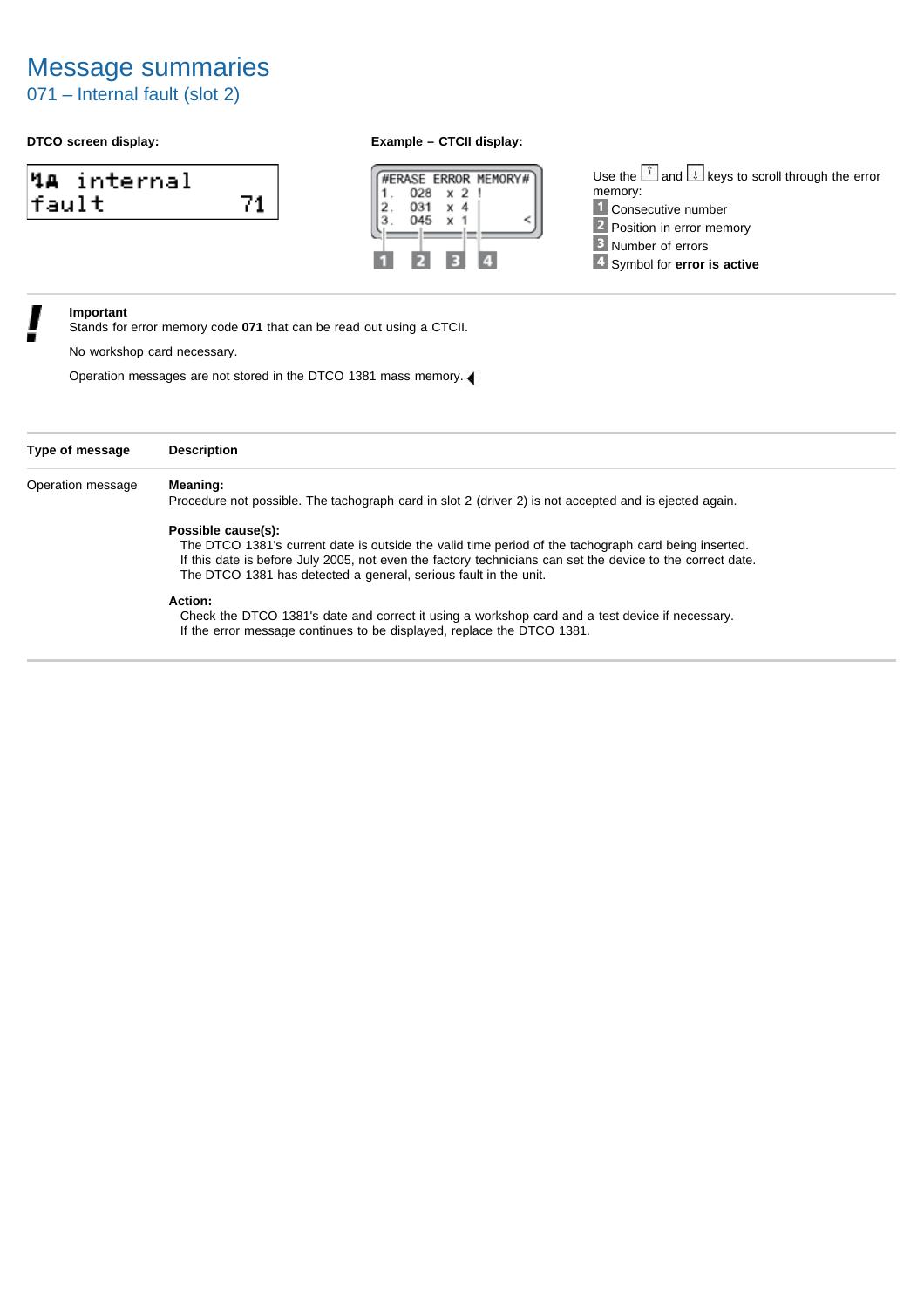074 – Break (slot 2)

### **DTCO screen display: Example – CTCII display:**

|          | Mo1 break! |         |
|----------|------------|---------|
| l1o04h30 |            | u00h15. |



Use the  $\left[\begin{matrix} \hat{i} \\ \end{matrix}\right]$  and  $\left[\begin{matrix} \downarrow \\ \end{matrix}\right]$  keys to scroll through the error memory: 1 Consecutive number 2 Position in error memory **B** Number of errors 4 Symbol for **error** is active

### **Important**

Stands for error memory code **074** that can be read out using a CTCII.

| Type of message                 | <b>Description</b>                                                                                                           |
|---------------------------------|------------------------------------------------------------------------------------------------------------------------------|
| Working time<br>warning message | Meaning:<br>After a continuous driving time of 4 hours 30 minutes the DTCO 1381 warns the driver to take a prescribed break. |
|                                 | Possible cause(s):<br>Legally prescribed minimum break not taken.                                                            |
|                                 | Maßnahme(n):<br>Look for a place to stop and take the prescribed break.                                                      |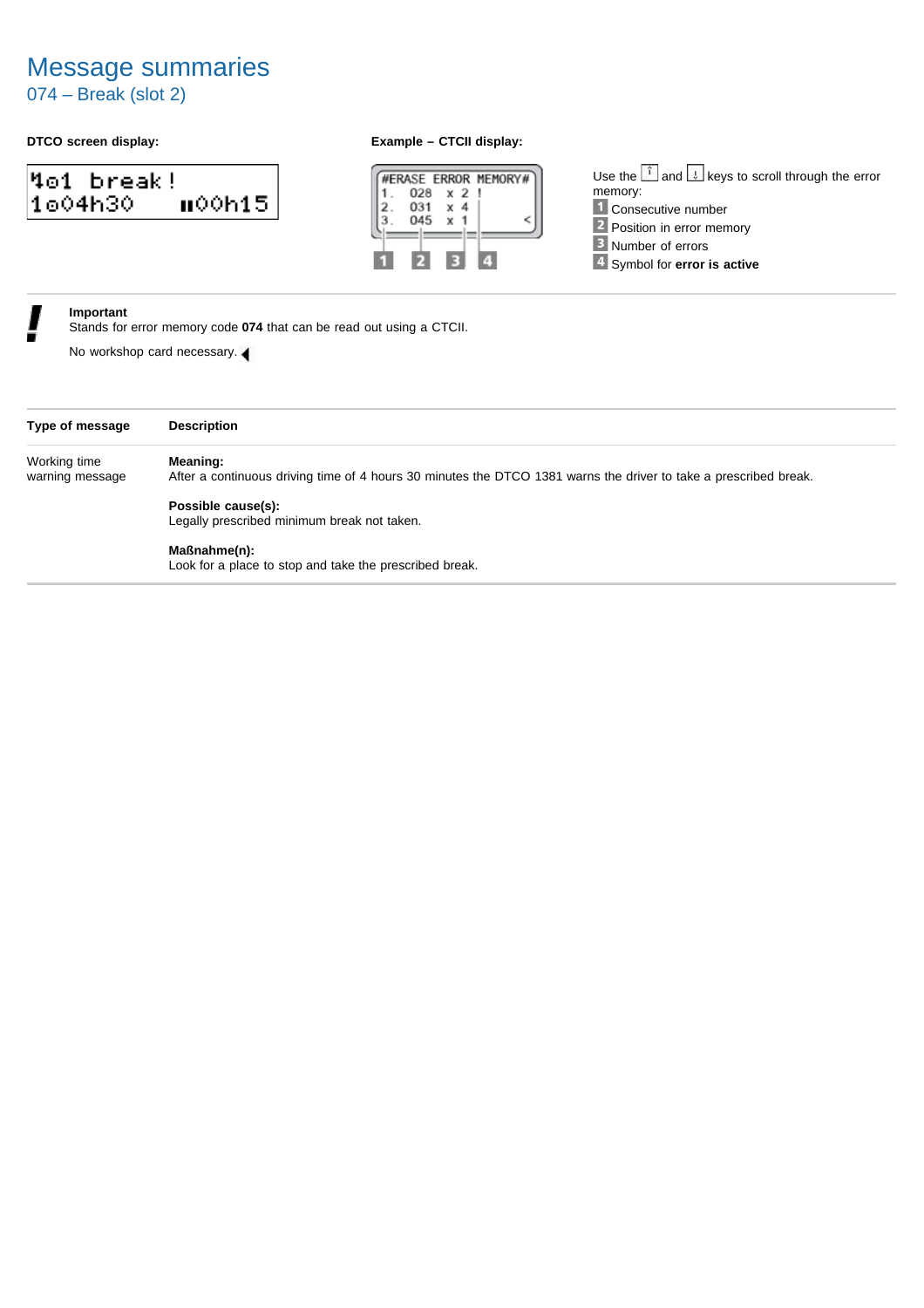075 – Break (slot 2)

|          | Mo1 break! |         |
|----------|------------|---------|
| l1o04h15 |            | u00h15. |

### **DTCO screen display: Example – CTCII display:**



Use the  $\left[\begin{matrix} \hat{i} \\ \end{matrix}\right]$  and  $\left[\begin{matrix} \downarrow \\ \end{matrix}\right]$  keys to scroll through the error memory: 1 Consecutive number 2 Position in error memory **B** Number of errors 4 Symbol for **error** is active

### **Important**

Stands for error memory code **075** that can be read out using a CTCII.

| Type of message                 | <b>Description</b>                                                                                                                                        |
|---------------------------------|-----------------------------------------------------------------------------------------------------------------------------------------------------------|
| Working time warning<br>message | <b>Meaning:</b><br>After a continuous driving time of 4 hours 15 minutes the DTCO 1381 warns the driver to take a prescribed break (slot 1, driver<br>1). |
|                                 | Possible cause(s):<br>Legally prescribed minimum break not taken.                                                                                         |
|                                 | Action:<br>Look for a place to stop and take the prescribed break.                                                                                        |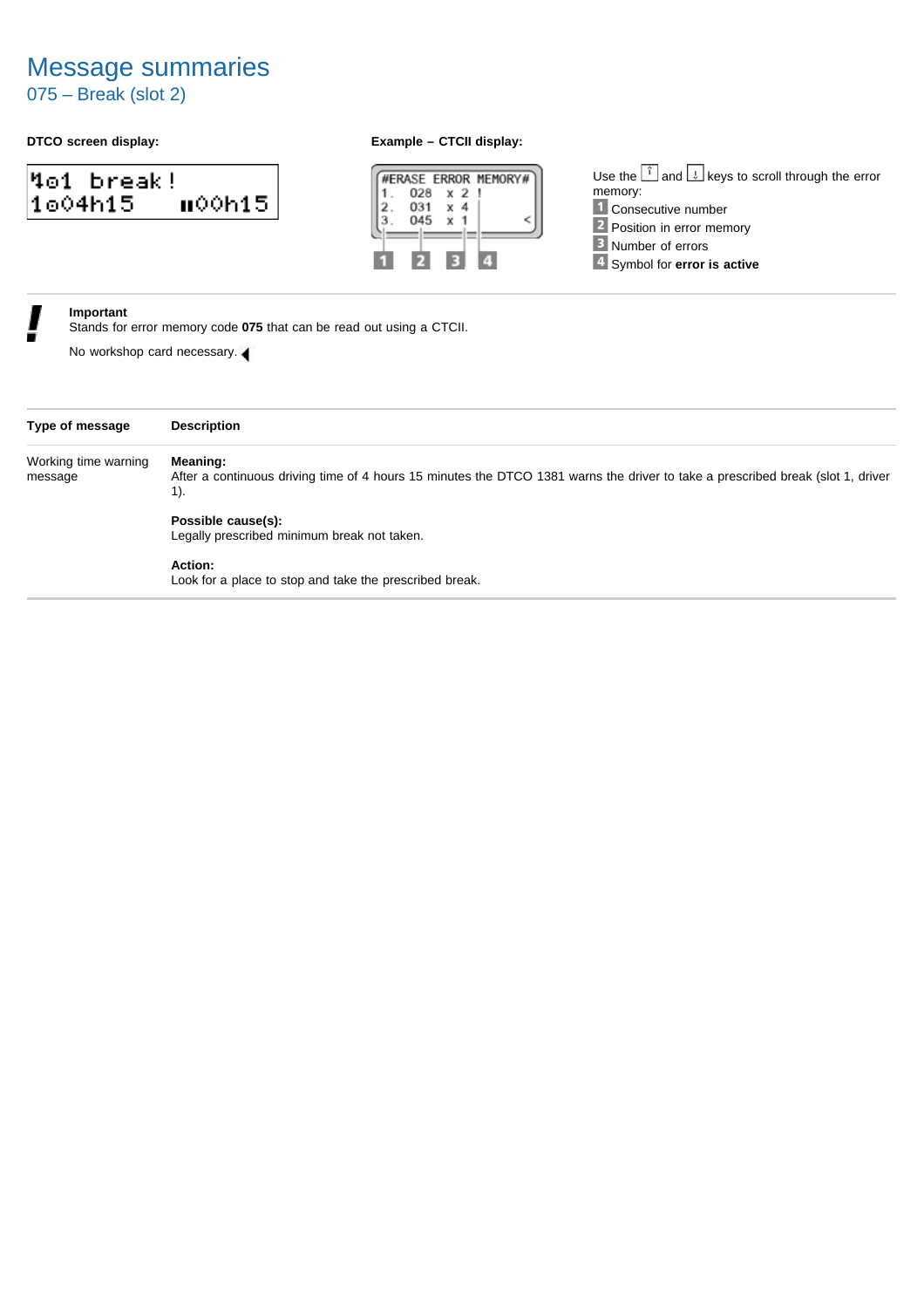## Message summaries 076 - Overspeed (alert)

### **Example - CTCII display:**



Use the  $L$  and  $L$  keys to scroll through the error memory:

- Consecutive number
- Provides and the service of the service of the service of the service of the service of the service of the service of the service of the service of the service of the service of the service of the service of the service of
- **B** Number of errors

4 Symbol for **error is active**.

### **Important**

Stands for error memory code **076** that can be read out using a CTCII.

No workshop card necessary.

| Type of<br>message | <b>Description</b>                                                                                                                                                                                                    | <b>Additional information</b>                                                                                                                                                                 |
|--------------------|-----------------------------------------------------------------------------------------------------------------------------------------------------------------------------------------------------------------------|-----------------------------------------------------------------------------------------------------------------------------------------------------------------------------------------------|
| message            | Event warning <b>Meaning:</b><br>Advance warning of programmed maximum speed (Vset).<br>Advance warning time of a maximum of 59 seconds can be selected (can<br>only be set by the vehicle manufacturer End of line). | <b>Pre-speeding alert:</b> Warns the driver of a speed<br>infringement to avoid the event being recorded.<br>With this message the memory code (MC) is not shown on<br>the DTCO 1381 display. |
|                    | Possible cause(s):<br>Current speed is higher than Vset.                                                                                                                                                              |                                                                                                                                                                                               |

### **Action:**

Reduce speed.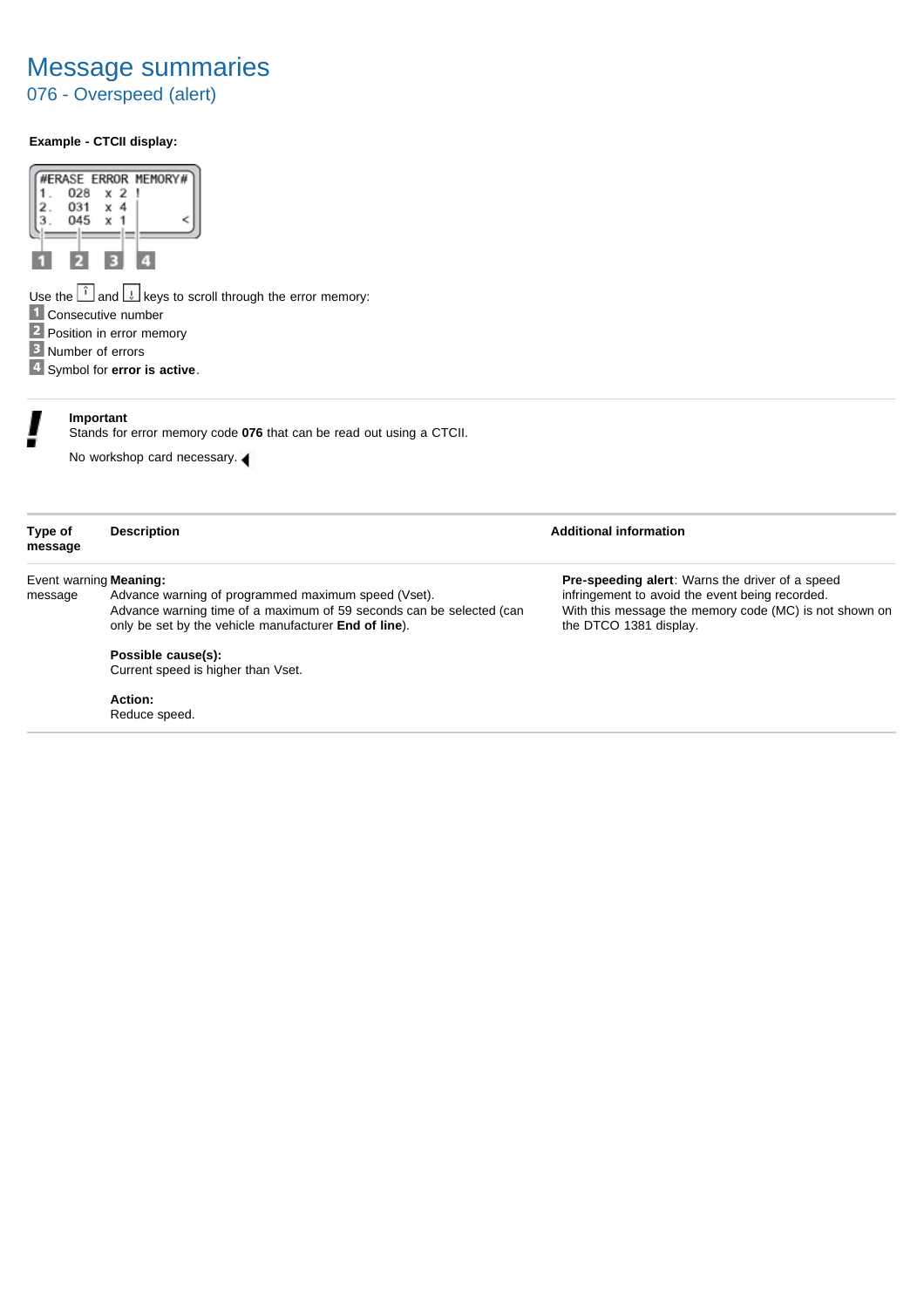## 078 – Upgrade failed error

### **DTCO screen display: Example – CTCII display:**

## uperade failed error #00000003



Use the  $\left[\begin{matrix} \overline{1} & \overline{1} \\ \overline{1} & \overline{1} \end{matrix}\right]$  and  $\left[\begin{matrix} \overline{1} & \overline{1} \\ \overline{2} & \overline{2} \end{matrix}\right]$  keys to scroll through the error memory: 1 Consecutive number 2 Position in error memory **B** Number of errors 4 Symbol for **error** is active

### **Important**

Stands for error memory code **078** that can be read out using a CTCII.

| Type of message                | <b>Description</b>                                                                               | <b>Additional information</b>                                                    |  |
|--------------------------------|--------------------------------------------------------------------------------------------------|----------------------------------------------------------------------------------|--|
| Other event warning<br>message | Meaning:<br>The upgrade file is faulty or corrupted; the<br>software upgrade has been cancelled. | With this message the memory code (MC) is not shown on the<br>DTCO 1381 display. |  |
|                                | Action:<br>Check the upgrade file.<br>Repeat the software upgrade with an intact upgrade file.   |                                                                                  |  |
|                                | Remarks:<br>The DTCO 1381 is not the cause of this message.                                      |                                                                                  |  |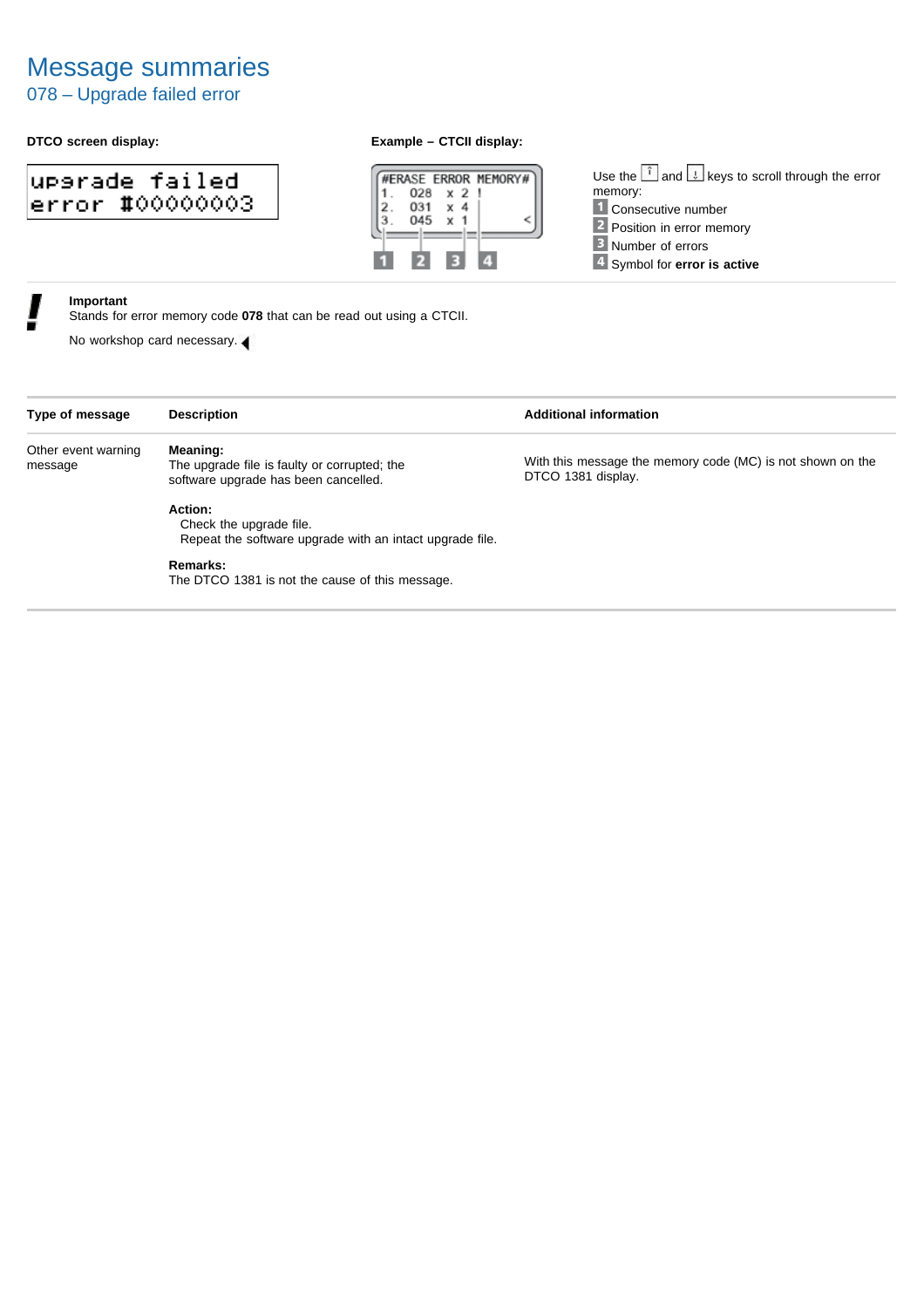## 078 – Upgrade failed error

| uparade failed  |  |  |  |
|-----------------|--|--|--|
| error #FFFFFFFE |  |  |  |

### **DTCO screen display: Example – CTCII display:**



Use the  $\left[\begin{matrix} \hat{i} \\ \end{matrix}\right]$  and  $\left[\begin{matrix} \downarrow \\ \end{matrix}\right]$  keys to scroll through the error memory: 1 Consecutive number 2 Position in error memory **B** Number of errors Symbol for **error is active**

### **Important**

Stands for error memory code **078** that can be read out using a CTCII.

| Type of message                | <b>Description</b>                                                                                                                                                                                                              | <b>Additional information</b> |  |  |  |
|--------------------------------|---------------------------------------------------------------------------------------------------------------------------------------------------------------------------------------------------------------------------------|-------------------------------|--|--|--|
| Other event warning<br>message | Meaning:<br>The integrity of the software upgrade module or that of a security With this message the memory code (MC) is not shown on the<br>key is not guaranteed; the software upgrade has been cancelled. DTCO 1381 display. |                               |  |  |  |
|                                | Action:<br>Check the DTCO 1381.<br>Repeat the software upgrade.<br>If the error message continues to be displayed in spite of<br>taking the above action, replace the DTCO 1381.                                                |                               |  |  |  |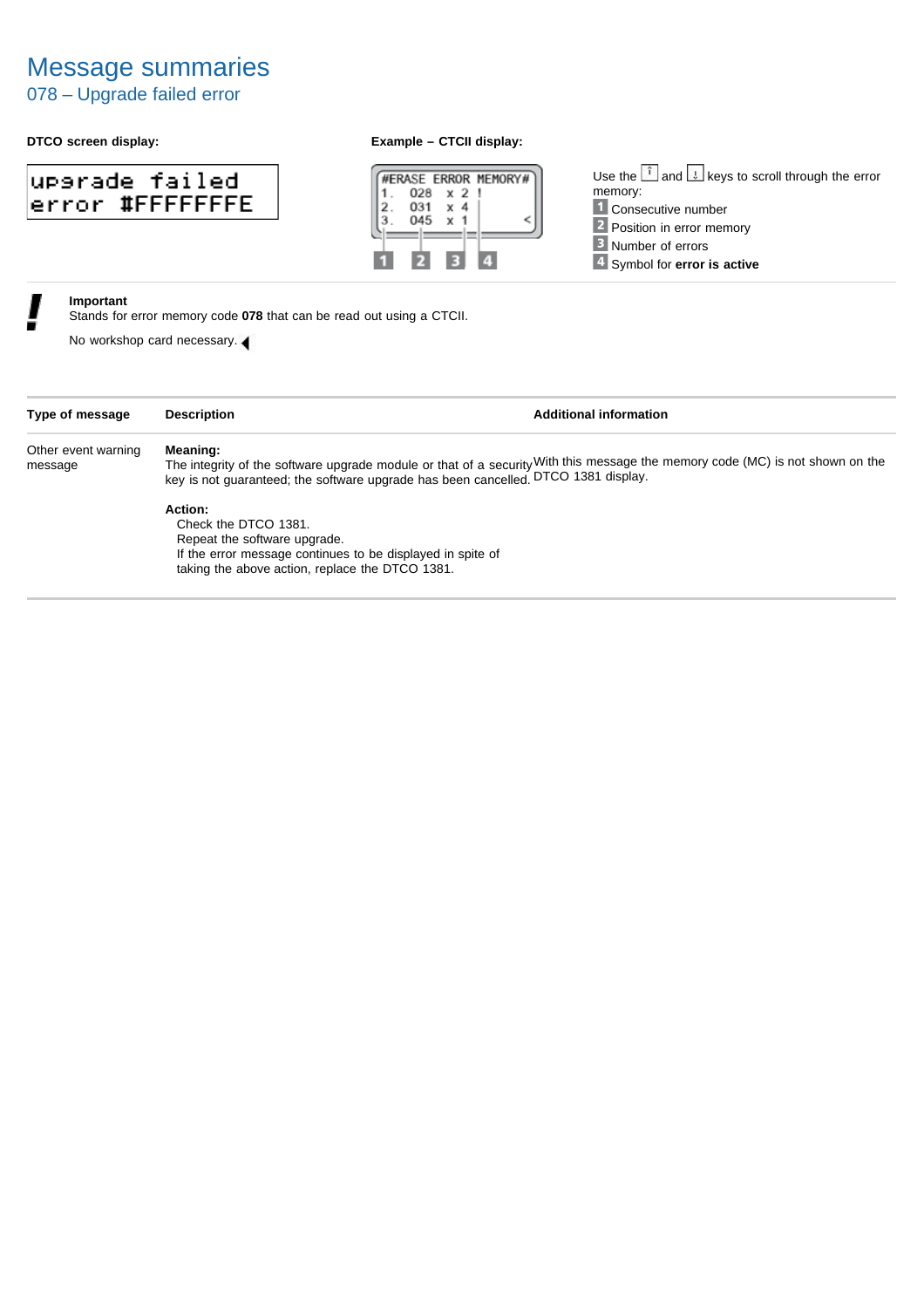## 079 – Upgrade failed error

| uparade failed  |
|-----------------|
| error #00000002 |

### **DTCO screen display: Example – CTCII display:**



Use the  $\left[\begin{matrix} \hat{i} \\ \end{matrix}\right]$  and  $\left[\begin{matrix} \downarrow \\ \end{matrix}\right]$  keys to scroll through the error memory: 1 Consecutive number 2 Position in error memory **B** Number of errors Symbol for **error is active**

### **Important**

Stands for error memory code **079** that can be read out using a CTCII.

| Type of message     | <b>Description</b>                                                                               | <b>Additional information</b>                              |  |  |
|---------------------|--------------------------------------------------------------------------------------------------|------------------------------------------------------------|--|--|
| Other event warning | <b>Meaning:</b>                                                                                  | With this message the memory code (MC) is not shown on the |  |  |
| message             | The management device could not be authenticated; the<br>software upgrade has been cancelled.    | DTCO 1381 display.                                         |  |  |
|                     | Action:<br>Check that the management device is working properly.<br>Repeat the software upgrade. |                                                            |  |  |
|                     | Remarks:                                                                                         |                                                            |  |  |
|                     | The DTCO 1381 is not necessarily the cause of this message.                                      |                                                            |  |  |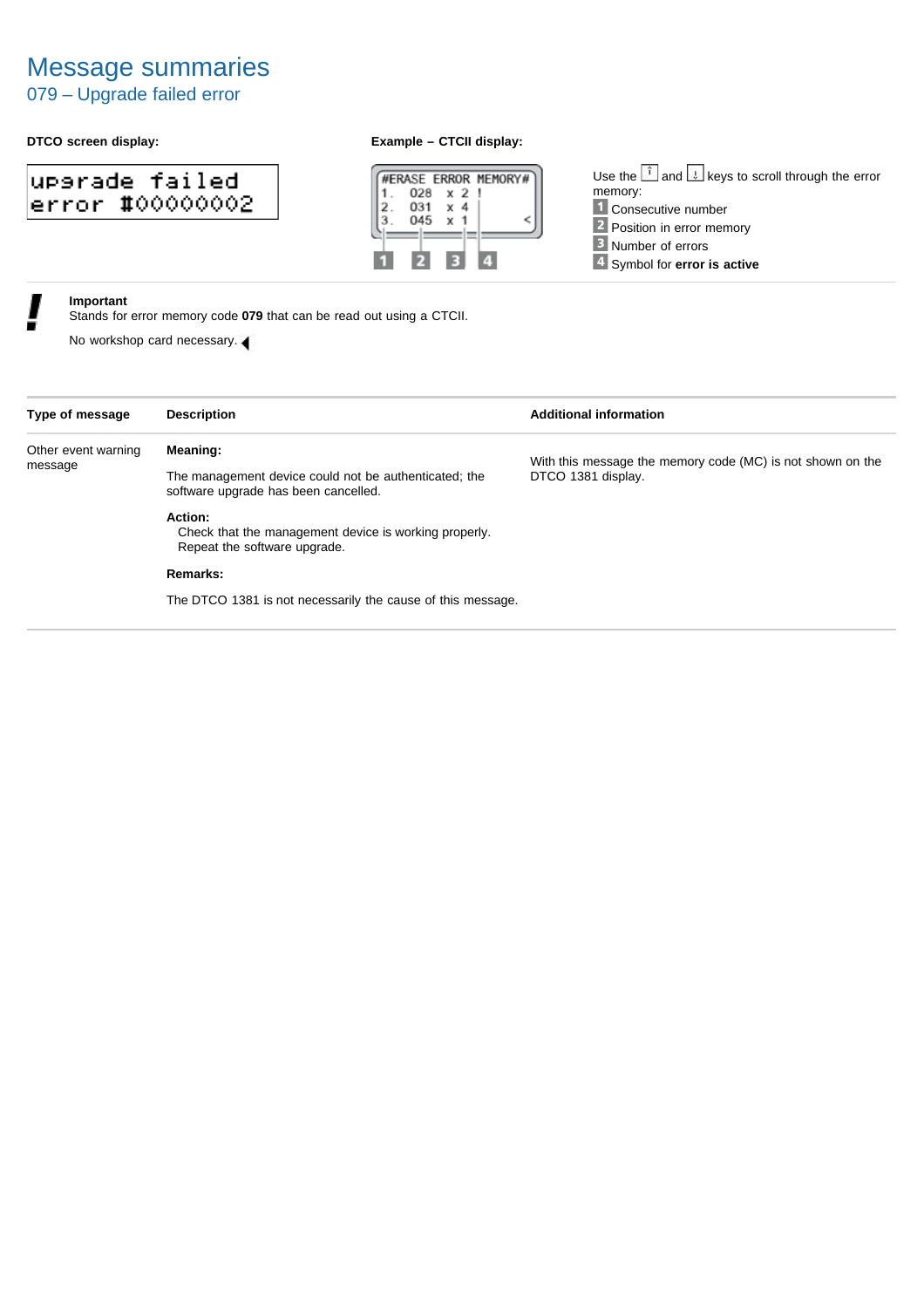## 079 – Upgrade failed error

### **DTCO screen display: Example – CTCII display:**

## uperade failed error #00000001



Use the  $\left[\begin{matrix} \overline{1} & \overline{1} \\ \overline{1} & \overline{1} \end{matrix}\right]$  and  $\left[\begin{matrix} \overline{1} & \overline{1} \\ \overline{2} & \overline{2} \end{matrix}\right]$  keys to scroll through the error memory: 1 Consecutive number 2 Position in error memory **B** Number of errors 4 Symbol for **error** is active

### **Important**

Stands for error memory code **079** that can be read out using a CTCII.

| Type of message                | <b>Description</b>                                                                                                                                                                                                                              | <b>Additional information</b>                              |
|--------------------------------|-------------------------------------------------------------------------------------------------------------------------------------------------------------------------------------------------------------------------------------------------|------------------------------------------------------------|
| Other event warning<br>message | Meaning:<br>During the software upgrade the DTCO 1381's power supply was DTCO 1381 display.<br>outside the specified range; the software upgrade has been<br>cancelled.                                                                         | With this message the memory code (MC) is not shown on the |
|                                | Action:<br>Check the DTCO 1381's power supply and if necessary<br>correct:<br>Connection plug and cable (connector assignment, bad<br>connection, loose contact).<br>Is the voltage value on terminals 30 and 15 within the<br>specified range? |                                                            |
|                                | During the software upgrade ensure that the DTCO 1381 has a<br>secure power source, e.g. a laboratory power pack.<br>Repeat the software upgrade.<br>If the error message continues to be displayed, replace the<br>DTCO 1381.                  |                                                            |
|                                | Remarks:                                                                                                                                                                                                                                        |                                                            |
|                                | The DTCO 1381 is not necessarily the cause of this message.                                                                                                                                                                                     |                                                            |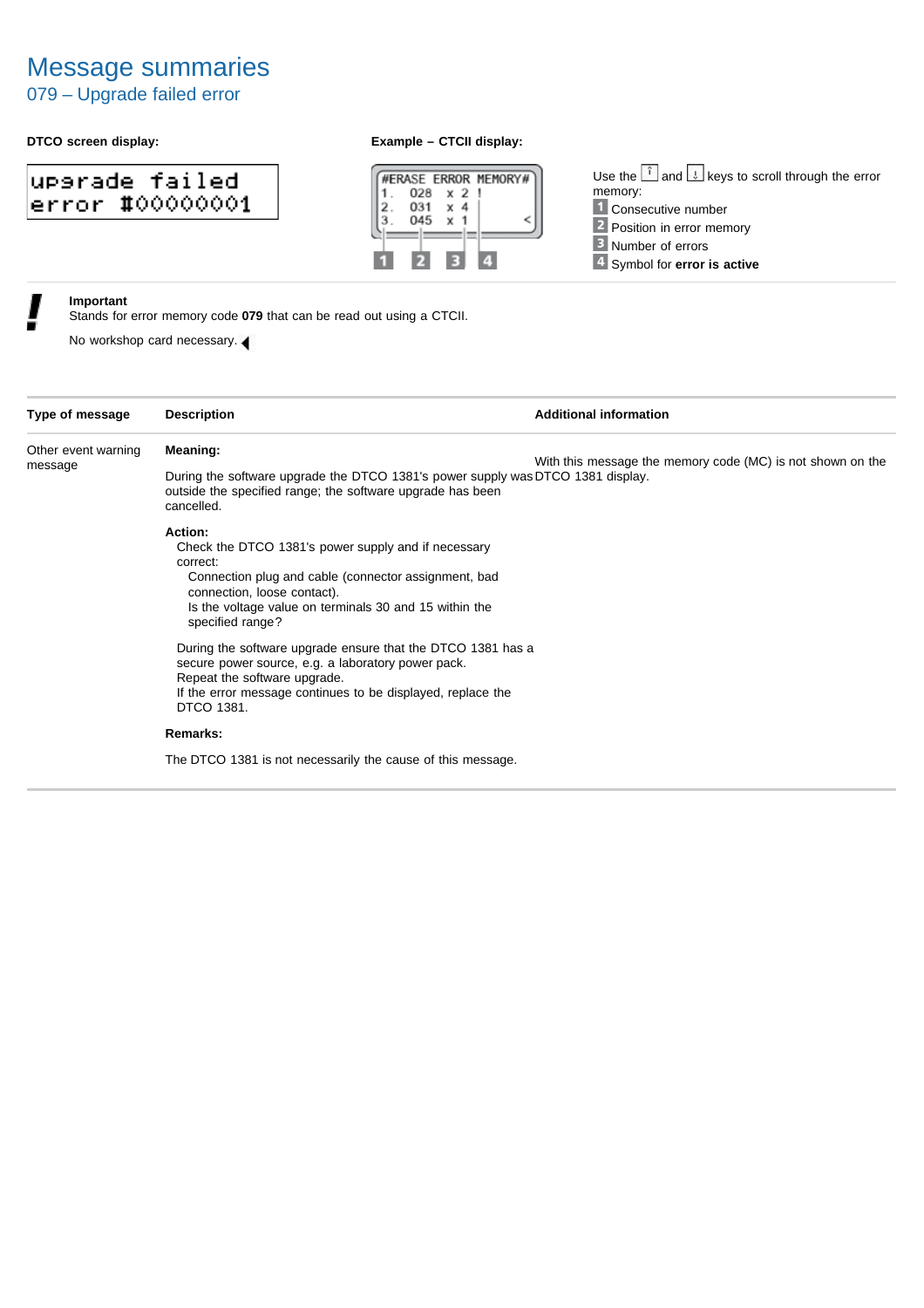## 079 – Upgrade failed error

### **DTCO screen display: Example – CTCII display:**

## uparade failed error #00000004



Use the  $\left[\begin{matrix} \overline{1} & \overline{1} \\ \overline{1} & \overline{1} \end{matrix}\right]$  and  $\left[\begin{matrix} \overline{1} & \overline{1} \\ \overline{2} & \overline{2} \end{matrix}\right]$  keys to scroll through the error memory: **1** Consecutive number 2 Position in error memory **B** Number of errors Symbol for **error is active**

### **Important**

Stands for error memory code **079** that can be read out using a CTCII.

| Type of message                | <b>Description</b>                                                                                                                                                                                                           | <b>Additional information</b>                                                    |
|--------------------------------|------------------------------------------------------------------------------------------------------------------------------------------------------------------------------------------------------------------------------|----------------------------------------------------------------------------------|
| Other event warning<br>message | Meaning:<br>Communication error; the software upgrade has been<br>cancelled.                                                                                                                                                 | With this message the memory code (MC) is not shown on the<br>DTCO 1381 display. |
|                                | Possible cause(s):<br>DTCO 1381 download interface defective<br>Data connection interrupted or data cable defective<br>Management device interface disturbed or blocked                                                      |                                                                                  |
|                                | Action:<br>Check the download interface on the DTCO 1381.<br>Check data connection and data cable.<br>Check the Management Device's interface and that the MD<br>itself is working properly.<br>Repeat the software upgrade. |                                                                                  |
|                                | Remarks:                                                                                                                                                                                                                     |                                                                                  |
|                                | The DTCO 1381 is not necessarily the cause of this message.                                                                                                                                                                  |                                                                                  |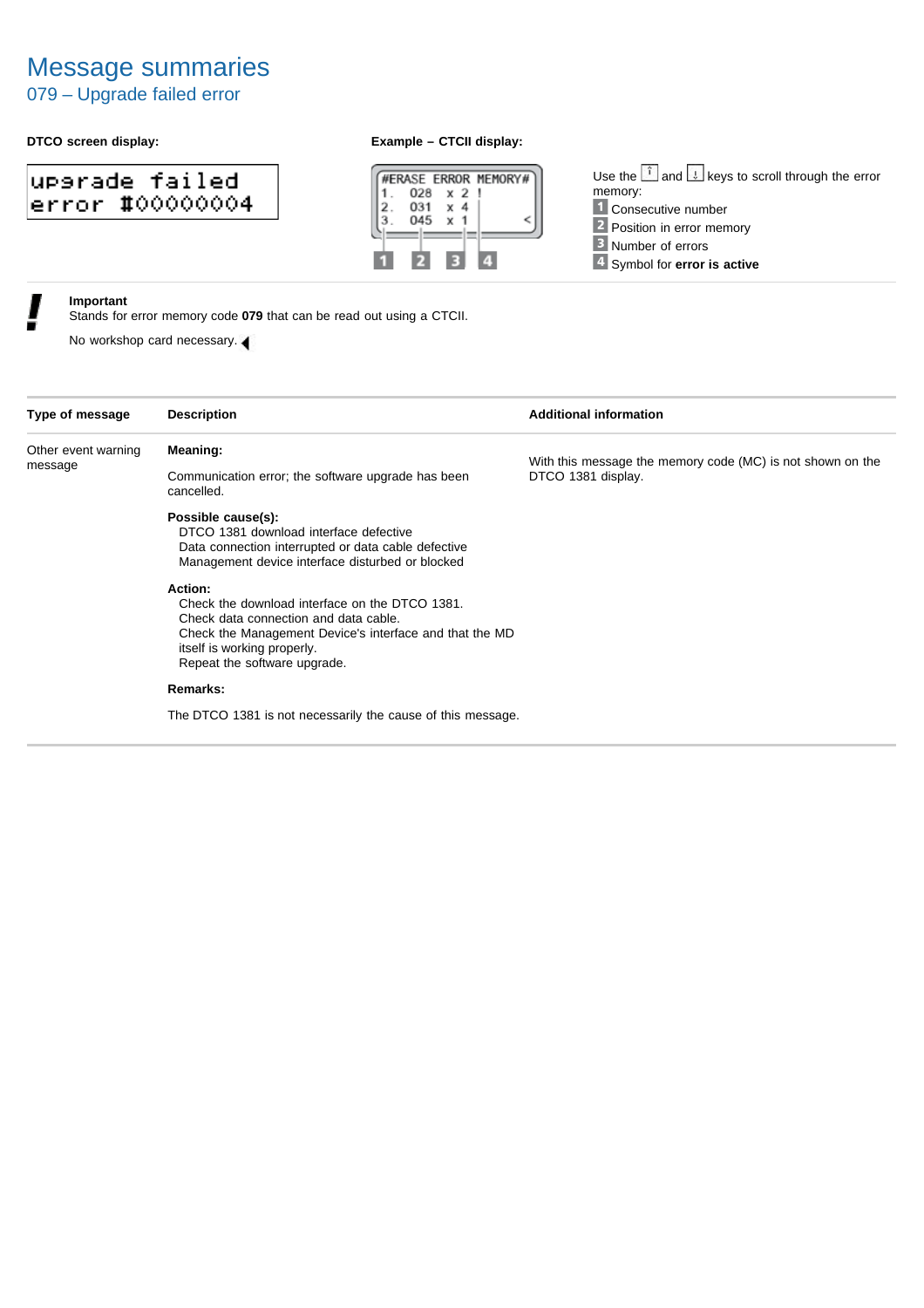## 079 – Upgrade failed error

### **DTCO screen display: Example – CTCII display:**

| uparade failed  |  |  |  |
|-----------------|--|--|--|
| error #FFFFFFFF |  |  |  |



Use the  $\left[\begin{matrix} \hat{i} \\ \end{matrix}\right]$  and  $\left[\begin{matrix} \downarrow \\ \end{matrix}\right]$  keys to scroll through the error memory: 1 Consecutive number 2 Position in error memory **B** Number of errors Symbol for **error is active**

### **Important**

Stands for error memory code **079** that can be read out using a CTCII.

| Type of message     | <b>Description</b>                                                                                                                           | <b>Additional information</b>                              |  |  |  |  |
|---------------------|----------------------------------------------------------------------------------------------------------------------------------------------|------------------------------------------------------------|--|--|--|--|
| Other event warning | Meaning:                                                                                                                                     | With this message the memory code (MC) is not shown on the |  |  |  |  |
| message             | The software upgrade module could not be started; the software DTCO 1381 display.<br>upgrade has been cancelled.                             |                                                            |  |  |  |  |
|                     | Possible cause(s):                                                                                                                           |                                                            |  |  |  |  |
|                     | Internal fault of the DTCO 1381.                                                                                                             |                                                            |  |  |  |  |
|                     | Action:<br>Check the DTCO 1381.<br>Repeat the software upgrade.<br>If the error message continues to be displayed, replace the<br>DTCO 1381. |                                                            |  |  |  |  |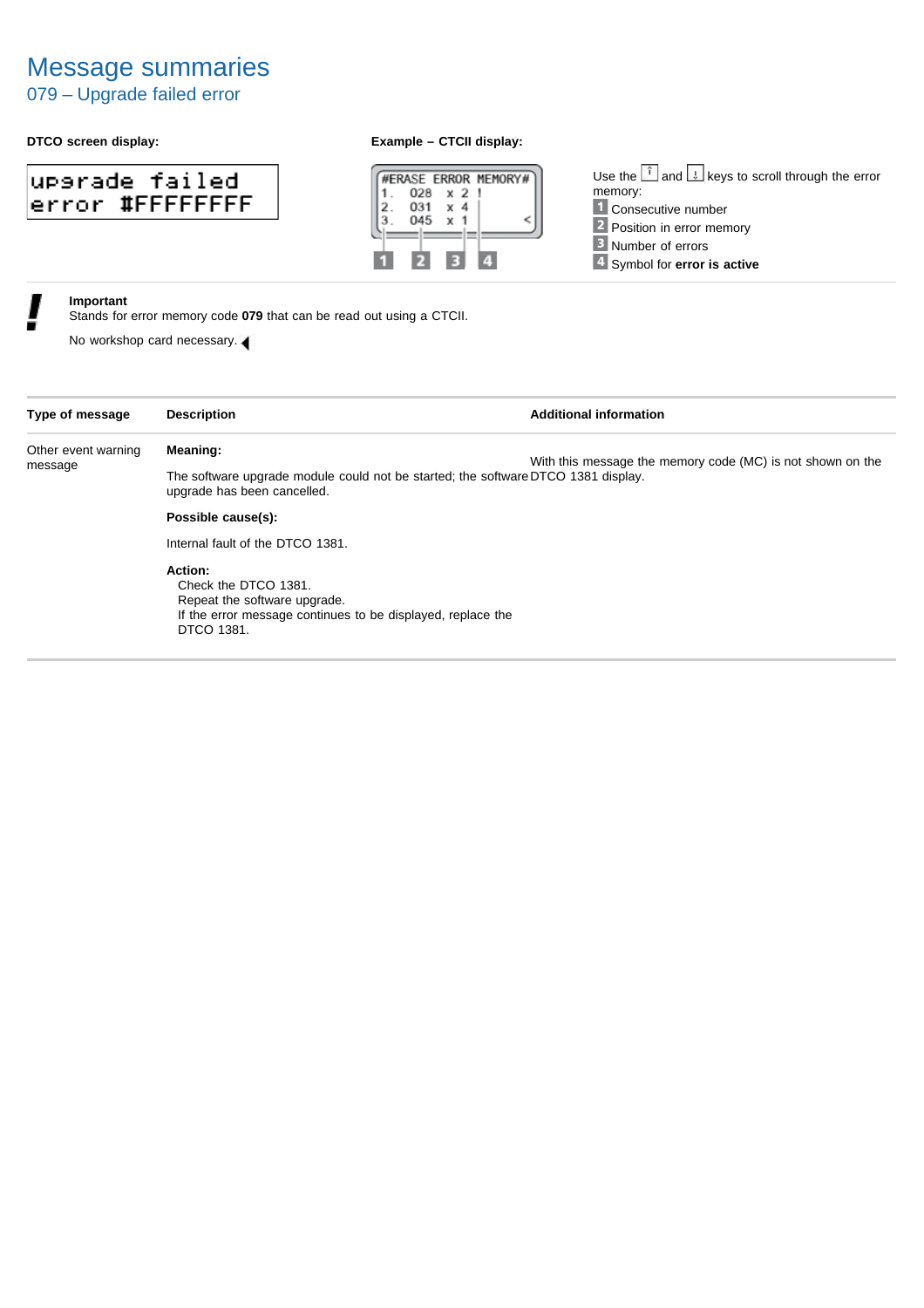# Message summaries

#### 080 – Motion conflict

| !AR motion |      |
|------------|------|
| conflict   | 80 I |





Use the  $\left[\begin{matrix} \hat{i} \\ \end{matrix}\right]$  and  $\left[\begin{matrix} 1 \\ \end{matrix}\right]$  keys to scroll through the error memory: **1** Consecutive number **Provided a Position in error memory 3** Number of errors Symbol for **error is active**

#### **Important**

Stands for error memory code **080** that can be read out using a CTCII.

No workshop card necessary.

| Type of message | <b>Description</b>                                                                                                                                                                                                                                                                                           | <b>Additional information</b>                                                  |
|-----------------|--------------------------------------------------------------------------------------------------------------------------------------------------------------------------------------------------------------------------------------------------------------------------------------------------------------|--------------------------------------------------------------------------------|
| Event message   | Meaning:<br>Vehicle motion evaluation conflict between the<br>sensor and an external signal source                                                                                                                                                                                                           | These warning messages are displayed every hour until the<br>cause is removed. |
|                 | Possible cause(s):<br>The IMS function is missing or the IMS configuration<br>(Independent Motion Signal) is not programmed correctly.<br>An operational error may have occurred when loading onto the<br>train or ferry.<br>The KITAS2+ 2171 is defective, the sensor cable is interrupted<br>or disturbed. |                                                                                |
|                 | Action:<br>Check the KITAS2+ 2171 sensor cable.<br>Check the KITAS2+ 2171.<br>Check the IMS function.<br>Check the IMS configuration (Independent Motion Signal).<br>Test the connection line between the DTCO1381 and the<br>vehicle data bus (CAN).<br>Replace the defective component (if necessary).     |                                                                                |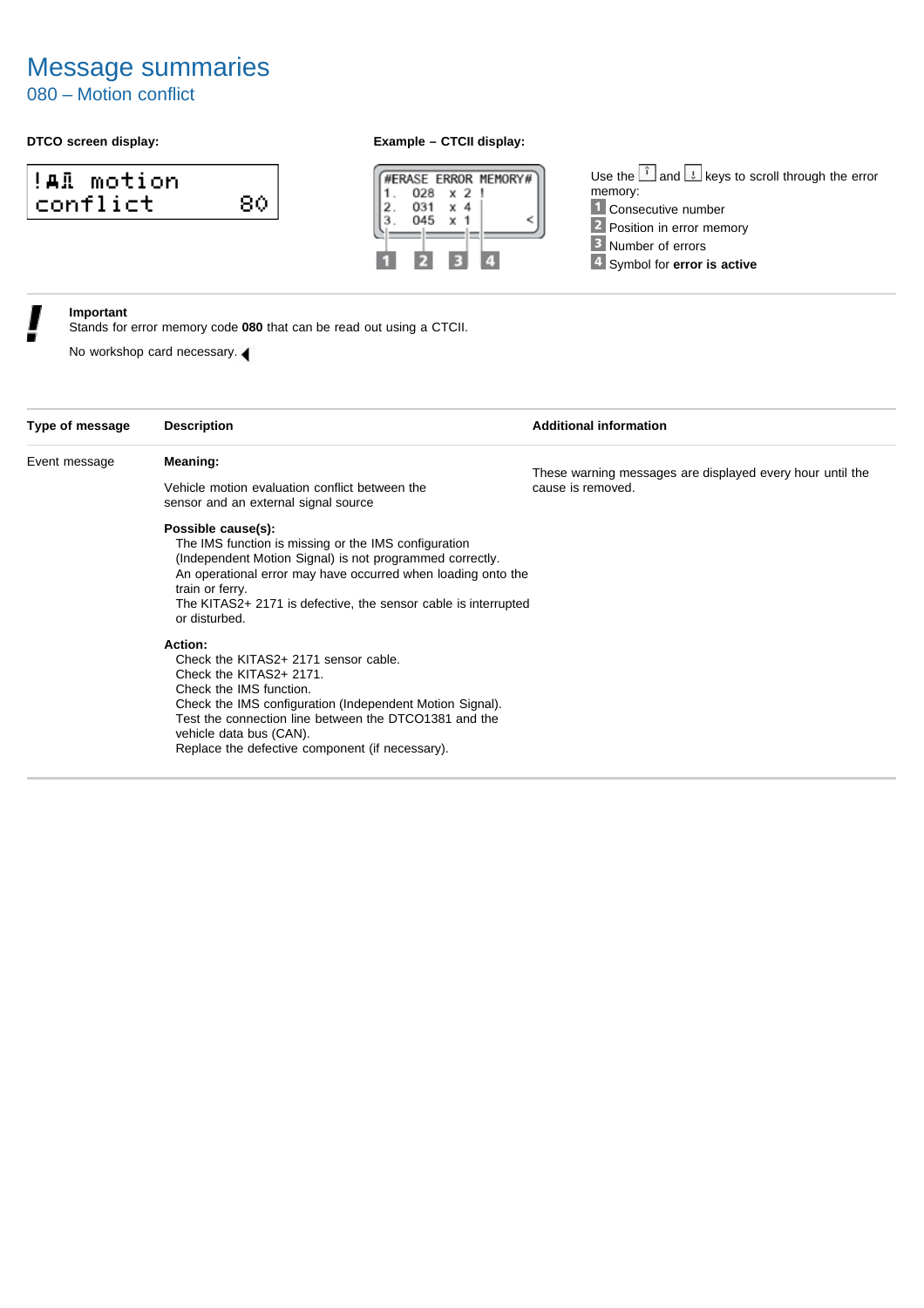# Message summaries

081 – IMS fault

#### **DTCO screen display: Example – CTCII display:**

$$
\begin{array}{ll}\n \times \texttt{A.R.} & \texttt{IMS fault} \\
& 81\n \end{array}
$$



3

R

 $\overline{4}$ 

Use the  $\left[\begin{array}{ccc} \uparrow \\ \downarrow \end{array}\right]$  and  $\left[\begin{array}{ccc} \downarrow \end{array}\right]$  keys to scroll through the error memory:

- Consecutive number
- 2 Position in error memory
- **B** Number of errors
- Symbol for **error is active**

#### **Important**

Stands for error memory code **081** that can be read out using a CTCII.

No workshop card necessary.

| Type of message | <b>Description</b>                                                                                                                                                                                                                                  | <b>Additional Information</b>                                                      |
|-----------------|-----------------------------------------------------------------------------------------------------------------------------------------------------------------------------------------------------------------------------------------------------|------------------------------------------------------------------------------------|
| Fault message   | Meaning:                                                                                                                                                                                                                                            | These warning messages are displayed every hour until the<br>cause is removed.     |
|                 | The additional, independent motion signal is missing or not<br>available.                                                                                                                                                                           | These warning messages are not stored in the mass memory<br>in "Calibration" mode. |
|                 | Possible cause(s):<br>CAN bus medium malfunction.                                                                                                                                                                                                   |                                                                                    |
|                 | Action:<br>Check the IMS function.<br>Test the BUS medium, if necessary using a CAN analysis tool.<br>Test the connection line between the DTCO1381 and the<br>vehicle data bus (CAN).<br>Check the CAN subscriber power supply (T. 30, 15 and 31). |                                                                                    |
|                 | Remarks:                                                                                                                                                                                                                                            |                                                                                    |
|                 | The DTCO1381 does not have to be the cause of the error.<br>Example: The vehicle is in an area where GPS signal cannot be<br>received (GPS malfunction).                                                                                            |                                                                                    |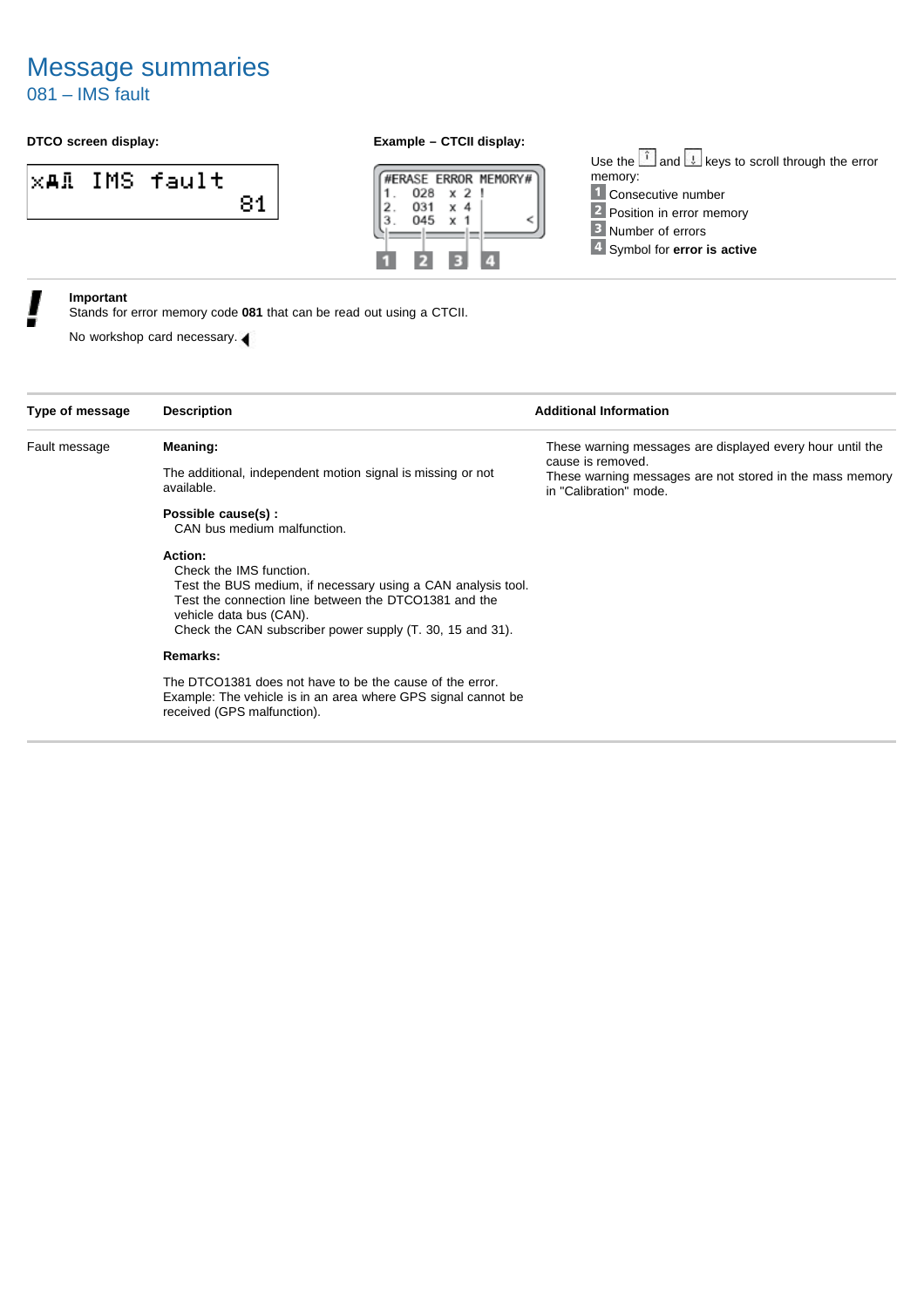# Message summaries DTCO 1381 screen displays (1 to 26)

Click on a screen display to open the page with the corresponding error code description.



**Important**

The following warning messages lead to an entry in the mass memory; they also appear on a DTCO printout:

Event warning messages Security breach messages Fault warning messages.

The following messages are neither printed out nor saved in the mass memory:

Working time warning message Operation warning message Other event and fault warning messages.

| x <del>A</del> internal<br>fault       | 01. | $\times$ $\blacksquare$ sensor fault<br>16.          |
|----------------------------------------|-----|------------------------------------------------------|
| <b>XA internal</b><br>fault            | 02. | !@ security<br>17<br>breach                          |
| <b>X<del>A</del></b> internal<br>fault | 04. | !@ security<br>breach<br>18                          |
| <b>XA internal</b><br>fault            | 05. | !† power<br>interruption<br>19                       |
| $\times$ A time fault                  | 06. | $\times$ Sensor fault<br>20.                         |
| <b>XA calibration</b><br>tault         | 09. | $\times$ $\overline{\phantom{a}}$ sensor fault<br>21 |
| <b>XA internal</b><br>fault            | 10. | $\times$ A sensor fault<br>22.                       |
| x∓ download<br>fault                   | 12. | !B security<br>23.<br>breach                         |
| <b>X<del>A</del></b> internal<br>tault | 13. | !B security<br>24.<br>breach                         |
| ka internal<br>fault                   | 14  | !@ security<br>25.<br>breach                         |
| x <b>A</b> internal<br>fault           | 15. | !B security<br>breach<br>26.                         |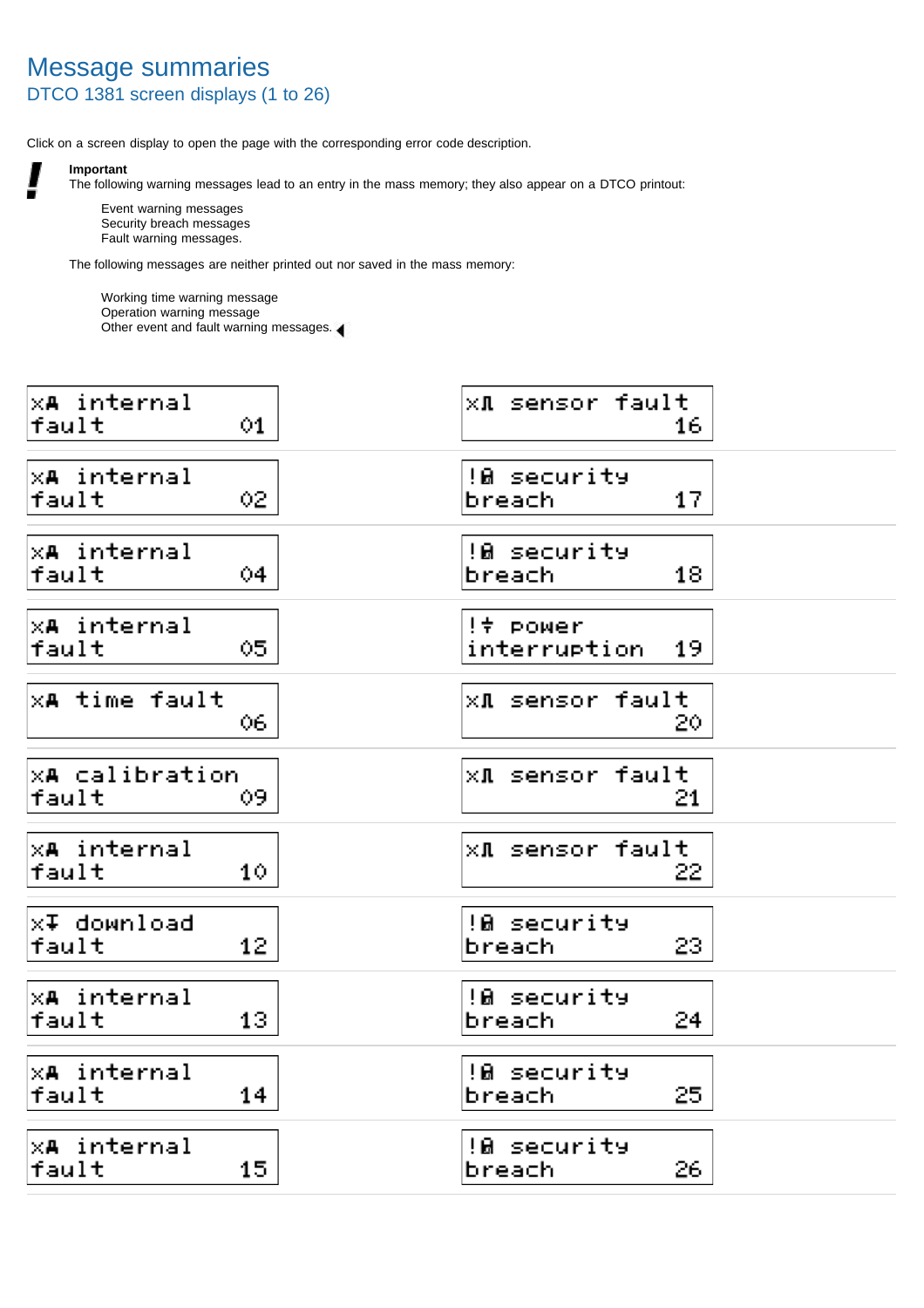# Message summaries DTCO 1381 screen displays (28 to 49)

Click on a screen display to open the page with the corresponding error code description.



**Important**

The following warning messages lead to an entry in the mass memory; they also appear on a DTCO printout:

Event warning messages Security breach messages Fault warning messages.

The following messages are neither printed out nor saved in the mass memory:

Working time warning message Operation warning message

Other event and fault warning messages.

| !⊙⊟ drivins<br>without card<br>28. | x <del>A</del> 1 internal<br>fault  | 40. |
|------------------------------------|-------------------------------------|-----|
| !⊞⊟ cards<br>conflict<br>29.       | $\times$ ard fault                  | 41  |
| >> overspeed<br>30.                | !01 security<br>breach              | 42. |
| !† power<br>interruption<br>31     | !01 security<br>breach              | 43. |
| 4⊟ ejection not<br>possible<br>34. | !BA1 card not<br>closed             | 44  |
| 4▼ printout not<br>possible<br>36. | !Bo1 insertion.<br>while drivins 46 |     |
| 478 printout<br>37.<br>delayed     | !B1 security<br>breach              | 47. |
| <b>47 drawer open</b><br>38.       | !@1 card not<br>valid               | 48. |
| 47o no paper<br>39.                | 48?1 recordins<br>inconsistent      | 49. |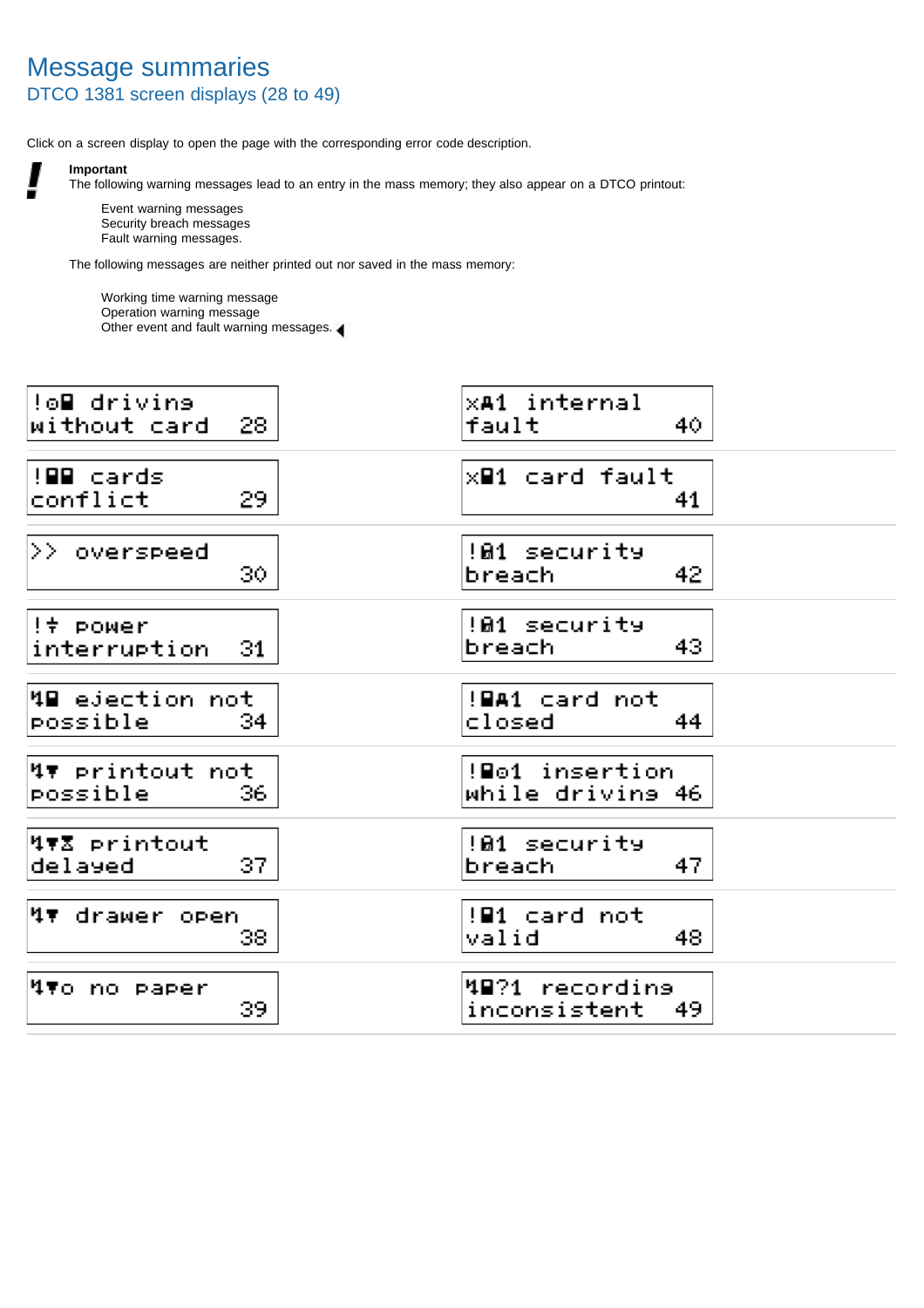# Message summaries DTCO 1381 screen displays (50 to 81)

Click on a screen display to open the page with the corresponding error code description.



**Important**

The following warning messages lead to an entry in the mass memory; they also appear on a DTCO printout:

Event warning messages Security breach messages Fault warning messages.

The following messages are neither printed out nor saved in the mass memory:

Working time warning message Operation warning message

Other event and fault warning messages.

| 481 card error<br>50.          | !Bo2 insertion.<br>while drivins 64 |
|--------------------------------|-------------------------------------|
| 481 wrons card<br>51<br>type   | !02 security<br>65.<br>breach.      |
| 48x1 card locked<br>52.        | !∎2 card not<br>valid<br>66.        |
| 4A internal<br>fault<br>53.    | 4∎?2 recordin∍<br>inconsistent 67   |
| 4A2 internal<br>fault<br>58.   | 4∎2 card error<br>68.               |
| $x = 2$ card fault<br>59.      | 482 wrons card<br>69.<br>type       |
| !02 security<br>60.<br>breach  | M⊟x2 card locked<br>70.             |
| !02 security<br>breach<br>61   | 4A internal<br>fault<br>71.         |
| !BA2 card not<br>62.<br>closed | !AR motion<br>conflict<br>80.       |
| !oo2 time<br>overlap<br>63.    | <b>xal IMS fault</b><br>81          |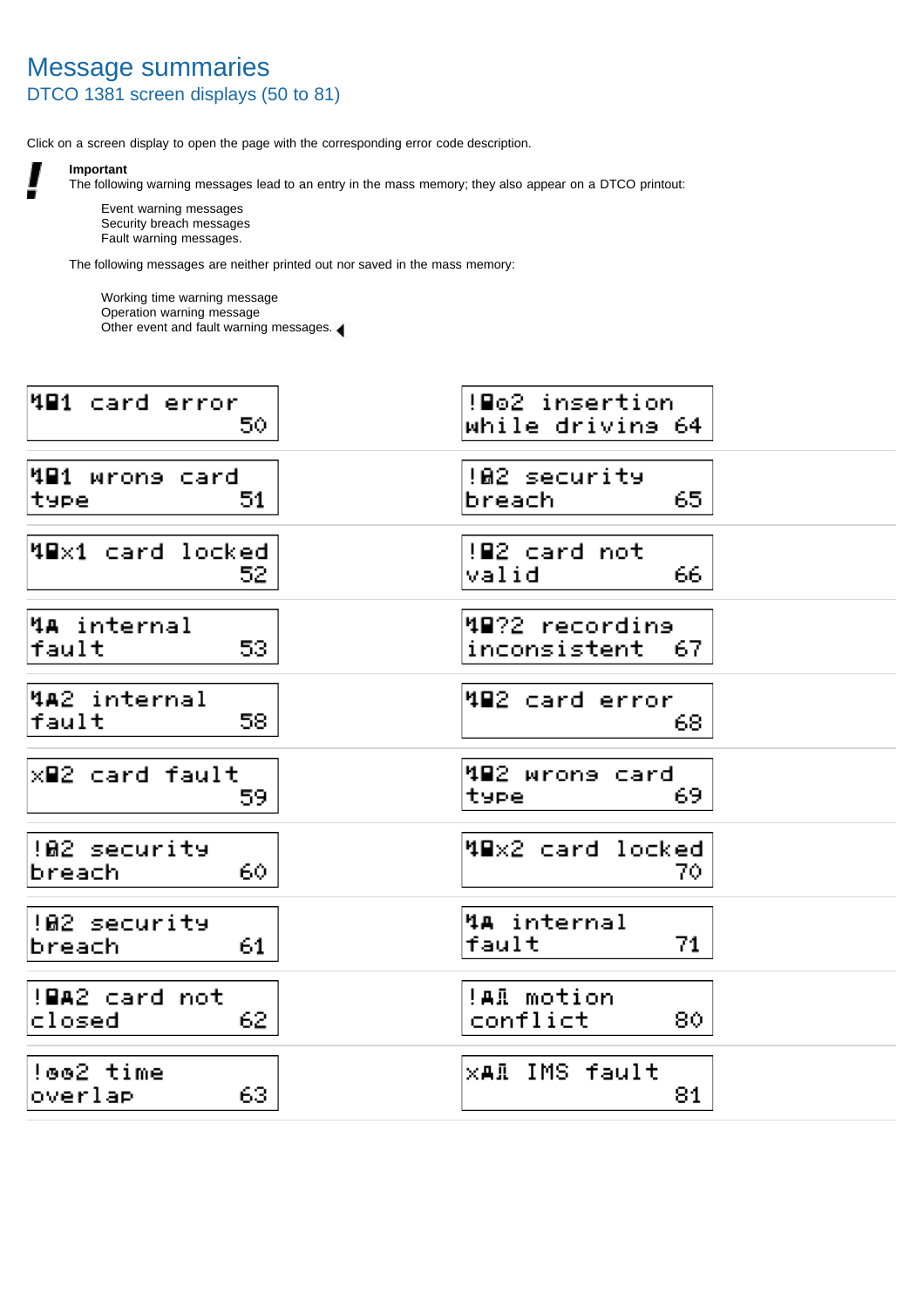# Message summaries DTCO 1381 screen displays (without error code)

Click on a screen display to open the page with the corresponding error code description.



**Important**

The following warning messages lead to an entry in the mass memory; they also appear on a DTCO printout:

Event warning messages Security breach messages Fault warning messages

The following messages are neither printed out nor saved in the mass memory.

Working time warning message Operation warning message Other event and fault warning messages.

| Mo1 break!<br>1o04h30<br>u00h15.<br>$056^{1/074^{2}}$    | uparade failed<br>error #00000001<br>(079 <sup>1</sup> ) |
|----------------------------------------------------------|----------------------------------------------------------|
| Mo1 break!<br>1o04h15<br>u00h15.<br>$057^{1/0752}$       | uparade failed<br>error #00000002<br>(079 <sup>1</sup> ) |
| upsrade failed<br>error #FFFFFFFE<br>(078 <sup>1</sup> ) | uparade failed<br>error #00000004<br>(079 <sup>1</sup> ) |
| uparade failed<br>error #00000003<br>(078 <sup>1</sup> ) | uparade failed<br>error #FFFFFFFF<br>(791)               |
| expires in<br>891<br>28.<br>days                         | 40 wrons entry                                           |
| <b>BA</b> S calibration<br>in days<br>28.                | 4¤ please<br>enter                                       |

1) v alert; error memory code

2) Slot 2 fault; error memory code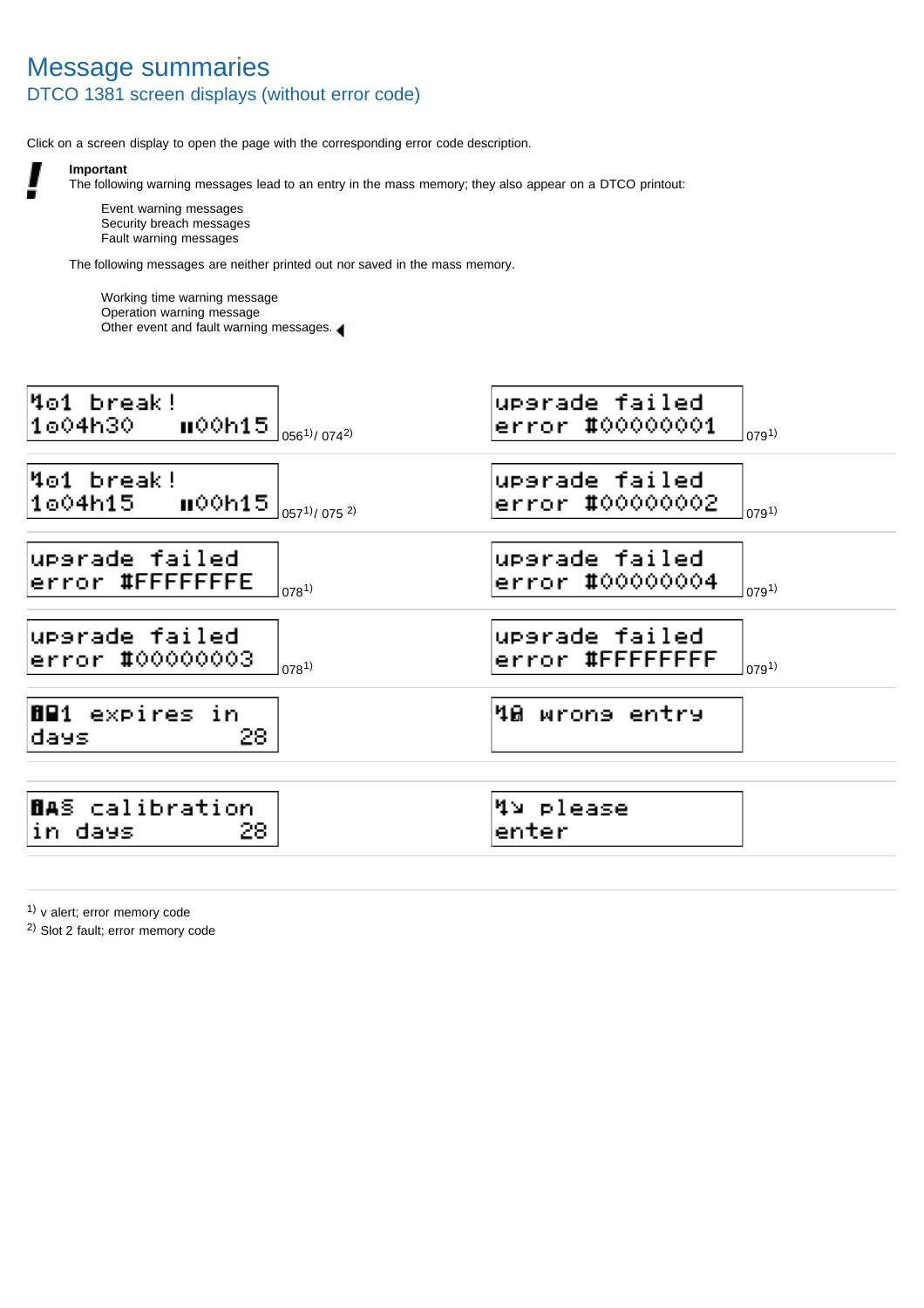# Message summaries Please enter

#### **DTCO screen display:**

| Mr please<br>lenter |                                                                                                               |                                                                                  |
|---------------------|---------------------------------------------------------------------------------------------------------------|----------------------------------------------------------------------------------|
| Type of message     | <b>Description</b>                                                                                            | <b>Additional information</b>                                                    |
| Operation message   | Meaning:<br>If no entry is made during an entry procedure, this prompt will<br>be displayed after 30 seconds. | With this message the memory code (MC) is not shown on the<br>DTCO 1381 display. |
|                     | Action:                                                                                                       |                                                                                  |
|                     | Continue entering data.                                                                                       |                                                                                  |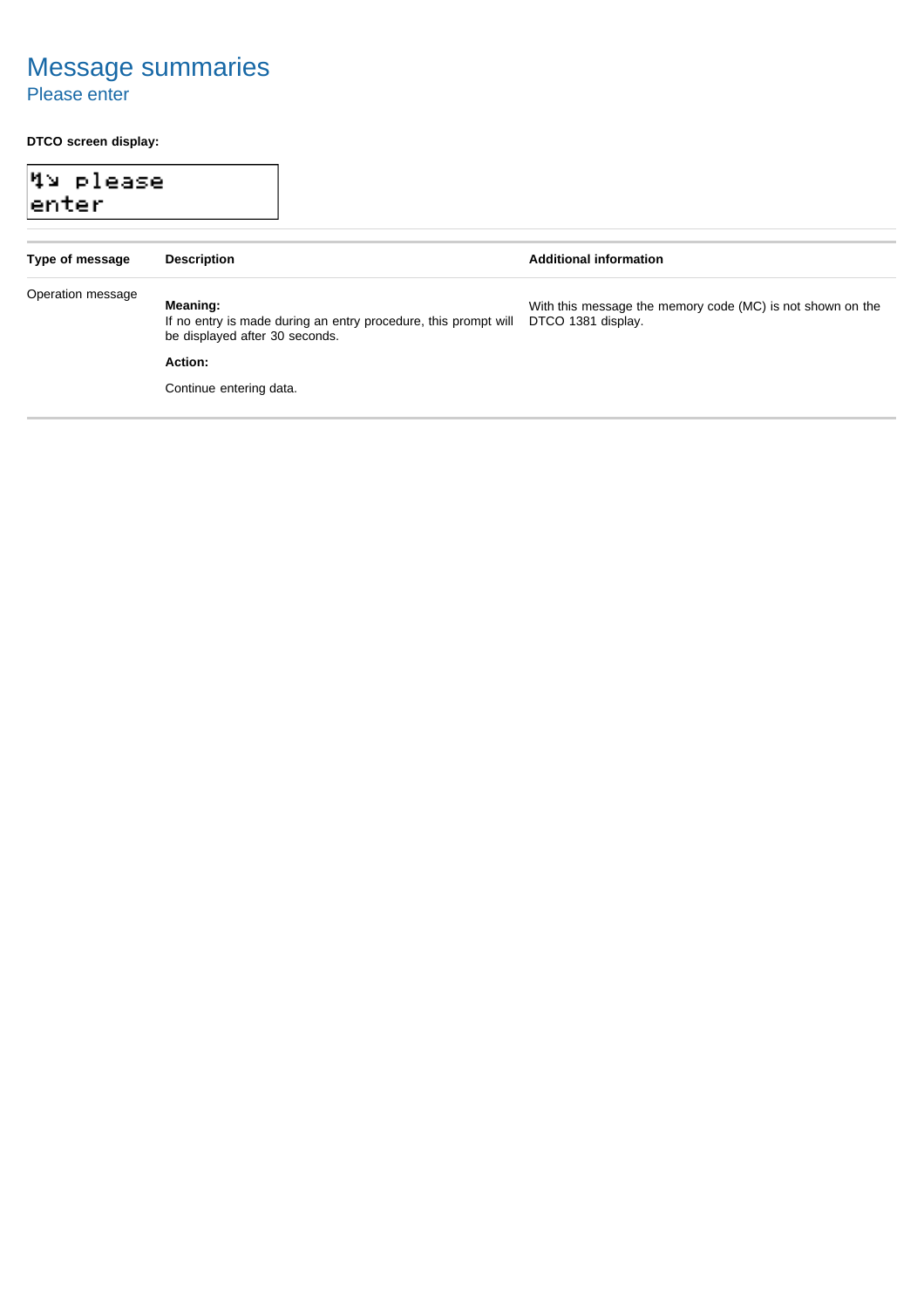### Message summaries Wrong entry

### **DTCO screen display:**

| M0 wrone entry    |                                                                 |                                                                                  |
|-------------------|-----------------------------------------------------------------|----------------------------------------------------------------------------------|
| Type of message   | <b>Description</b>                                              | <b>Additional information</b>                                                    |
| Operation message | Meaning:<br>A wrong PIN has been entered for the workshop card. | With this message the memory code (MC) is not shown on the<br>DTCO 1381 display. |
|                   | Action:<br>Repeat PIN entry or cancel the procedure.            |                                                                                  |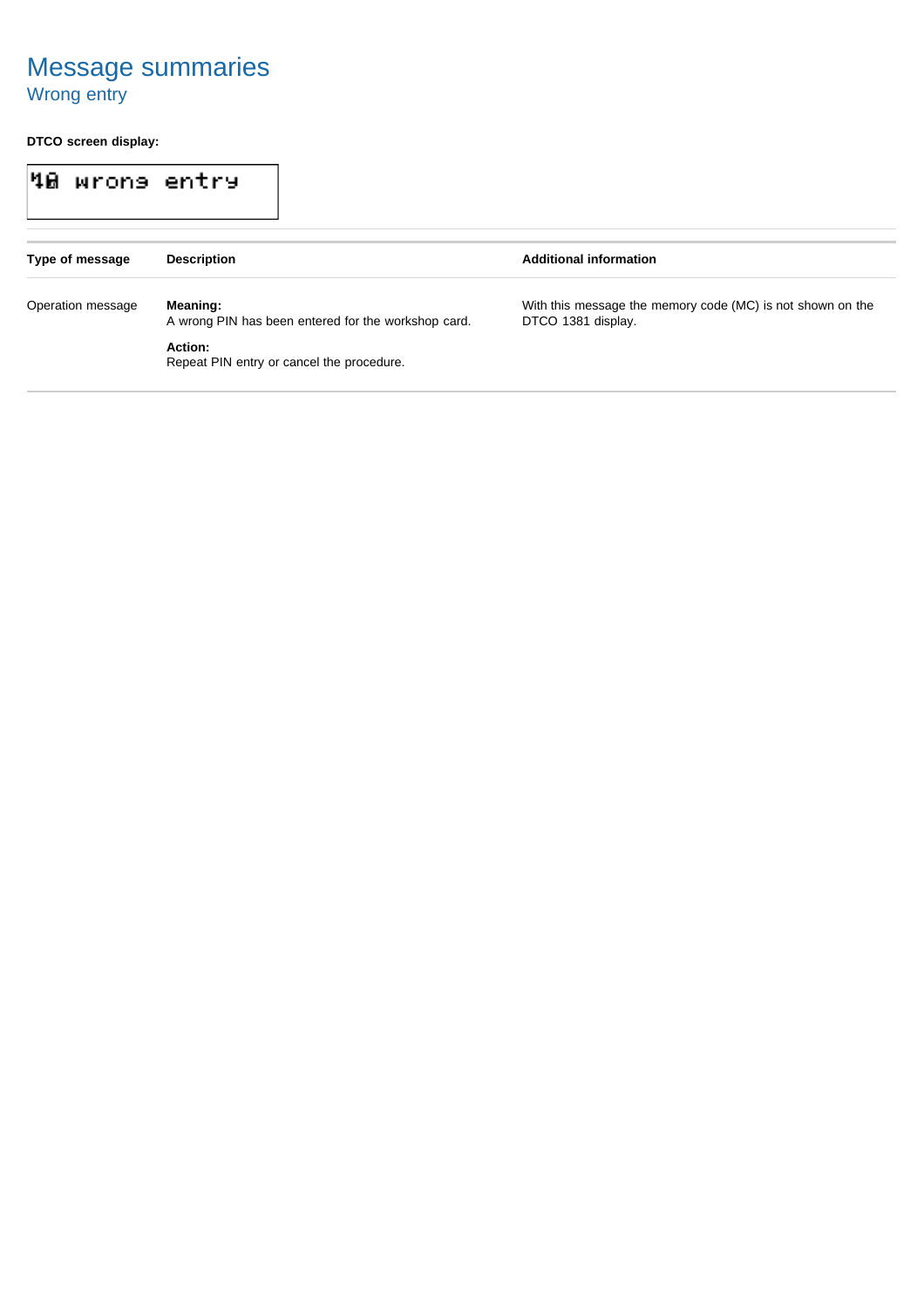# Message summaries

Expires in days

**DTCO screen display:**

| <b>BB</b> 1 expires in<br> days |                    |
|---------------------------------|--------------------|
| <b>BB</b> 2 expires in<br>days  |                    |
| Type of message                 | <b>Description</b> |

| Type of message   | <b>Description</b>                                                                                                                                 | <b>Additional information</b>                              |
|-------------------|----------------------------------------------------------------------------------------------------------------------------------------------------|------------------------------------------------------------|
| Operation message | Meaning:                                                                                                                                           | With this message the memory code (MC) is not shown on the |
|                   | The card in question will become invalid, e.g. in 28 days.                                                                                         | DTCO 1381 display.                                         |
|                   | Action:<br>Apply for a new card before your old one expires.                                                                                       |                                                            |
|                   | Remarks:<br>The monitoring of this message depends on the DTCO 1381's<br>configuration.                                                            |                                                            |
|                   | The monitoring of this message can be activated or<br>deactivated.<br>The advance warning time $(0 - 92$ days) of this message is<br>configurable. |                                                            |